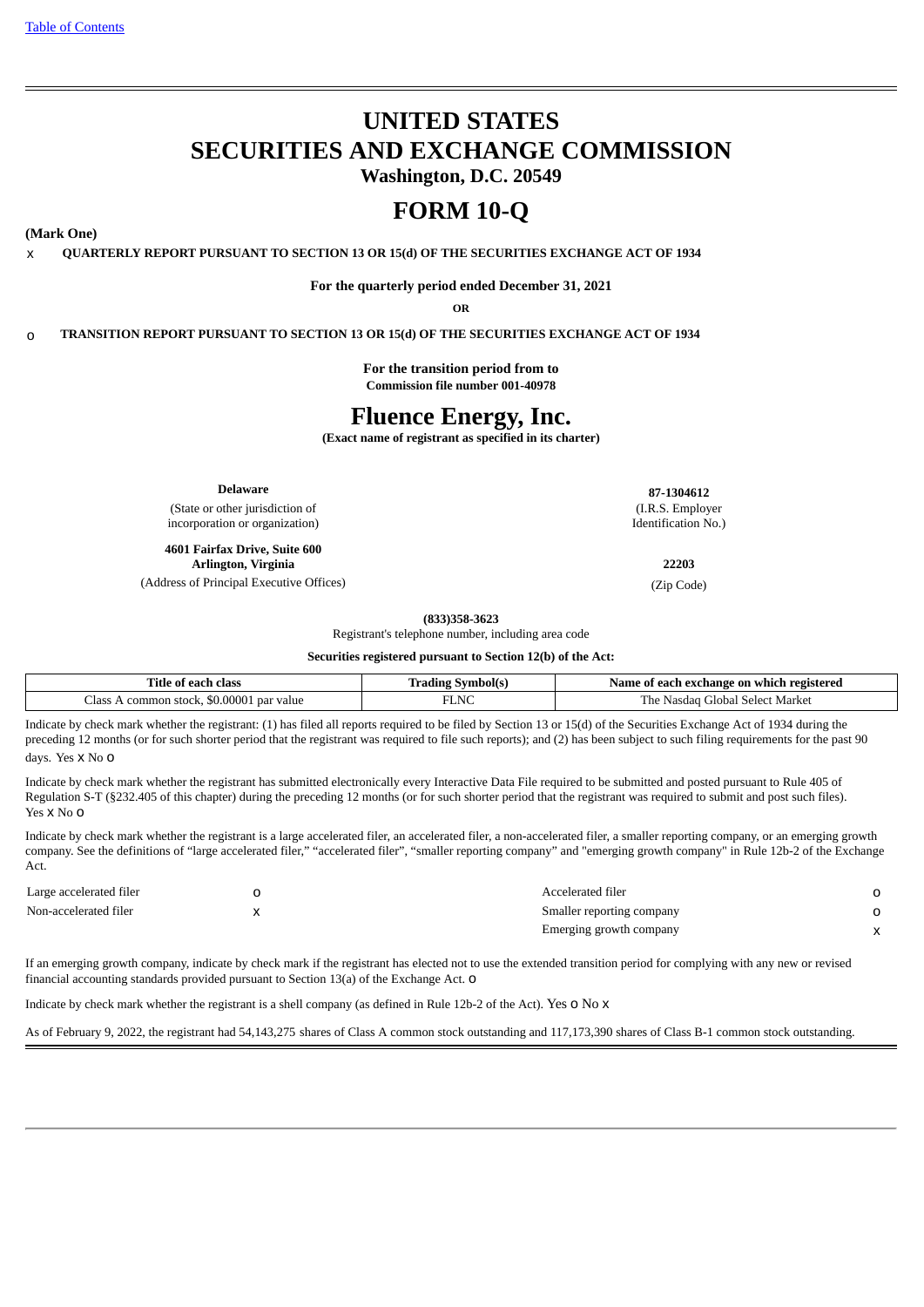## **Table of Contents**

<span id="page-1-0"></span>

|                   |                                                                                                              | Page            |
|-------------------|--------------------------------------------------------------------------------------------------------------|-----------------|
|                   | <b>Part I - Financial Information</b>                                                                        |                 |
| Item 1.           | <b>Financial Statements (Unaudited)</b>                                                                      |                 |
|                   | <b>Condensed Consolidated Balance Sheets</b>                                                                 |                 |
|                   | <b>Condensed Consolidated Statements of Operations and Comprehensive Loss</b>                                |                 |
|                   | Condensed Consolidated Statements of Changes in Stockholders' Equity, Members' Deficit, and Mezzanine Equity |                 |
|                   | <b>Condensed Consolidated Statements of Cash Flows</b>                                                       | 6               |
|                   | <b>Notes to Condensed Consolidated Financial Statements</b>                                                  |                 |
| Item 2.           | <b>Management's Discussion and Analysis of Financial Condition and Results of Operations</b>                 | $\overline{24}$ |
| Item 3.           | <b>Quantitative and Qualitative Disclosures About Market Risk</b>                                            | 37              |
| Item 4.           | <b>Controls and Procedures</b>                                                                               | 37              |
|                   |                                                                                                              |                 |
|                   | <b>Part II - Other Information</b>                                                                           | 39              |
| Item 1.           | <b>Legal Proceedings</b>                                                                                     | <u>39</u>       |
| Item 1A.          | <b>Risk Factors</b>                                                                                          | <u>39</u>       |
| Item 2.           | <b>Unregistered Sales of Equity Securities and Use of Proceeds</b>                                           | <u>39</u>       |
| Item 3.           | <b>Defaults Upon Senior Securities</b>                                                                       | 40              |
| Item 4.           | <b>Mine Safety Disclosures</b>                                                                               | 40              |
| Item 5.           | <b>Other Information</b>                                                                                     | 40              |
| Item 6.           | <b>Exhibits and financial statements.</b>                                                                    | 41              |
| <b>Signatures</b> |                                                                                                              | 42              |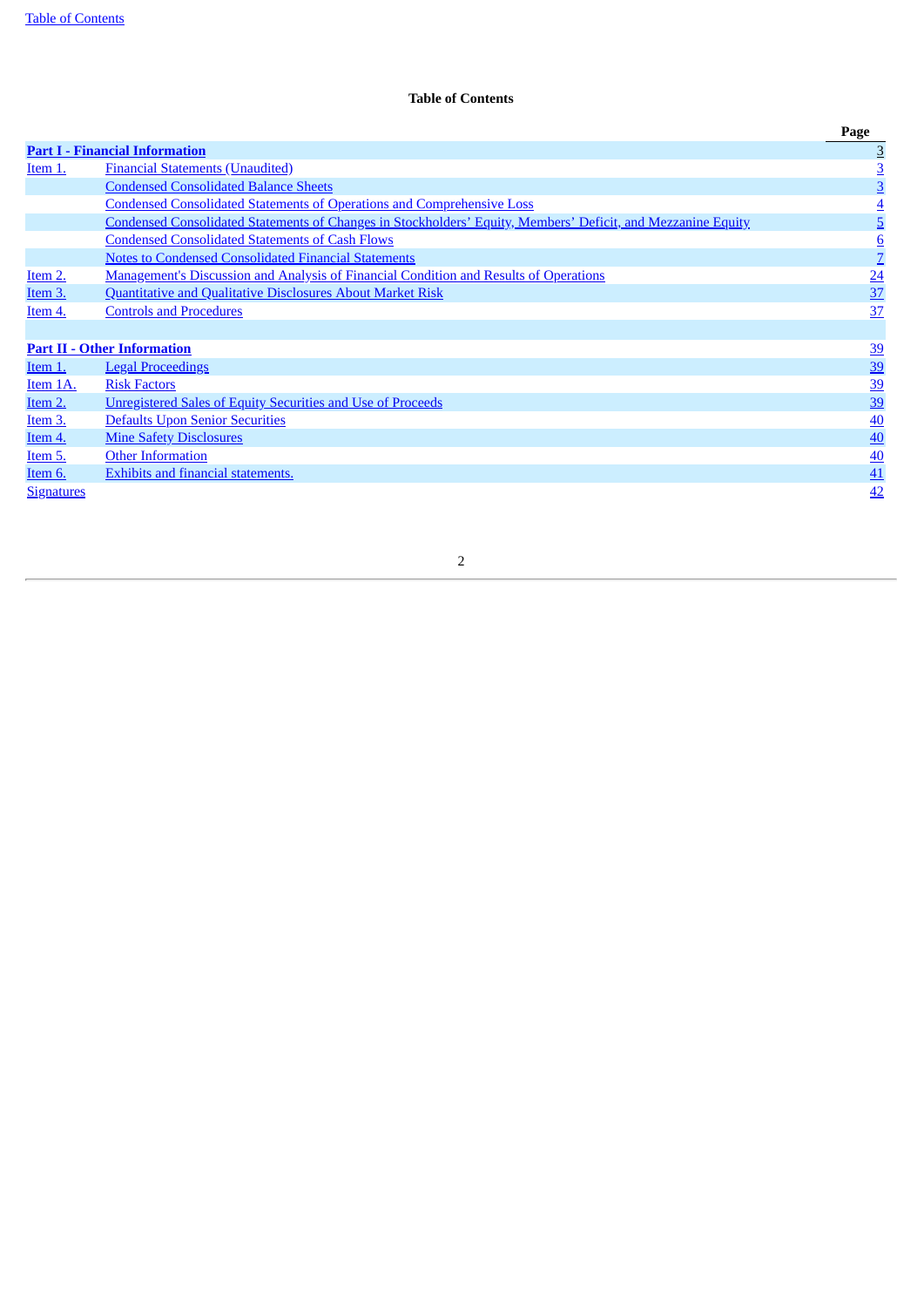## **Part I - Financial Information**

## <span id="page-2-1"></span><span id="page-2-0"></span>**Item 1. Financial Statements**

## **FLUENCE ENERGY, INC. CONDENSED CONSOLIDATED BALANCE SHEETS (UNAUDITED) (U.S. Dollars in Thousands, except share and per share amounts)**

|                                                                                                                                                            | December 31,<br>2021 |      | September 30,<br>2021 |
|------------------------------------------------------------------------------------------------------------------------------------------------------------|----------------------|------|-----------------------|
| <b>Assets</b>                                                                                                                                              |                      |      |                       |
| Current assets:                                                                                                                                            |                      |      |                       |
| Cash and cash equivalents                                                                                                                                  | \$<br>632,143        | - \$ | 36,829                |
| Trade receivables, net of allowances (\$88 and \$90 at December 31 and September 30, 2021, respectively)                                                   | 56,136               |      | 46,664                |
| Unbilled receivables                                                                                                                                       | 86,933               |      | 101,975               |
| Receivables from related parties                                                                                                                           | 48,388               |      | 33,362                |
| Advances to suppliers                                                                                                                                      | 40,586               |      | 9,741                 |
| Inventory, net                                                                                                                                             | 442,356              |      | 389,787               |
| Other current assets                                                                                                                                       | 74,793               |      | 43,157                |
| Total current assets                                                                                                                                       | 1,381,335            |      | 661,515               |
| Non-current assets:                                                                                                                                        |                      |      |                       |
| Property and equipment, net                                                                                                                                | 8,567                |      | 8,206                 |
| Intangible assets, net                                                                                                                                     | 35,145               |      | 36,057                |
| Goodwill                                                                                                                                                   | 9,167                |      | 9,176                 |
| Deferred income tax asset                                                                                                                                  | 1,184                |      | 1,184                 |
| Other non-current assets                                                                                                                                   | 47,256               |      | 1,537                 |
| Total non-current assets                                                                                                                                   | 101,319              |      | 56,160                |
| <b>Total assets</b>                                                                                                                                        | \$<br>1,482,654      | \$   | 717,675               |
| Liabilities, Stockholders' Equity, Members' Deficit, and Mezzanine Equity                                                                                  |                      |      |                       |
| Current liabilities:                                                                                                                                       |                      |      |                       |
| Accounts payable                                                                                                                                           | \$<br>92,802         | -\$  | 158,366               |
| Deferred revenue                                                                                                                                           | 145,765              |      | 71,365                |
| Borrowing from line of credit                                                                                                                              |                      |      | 50,000                |
| Borrowing from related parties                                                                                                                             |                      |      | 50,000                |
| Personnel related liabilities                                                                                                                              | 22,990               |      | 12,861                |
| Accruals and provisions                                                                                                                                    | 214,838              |      | 186,143               |
| Payables and deferred revenue with related parties                                                                                                         | 206,021              |      | 227,925               |
| Taxes payable                                                                                                                                              | 17,764               |      | 12,892                |
| Other current liabilities                                                                                                                                  | 2,175                |      | 1,941                 |
| Total current liabilities                                                                                                                                  | 702,355              |      | 771,493               |
| Non-current liabilities:<br>Personnel related liabilities                                                                                                  |                      |      |                       |
| Accruals and provisions                                                                                                                                    | 1,859<br>340         |      | 1,607<br>774          |
|                                                                                                                                                            |                      |      |                       |
| Total non-current liabilities                                                                                                                              | 2,199                |      | 2,381                 |
| <b>Total liabilities</b>                                                                                                                                   | 704,554              |      | 773,874               |
| Commitments and contingencies (Note 12)<br>Mezzanine equity (0 and 18,493,275 units issued and outstanding as of December 31, 2021 and September 30, 2021, |                      |      |                       |
| respectively)                                                                                                                                              |                      |      | 117,235               |
| Stockholders' Equity / Members' Deficit                                                                                                                    |                      |      |                       |
| Members' capital contributions                                                                                                                             |                      |      | 106,152               |
| Preferred stock, \$0.00001 per share, 10,000,000 shares authorized; no shares issued and outstanding as of<br>December 31, 2021.                           |                      |      |                       |
| Class A common stock, \$0.00001 par value per share, 1,200,000,000 shares authorized; 54,143,275 shares issued<br>and outstanding as of December 31, 2021. |                      |      |                       |
| Class B-1 common stock, \$0.00001 par value per share, 300,000,000 shares authorized; 117,173,390 shares issued<br>and outstanding as of December 31, 2021 | $\mathbf{1}$         |      |                       |
| Class B-2 common stock, \$0.00001 par value per share, 300,000,000 shares authorized; no shares issued and<br>outstanding as of December 31, 2021          |                      |      |                       |
| Additional paid-in capital                                                                                                                                 | 281,347              |      |                       |
| Accumulated other comprehensive income (loss)                                                                                                              | $\overline{4}$       |      | (285)                 |
| Accumulated deficit                                                                                                                                        | (28, 805)            |      | (279, 301)            |
| Total stockholders' equity attributable to Fluence Energy, Inc./ Members' deficit                                                                          | 252,547              |      | (173, 434)            |
| Non-controlling interests                                                                                                                                  | 525,553              |      |                       |
| Total stockholders' equity and members' deficit                                                                                                            | 778,100              |      | (173, 434)            |
| Total liabilities, stockholders' equity, members' deficit, and mezzanine equity                                                                            | \$<br>1,482,654      | \$   | 717,675               |

<span id="page-2-2"></span>The accompanying notes are an integral part of these statements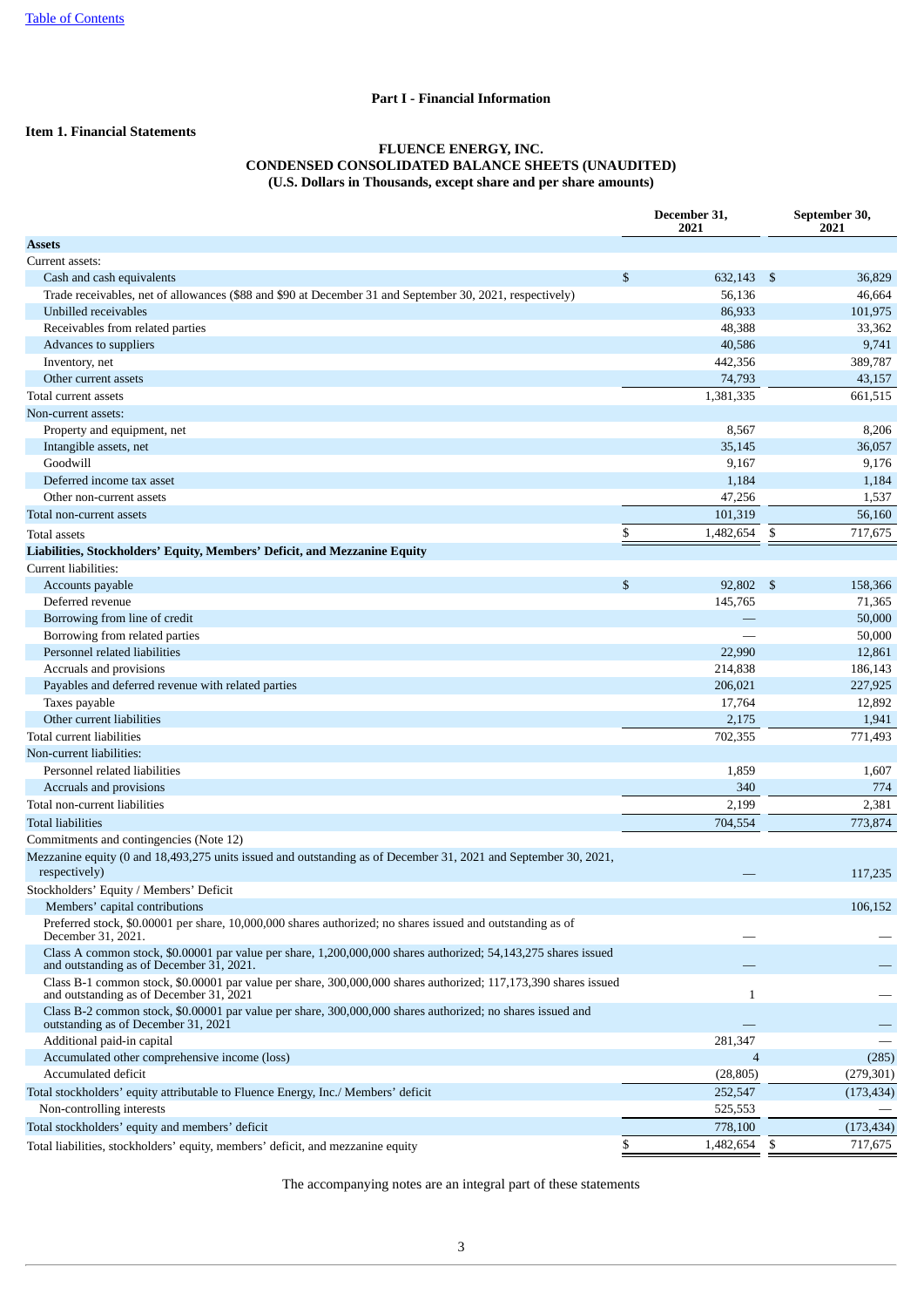## **FLUENCE ENERGY, INC. CONDENSED CONSOLIDATED STATEMENTS OF OPERATIONS AND COMPREHENSIVE LOSS (UNAUDITED) (U.S. Dollars in Thousands, except share and per share amounts)**

|                                                                                                     | Three Months Ended December 31, |            |    |           |
|-----------------------------------------------------------------------------------------------------|---------------------------------|------------|----|-----------|
|                                                                                                     |                                 | 2021       |    | 2020      |
| Revenue                                                                                             | $\mathbb{S}$                    | 27,054 \$  |    | 97,828    |
| Revenue from related parties                                                                        |                                 | 147,833    |    | 18,405    |
| <b>Total revenue</b>                                                                                |                                 | 174,887    |    | 116,233   |
| Cost of goods and services                                                                          |                                 | 228,036    |    | 111,434   |
| Gross (loss) profit                                                                                 |                                 | (53, 149)  |    | 4,799     |
| Operating expenses:                                                                                 |                                 |            |    |           |
| Research and development                                                                            |                                 | 10,758     |    | 4,144     |
| Sales and marketing                                                                                 |                                 | 13,059     |    | 4,741     |
| General and administrative                                                                          |                                 | 31,201     |    | 6,722     |
| Depreciation and amortization                                                                       |                                 | 1,427      |    | 1,070     |
| Interest expense                                                                                    |                                 | 682        |    | 89        |
| Other income (expense), net                                                                         |                                 | (826)      |    | 156       |
| Loss before income taxes                                                                            |                                 | (111, 102) |    | (11, 811) |
| Income tax expense                                                                                  |                                 | 358        |    | 685       |
| Net loss                                                                                            |                                 | (111, 460) |    | (12, 496) |
| Net loss attributable to non-controlling interests                                                  |                                 | (82, 655)  | \$ | (12, 496) |
| Net loss attributable to Fluence Energy, Inc.                                                       | \$                              | (28, 805)  |    | n/a       |
| Weighted average number of Class A common shares outstanding:                                       |                                 |            |    |           |
| Basic and diluted                                                                                   |                                 | 54,143,275 |    | n/a       |
| Loss per share of Class A common stock                                                              |                                 |            |    |           |
| Basic and diluted                                                                                   | \$                              | (0.53)     |    | n/a       |
| Foreign currency translation gain (loss), net of income tax (expense) benefit of \$0 in each period | \$                              | 299        | \$ | (851)     |
| Total other comprehensive income (loss)                                                             |                                 | 299        |    | (851)     |
| Total comprehensive loss                                                                            |                                 | (111, 161) |    | (13, 347) |
|                                                                                                     |                                 |            |    |           |
| Comprehensive loss attributable to non-controlling interest                                         |                                 | (82,570)   | \$ | (13, 347) |
| Total comprehensive loss attributable to Fluence Energy, Inc.                                       | \$                              | (28, 591)  |    | n/a       |

<span id="page-3-0"></span>The accompanying notes are an integral part of these statements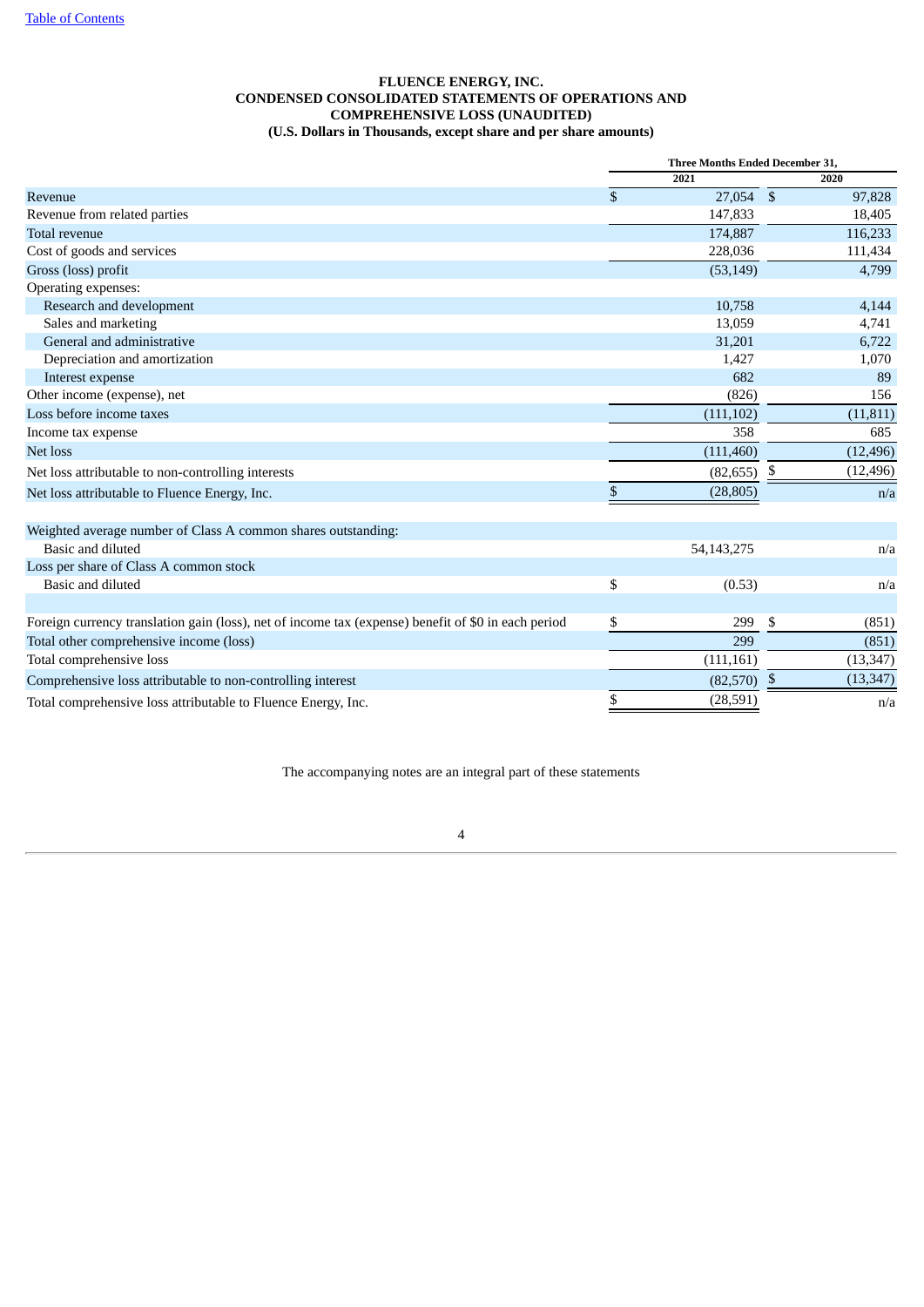## **FLUENCE ENERGY, INC. CONDENSED CONSOLIDATED STATEMENTS OF CHANGES IN STOCKHOLDERS' EQUITY, MEMBERS' DEFICIT, AND MEZZANINE EQUITY (UNAUDITED) (U.S. Dollars in Thousands, except share/unit amounts)**

|                                                                                                    | Mezzanine<br>Equity          | Members'<br>capital<br>contributions | Class A<br><b>Common Stock</b><br><b>Shares</b> | <b>Amount</b> | Class B-1<br><b>Shares</b> | <b>Common Stock</b><br><b>Amount</b> | <b>Additional</b><br>Paid-In<br>Capital | Accumulated<br>Deficit | <b>Accumulated</b><br>Other<br>Comprehensive<br>(Loss) Income | Non-<br>Controlling<br>interest | <b>Total</b><br>stockholders'<br>equity and<br>members' deficit |
|----------------------------------------------------------------------------------------------------|------------------------------|--------------------------------------|-------------------------------------------------|---------------|----------------------------|--------------------------------------|-----------------------------------------|------------------------|---------------------------------------------------------------|---------------------------------|-----------------------------------------------------------------|
| <b>Balance at September 30,<br/>2021</b>                                                           | $\mathfrak{L}$<br>117,235 \$ | 106,152                              |                                                 | $-$ \$        |                            | $-$ \$                               | $-$ \$<br>.¢                            | $(279, 301)$ \$        | $(285)$ \$                                                    | $-$ \$                          | (173, 434)                                                      |
| Net loss prior to the<br>Transactions                                                              |                              |                                      |                                                 |               |                            |                                      |                                         |                        |                                                               | (20, 317)                       | (20, 317)                                                       |
| Other comprehensive gain<br>prior to the Transactions,<br>net of income tax expense<br>of \$0      |                              |                                      |                                                 |               |                            |                                      |                                         |                        | 175                                                           |                                 | 175                                                             |
| Effect of the Organizational<br>Transactions                                                       | (117, 235)                   | (106, 152)                           | 18,493,275                                      |               | 117,173,390                |                                      | (24,091)                                | 279,301                | 75                                                            | (31,899)                        | 117,235                                                         |
| <b>Issuance of Class A</b><br>Common stock in IPO, net<br>of issuance costs                        |                              |                                      | 35,650,000                                      |               |                            |                                      | 295,740                                 |                        |                                                               | 640,022                         | 935,762                                                         |
| Net loss subsequent to the<br>transactions                                                         |                              |                                      |                                                 |               |                            |                                      |                                         | (28, 805)              |                                                               | (62, 338)                       | (91, 143)                                                       |
| Activity under stock<br>compensation plan                                                          |                              |                                      |                                                 |               |                            |                                      | 9,698                                   |                        |                                                               |                                 | 9,698                                                           |
| Other comprehensive gain<br>subsequent to the<br>Transactions, net of income<br>tax expense of \$0 |                              |                                      |                                                 |               |                            |                                      |                                         |                        | 39                                                            | 85                              | 124                                                             |
| <b>Balance at December 31,</b><br>2021                                                             | \$                           | $-$ \$                               | 54, 143, 275 \$                                 |               | 117,173,390 \$             |                                      | 281,347 \$<br>1 \$                      | $(28, 805)$ \$         | $4\frac{6}{5}$                                                | 525,553 \$                      | 778,100                                                         |

<span id="page-4-0"></span>

|                                                               | <b>Limited Members' Capital</b> |           | <b>Accumulated</b><br>Other<br>Comprehensive |  |                |                               |
|---------------------------------------------------------------|---------------------------------|-----------|----------------------------------------------|--|----------------|-------------------------------|
|                                                               | Units                           | Amount    | (Loss) Income                                |  | Deficit        | <b>Total Members' Deficit</b> |
| <b>Balance at September 30, 2020</b>                          | 7,920,000                       | 99.872 \$ | 201                                          |  | $(117,298)$ \$ | (17,225)                      |
| Net loss                                                      |                                 |           | ---                                          |  | (12, 496)      | (12, 496)                     |
| Other comprehensive loss, net of income tax benefit<br>of \$0 |                                 | __        | (851)                                        |  |                | (851)                         |
| <b>Balance at December 31, 2020</b>                           | 7,920,000                       | 99.872 \$ | (650)                                        |  | (129,794)      | (30, 572)                     |

The accompanying notes are an integral part of these statements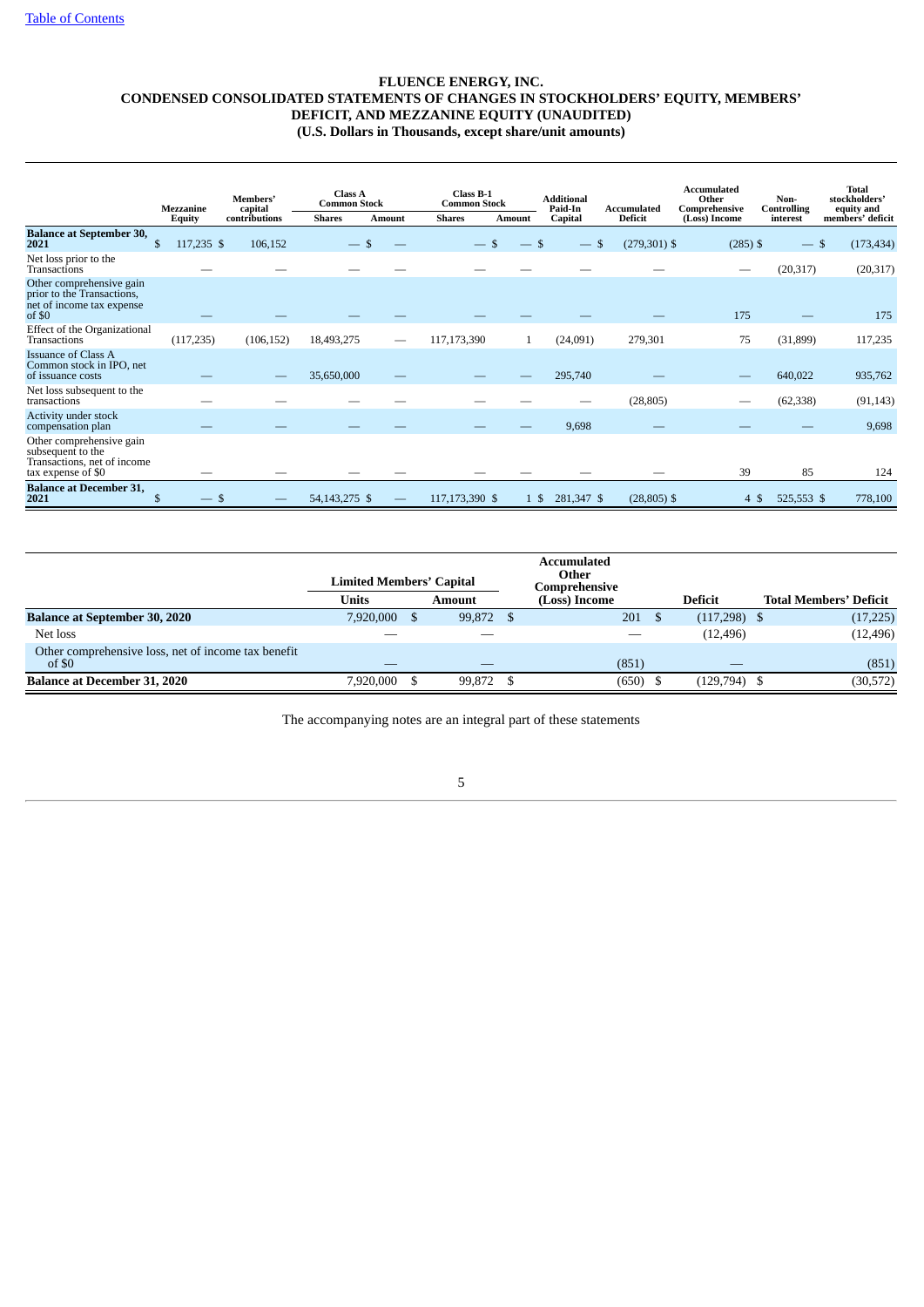## **FLUENCE ENERGY, INC. CONDENSED CONSOLIDATED STATEMENTS OF CASH FLOWS (UNAUDITED) (U.S. Dollars in Thousands)**

|                                                                                               | <b>Three Months Ended</b><br>December 31, |                |     |            |
|-----------------------------------------------------------------------------------------------|-------------------------------------------|----------------|-----|------------|
|                                                                                               |                                           | 2021           |     | 2020       |
| <b>Operating activities</b>                                                                   |                                           |                |     |            |
| Net loss                                                                                      | \$                                        | $(111,460)$ \$ |     | (12, 496)  |
| Adjustments to reconcile net loss to net cash used in operating activities:                   |                                           |                |     |            |
| Depreciation and amortization                                                                 |                                           | 1,427          |     | 1,070      |
| Amortization of debt issuance costs                                                           |                                           | 137            |     |            |
| Inventory provision                                                                           |                                           | 3,517          |     |            |
| Stock based compensation expense                                                              |                                           | 24,877         |     |            |
| Provision (benefit) on loss contracts                                                         |                                           | 5,668          |     | (1, 399)   |
| Changes in operating assets and liabilities:                                                  |                                           |                |     |            |
| Trade receivables                                                                             |                                           | (9, 472)       |     | 4,094      |
| Unbilled receivables                                                                          |                                           | 15,042         |     | (21,961)   |
| Receivables from related parties                                                              |                                           | (15,026)       |     | (13, 857)  |
| Advances to suppliers                                                                         |                                           | (30, 845)      |     | (5,219)    |
| Inventory                                                                                     |                                           | (56,086)       |     | (141, 213) |
| Other current assets                                                                          |                                           | (134)          |     | (718)      |
| Other non-current assets                                                                      |                                           | (35, 371)      |     | (15)       |
| Accounts payable                                                                              |                                           | (59, 244)      |     | (27, 353)  |
| Payables and deferred revenue with related parties                                            |                                           | (21, 904)      |     | 26,727     |
| Deferred revenue                                                                              |                                           | 74,400         |     | 30,609     |
| Current accruals and provisions                                                               |                                           | 23,027         |     | 110,491    |
| Taxes payable                                                                                 |                                           | 4,872          |     | (3,340)    |
| Other current liabilities                                                                     |                                           | (4,794)        |     | (3,935)    |
| Other non-current liabilities                                                                 |                                           | (182)          |     | 207        |
| Net cash used in operating activities                                                         |                                           | (191, 551)     |     | (58, 308)  |
| <b>Investing activities</b>                                                                   |                                           |                |     |            |
| Cash paid for business acquisition                                                            |                                           |                |     | (18,000)   |
| Purchase of property and equipment                                                            |                                           | (870)          |     | (1,055)    |
| Net cash used in investing activities                                                         |                                           | (870)          |     | (19,055)   |
| <b>Financing activities</b>                                                                   |                                           |                |     |            |
| Proceeds from issuance of Class A common stock sold in the IPO, net of underwriting discounts |                                           | 947,991        |     |            |
| Payment of IPO costs                                                                          |                                           | (5,465)        |     |            |
| Payment of transaction cost related to issuance of membership units                           |                                           | (6,320)        |     |            |
| Payment of debt issuance costs                                                                |                                           | (2,719)        |     |            |
| Repayment of promissory notes - related parties                                               |                                           | (50,000)       |     |            |
| Borrowing from line of credit                                                                 |                                           |                |     | 22,000     |
| Repayment to line of credit                                                                   |                                           | (50,000)       |     |            |
| Net cash provided by financing activities                                                     |                                           | 833,487        |     | 22,000     |
| Effect of exchange rate changes on cash and cash equivalents                                  |                                           | 280            |     | (868)      |
| Net increase (decrease) in cash and cash equivalents                                          |                                           | 641,346        |     | (56, 231)  |
| Cash, cash equivalents, and restricted cash as of the beginning of the period                 |                                           | 38,069         |     | 95,051     |
| Cash, cash equivalents, and restricted cash as of the end of the period                       | \$                                        | 679,415 \$     |     | 38,820     |
| <b>Supplemental Cash Flows Information:</b>                                                   |                                           |                |     |            |
| <b>Interest Paid</b>                                                                          | \$                                        | 503            | -\$ |            |
| Cash paid for income taxes                                                                    | \$                                        | 9S             |     | 178        |
| <b>Non-cash financing activities</b>                                                          |                                           |                |     |            |
| Reclassification of deferred offering costs to additional paid-in capital                     | \$                                        | $6,764$ \$     |     |            |
| IPO costs included in accounts payable                                                        | \$                                        | 4,865 \$       |     |            |

<span id="page-5-0"></span>The accompanying notes are an integral part of these statements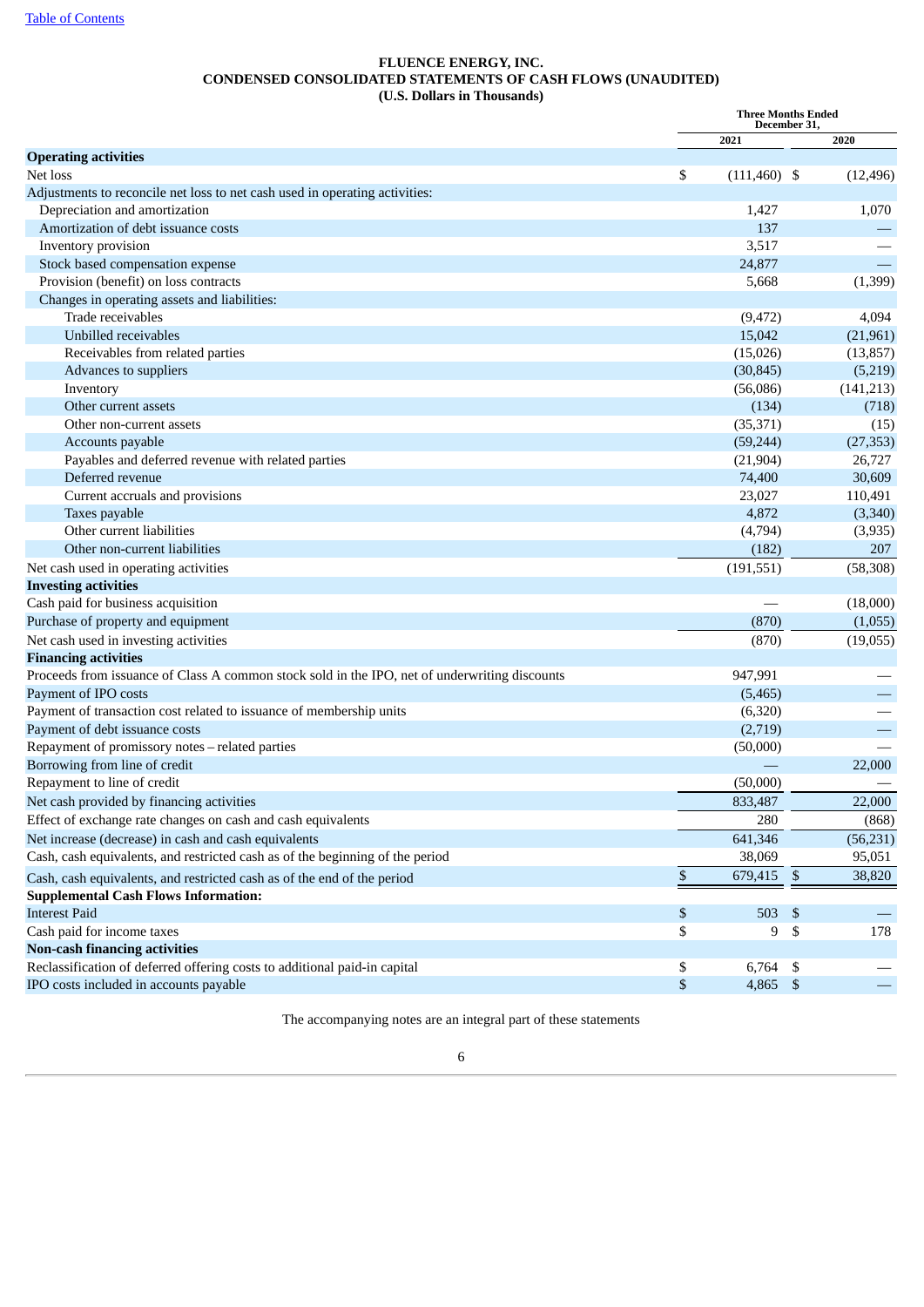## **FLUENCE ENERGY, INC.**

## **NOTES TO CONDENSED CONSOLIDATED FINANCIAL STATEMENTS (UNAUDITED)**

#### **1. Organization and Operations**

Fluence Energy, Inc., a Delaware corporation ("the Company"), was formed on June 21, 2021. We conduct our business operations through Fluence Energy, LLC and its direct and indirect subsidiaries. Fluence Energy, LLC was formed on June 30, 2017 as a joint venture between Siemens Industry, Inc. ("Siemens Industry"), an indirect subsidiary of Siemens AG ("Siemens"), and AES Grid Stability, LLC ("AES Grid Stability"), an indirect subsidiary of the AES Corporation ("AES"), and commenced operations on January 1, 2018. We refer to Siemens Industry and AES Grid Stability as the "Founders" in this Quarterly Report on Form 10-Q (this "Report")

Fluence Energy LLC, with its wholly owned subsidiaries including Fluence Energy GmbH in Germany, Fluence Energy Pty Ltd. in Australia, Fluence Energy Inc. in the Philippines, Fluence Energy Global Production Operation, LLC in Delaware, Fluence Energy Singapore PTE. Ltd. in Singapore, and Fluence BESS India Private Limited, is primarily engaged in the construction and sale of battery-based energy storage products and provides related operational services. Except where the content clearly indicates otherwise, "Fluence," "we," "us," "our" or the "Company" refers to Fluence Energy, Inc. and its wholly owned subsidiaries.

The Company's chief operating decision maker ("CODM") is its Chief Executive Officer. The Company's CODM reviews financial information on a condensed consolidated basis for purposes of making operating decisions, allocating resources, and evaluating financial performance. As such, the Company has determined that it operates in one operating segment, which corresponds to one reportable segment.

## **QFH's Investment on Fluence Energy, LLC**

On December 27, 2020, Fluence Energy, LLC entered into an agreement with QIA Florence Holdings LLC ("QFH" or the "Blocker Company") for a \$125.0 million investment. QFH was issued 18,493,275 Class B units of Fluence Energy, LLC. QFH is an affiliate of the Qatar Investment Authority ("QIA"), the sovereign wealth fund of Qatar, and its subsidiaries and affiliates. At September 30, 2021, the investment was recognized at carrying value within mezzanine equity on the consolidated balance sheets. As discussed below under "Initial Public Offering and Related Transactions," during the three months ended December 31, 2021, QFH elected to convert their Class B units, which is a conversion available to all of the holders of Fluence Energy, LLC Class A and Class B units. Accordingly, as of December 31, 2021, no mezzanine equity is recorded on the condensed consolidated balance sheets.

#### **Initial Public Offering and Related Transactions**

On November 1, 2021, the Company completed an initial public offering (the "IPO") in which it issued and sold 35,650,000 shares of its Class A common stock, par value \$0.00001 per share, at the public offering price of \$28.00 per share, which includes the exercise by the underwriters of their option to purchase an additional 4,650,000 shares of the Company's Class A common stock. The net proceeds to the Company from the IPO were \$935.8 million, after deducting underwriting discounts and offering expenses payable by the Company.

We consummated the following transactions (the "Organizational Transactions") in connection with the IPO (collectively with the IPO, the "Transactions"):

- we amended and restated the existing limited liability company agreement of Fluence Energy, LLC, which became effective prior to the consummation of the IPO, to, among other things, (1) recapitalize all existing ownership interests in Fluence Energy, LLC into 135,666,665 LLC Interests and (2) appoint Fluence Energy, Inc. as the sole managing member of Fluence Energy, LLC upon its acquisition of LLC Interests;
- we amended and restated Fluence Energy, Inc.'s certificate of incorporation to, among other things, provide (1) for Class A common stock, with each share of our Class A common stock entitling its holder to one vote per share on all matters presented to our stockholders generally, (2) for Class B-1 common stock, with each share of our Class B-1 common stock entitling its holder to five votes per share on all matters presented to our stockholders generally, (3) for Class B-2 common stock, with each share of our Class B-2 common stock entitling its holder to one vote per share on all matters presented to our stockholders generally, and that shares of our Class B-1 and Class B-2 common stock may only be held by the Founders and their respective permitted transferees;

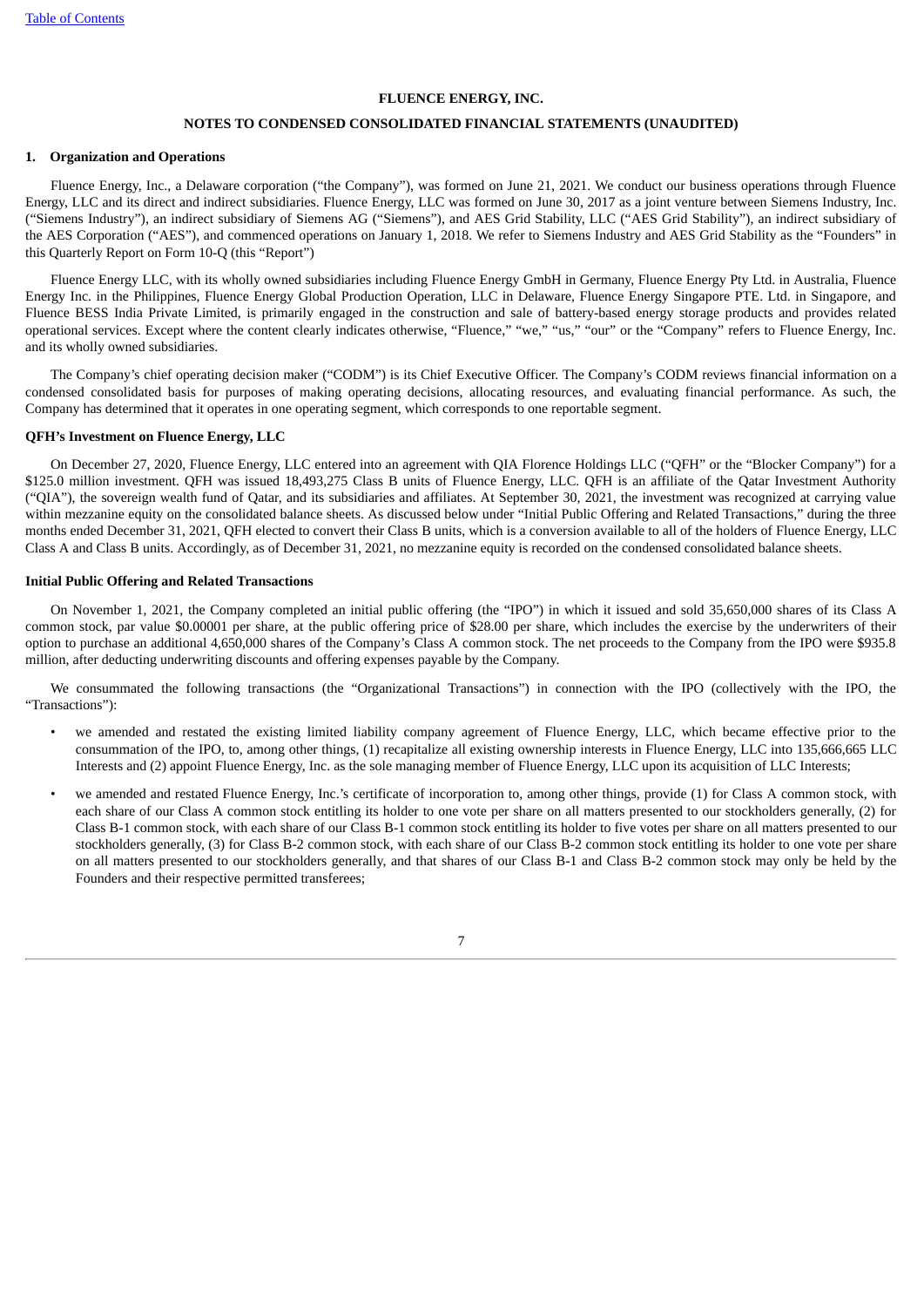- we acquired, by means of one or more mergers (the "Blocker Mergers"), the Blocker Company and issued to its owner, Qatar Holding LLC (the "Blocker Shareholder"), 18,493,275 shares of our Class A common stock as consideration in the Blocker Mergers;
- we issued 117,173,390 shares of our Class B-1 common stock to the Founders, which is equal to the number of LLC Interests held by such Founders, for nominal consideration;
- we used the net proceeds from the IPO to purchase 35,650,000 newly issued LLC Interests directly from Fluence Energy, LLC at a price per unit equal to the initial public offering price per share of Class A common stock in the IPO less the underwriting discount and estimated offering expenses payable by us;
- **•** Fluence Energy, LLC used the net proceeds from the sale of LLC Interests to Fluence Energy, Inc. to repay all outstanding borrowings under our existing Line of Credit and the Promissory Notes (each as defined in Note 10 - *Short-term Borrowing* );
- AES Grid Stability, Siemens Industry, and the Blockers Shareholder (collectively, the "Continuing Equity Owners") and Fluence Energy, Inc. have entered into the Stockholders Agreement and the Registration Rights Agreement. Fluence Energy, Inc., Fluence Energy, LLC, and the Founders entered into a tax receivable agreement (the "Tax Receivable Agreement").

Immediately following the consummation of the Transactions:

- Fluence Energy, Inc. became a holding company and its principal asset consists of LLC Interests it purchases directly from Fluence Energy, LLC and acquired indirectly from the Blocker Shareholder;
- Fluence Energy, Inc. became the sole managing member of Fluence Energy, LLC and controls the business and affairs of Fluence Energy, LLC and its direct and indirect subsidiaries;
- Fluence Energy, Inc. owns, directly or indirectly, 54,143,275 LLC Interests, representing approximately 31.6% of the economic interest in Fluence Energy, LLC;
- the Founders own (1) 117,173,390 LLC Interests, representing approximately 68.4% of the economic interest in Fluence Energy, LLC and (2) 117,173,390 shares of Class B-1 common stock of Fluence Energy, Inc., representing approximately 91.5% of the combined voting power of all of Fluence Energy, Inc.'s common stock;
- the Blocker Shareholder owns (1) 18,493,275 shares of Class A common stock of Fluence Energy, Inc., representing approximately 2.9% of the combined voting power of all of Fluence Energy, Inc.'s common stock and approximately 34.2% of the economic interest in Fluence Energy, Inc., (2) directly and indirectly through Fluence Energy, Inc.'s ownership of LLC Interests, approximately 10.8% of the economic interest in Fluence Energy, LLC;
- the investors in our IPO own (1) 35,650,000 shares of Class A common stock of Fluence Energy, Inc., representing approximately 5.6% of the combined voting power of all of Fluence Energy, Inc.'s common stock and approximately 65.8% of the economic interest in Fluence Energy, Inc., and (2) through Fluence Energy, Inc.'s ownership of LLC Interests, indirectly hold approximately 20.8% of the economic interest in Fluence Energy, LLC; and
- we have 23,988,372 shares of Class A common stock reserved for issuance pursuant to awards under our incentive compensation plans.

## **2. Summary of Significant Accounting Policies and Estimates**

## **Principles of Accounting and Consolidation**

As the sole managing member of Fluence Energy, LLC, Fluence Energy, Inc. operates and controls all the business and affairs of Fluence Energy, LLC and, through Fluence Energy, LLC and its direct and indirect subsidiaries, conducts the Company's business. Fluence Energy, LLC is a variable interest entity, of which the Company beneficially owns a 31.6% interest as of December 31, 2021. For accounting purposes, Fluence Energy, Inc. is considered the primary beneficiary and therefore consolidates the results of Fluence Energy, LLC. Prior to the IPO, Fluence Energy, Inc. had no operations and had no asset or liabilities. Accordingly, financial results, balances, and other information included herein for periods prior to the IPO are reflective of Fluence Energy, LLC.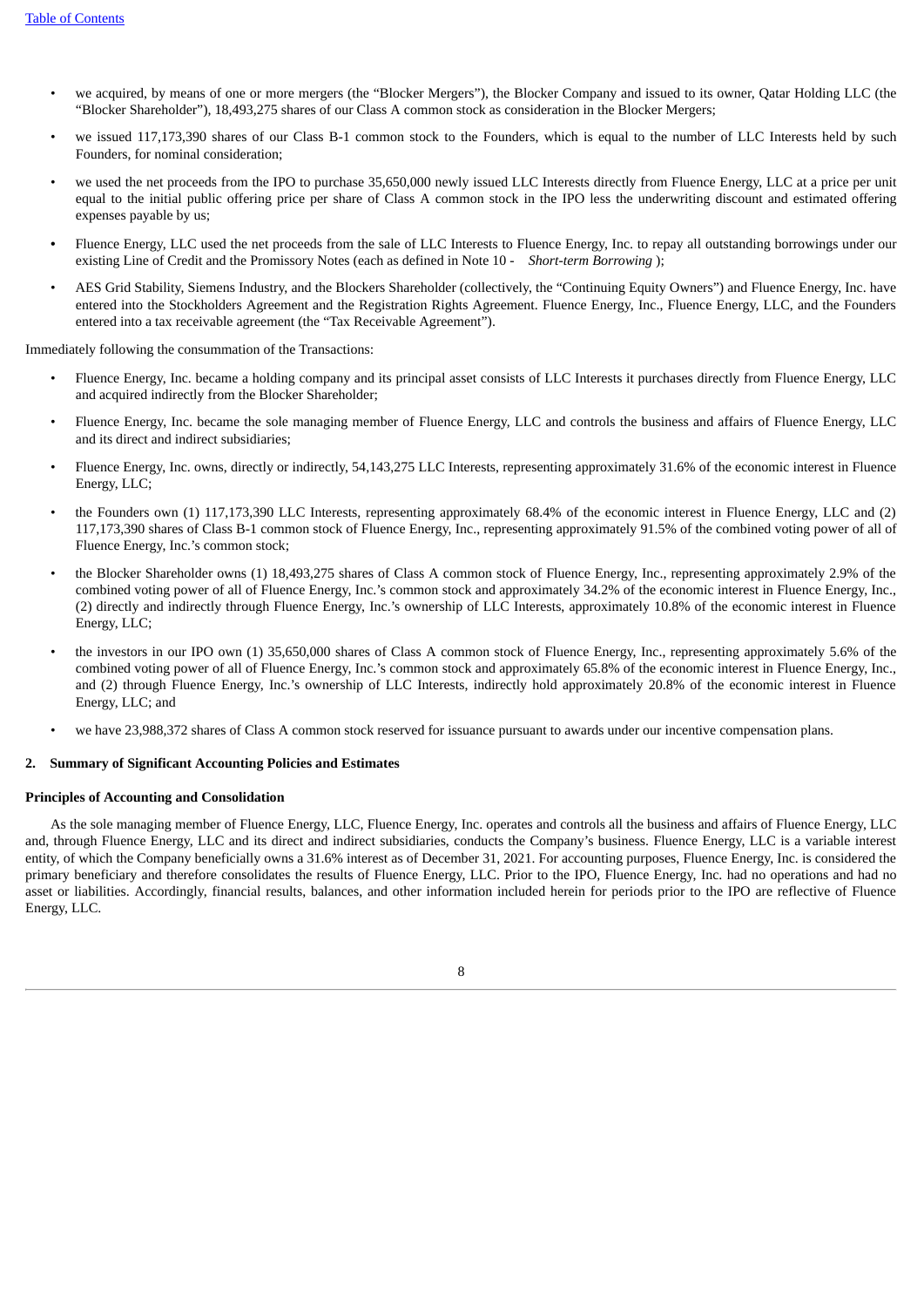The accompanying condensed consolidated financial statements are prepared in accordance with U.S. generally accepted accounting principles (U.S. GAAP) and under the rules of the Securities and Exchange Commission (SEC). The accompanying condensed consolidated financial statements include the accounts of Fluence Energy Inc. and its subsidiaries. All intercompany balances and transactions have been eliminated in consolidation.

## **Non-controlling Interest**

The non-controlling interest on the condensed consolidated statement of operations and comprehensive loss represents the portion of earnings or loss attributable to the economic interest in Fluence Energy, LLC, held by the Founders. For the three months ended December 31, 2021, the net loss of Fluence Energy, LLC prior to the date of the Transactions has been attributed to the non-controlling interest, and the net loss of Fluence Energy, LLC subsequent to the date of the Transactions has been allocated between Fluence Energy, Inc. and the non-controlling interest based on the respective ownership percentages of Fluence Energy, LLC held by Fluence Energy, Inc. and the Founders. Non-controlling interest on the condensed consolidated balance sheet represents the portion of net assets of the Company attributable to the Founders, based on the portion of the LLC Interests owned by such shareholders. As of December 31, 2021, the non-controlling interest was 68.4%.

#### **Unaudited Interim Financial Information**

The accompanying condensed consolidated financial statements as of December 31, 2021, and for the three months ended December 31, 2021 and 2020 are unaudited. These financial statements should be read in conjunction with the Company's audited financial statements included in our Annual Report on Form 10-K for the year ended September 30, 2021 (" 2021 Annual Report"). In our opinion, they reflect all adjustments, including normal recurring items, that are necessary for the fair statement of the Company's financial position as of December 31, 2021 and the results of its operations and its cash flows for the three months ended December 31, 2021 and 2020. The financial data and other information disclosed in these notes related to the three months ended December 31, 2021 and 2020 are also unaudited. The results for the three months ended December 31, 2021 and 2020 are not necessarily indicative of results for the full year ending September 30, 2022 and 2021, any other interim periods, or any future year or period. The balance sheet as of September 30, 2021 included herein was derived from the audited financial statements as of that date. Certain disclosures have been condensed or omitted from the interim financial statements.

For a complete description of our significant accounting policies, refer to Note 2-*Summary of Significant Accounting Policies and Estimates* on our 2021 Annual Report. We include herein certain updates to those policies.

#### **Reclassification**

Certain prior year amounts have been reclassified from "Cost of goods and services" to "Sales and marketing" and "General and administrative" to conform to current period presentation on the condensed consolidated statements of operations and comprehensive loss.

## **Cash, Cash Equivalents, and Restricted Cash**

Cash and cash equivalents include cash on-hand and highly liquid investments readily convertible to cash, with an original maturity of 90 days or less when purchased.

Cash restricted for use as a result of financing or other obligations is classified separately as restricted cash in "Other current assets" and "Other noncurrent assets" on the Company's condensed consolidated balance sheets.

The following table provides a reconciliation of cash, cash equivalents, and restricted cash as shown in the Company's condensed consolidated statements of cash flows:

|                                                                                        | December 31. |            |  |        |
|----------------------------------------------------------------------------------------|--------------|------------|--|--------|
| in thousands                                                                           |              | 2021       |  | 2020   |
| Cash and cash equivalents                                                              |              | 632,143 \$ |  | 37,572 |
| Restricted cash included in "Other current assets"                                     |              | 39,506     |  | 1.248  |
| Restricted cash included in "Other non- current assets"                                |              | 7.766      |  |        |
| Total cash, cash equivalents and restricted cash shown in the statements of cash flows |              | 679.415 \$ |  | 38,820 |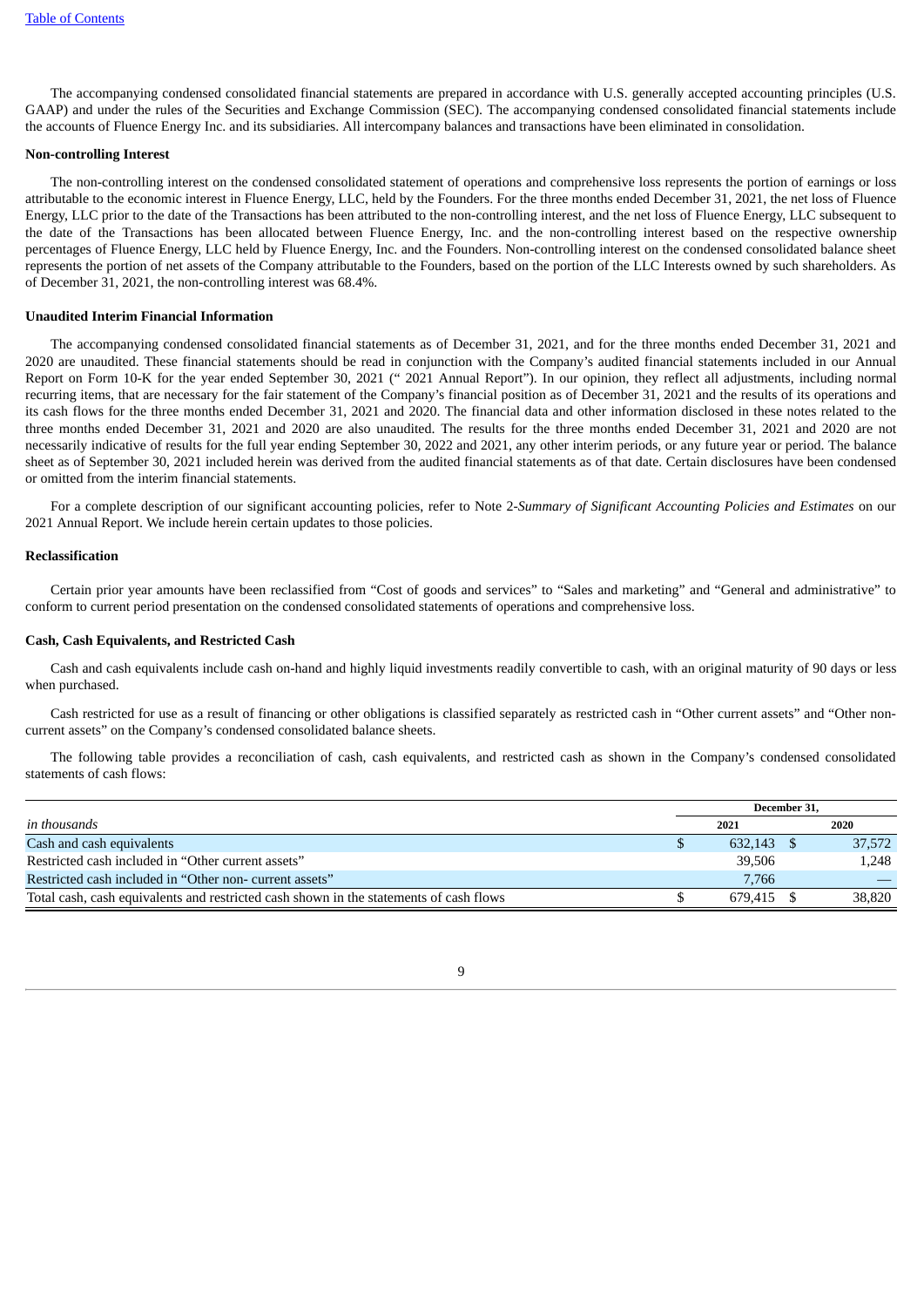Restricted cash included in "Other current assets" on the condensed consolidated balance sheets as of December 31, 2021 and 2020 consists of \$0.9 million and \$0.9 million collateral for credit card program, respectively, and \$38.6 million and \$0.3 million of collateral for outstanding bank guarantee, respectively. Restricted cash included in "Other non-current assets" as of December 31, 2021 was related to the collateral for outstanding bank guarantee.

## **Fair Value Measurements**

The fair value of the Company's financial assets and liabilities reflects management's estimate of amounts that the Company would have received in connection with the sale of the assets or paid in connection with the transfer of the liabilities in an orderly transaction between market participants at the measurement date. In connection with measuring the fair value of its assets and liabilities, the Company seeks to maximize the use of observable inputs and to minimize the use of unobservable inputs. The following fair value hierarchy, defined by ASC 820, *Fair Value Measurements*, is used to classify assets and liabilities based on the observable inputs and unobservable inputs used to value the assets and liabilities:

Level 1—Quoted prices are available in active markets for identical assets or liabilities as of the reporting date. Active markets are those in which transactions for the asset or liability occur in sufficient frequency and volume to provide pricing information on an ongoing basis.

Level 2—Pricing inputs are other than quoted prices in active markets included in Level 1, which are either directly or indirectly observable as of the reporting date. Level 2 inputs include those financial instruments that are valued using models or other valuation methodologies. These models are primarily industry-standard models that consider various assumptions, including quoted prices, time value, volatility factors, and current market and contractual prices for the underlying instruments, as well as other relevant economic measures. Substantially all of these assumptions are observable in the marketplace throughout the full term of the instrument, can be derived from observable data or are supported by observable levels at which transactions are executed in the marketplace.

Level 3—Pricing inputs include significant inputs that are generally less observable from objective sources. These inputs may be used with internally developed methodologies that result in management's best estimate of fair value from the perspective of a market participant. The Company does not have any recurring Level 3 fair value measurements.

The Company's cash equivalents include term deposits with original maturity of less than three months and are recorded at amortized cost. Fair value of cash equivalents approximates the carrying amount using Level 2 inputs. The carrying amounts of trade receivables, accounts payable and short-term debt obligations approximate fair values due to their short maturities using Level 2 inputs.

## **Loss per Share**

Basic net loss per share of Class A Common Stock is computed by dividing net loss attributable to Class A common stockholders by the weighted average number of shares of Class A Common Stock outstanding during the period. Diluted net loss per share of Class A Common Stock is computed by adjusting the net loss available to Class A common stockholders and the weighted-average shares of Class A common stock outstanding to give effect to potentially dilutive securities. Shares of our Class B-1 and Class B-2 common stock are not entitled to receive any distributions or dividends and have no rights to convert into Class A common stock. When a common unit of Fluence Energy, LLC is exchanged for, at the Company's election, cash or Class A common stock by a Founder who holds shares of our Class B-1 or Class B-2 common stock, such Founder will be required to surrender a share of Class B-1 or Class B-2 common stock, as the case may be, which we will cancel for no consideration. In the event of cash settlement, the Company is required to issue new shares of Class A common stock and use the proceeds from the sale of these newly-issued shares of Class A common stock to fully fund the cash settlement. Therefore, we did not include shares of our Class B-1 or Class B-2 common stock in the computation of basic loss per share. As we have incurred losses for all periods presented, diluted loss per share is equal to basic loss per share because the effect of potentially dilutive securities would be antidilutive. The potentially dilutive securities that were excluded consist of 117,173,390 Class B-1 common shares, 11,294,681 outstanding stock options, 2,170,541 outstanding phantom units, and 670,487 outstanding restricted stock units.

All earnings prior to and up to November 1, 2021, the date of completion of the IPO, were entirely allocable to non-controlling interest and, as a result, loss per share information is not applicable for reporting periods prior to this date. Consequently, only the net loss allocable to Fluence Energy, Inc. from the period subsequent to November 1, 2021 is included in the net loss attributable to the stockholders of Class A Common Stock for the three months ended December 31, 2021. Basic and diluted net loss per share of Class A Common Stock from November 1, 2021 to December 31, 2021 have been computed as follows:

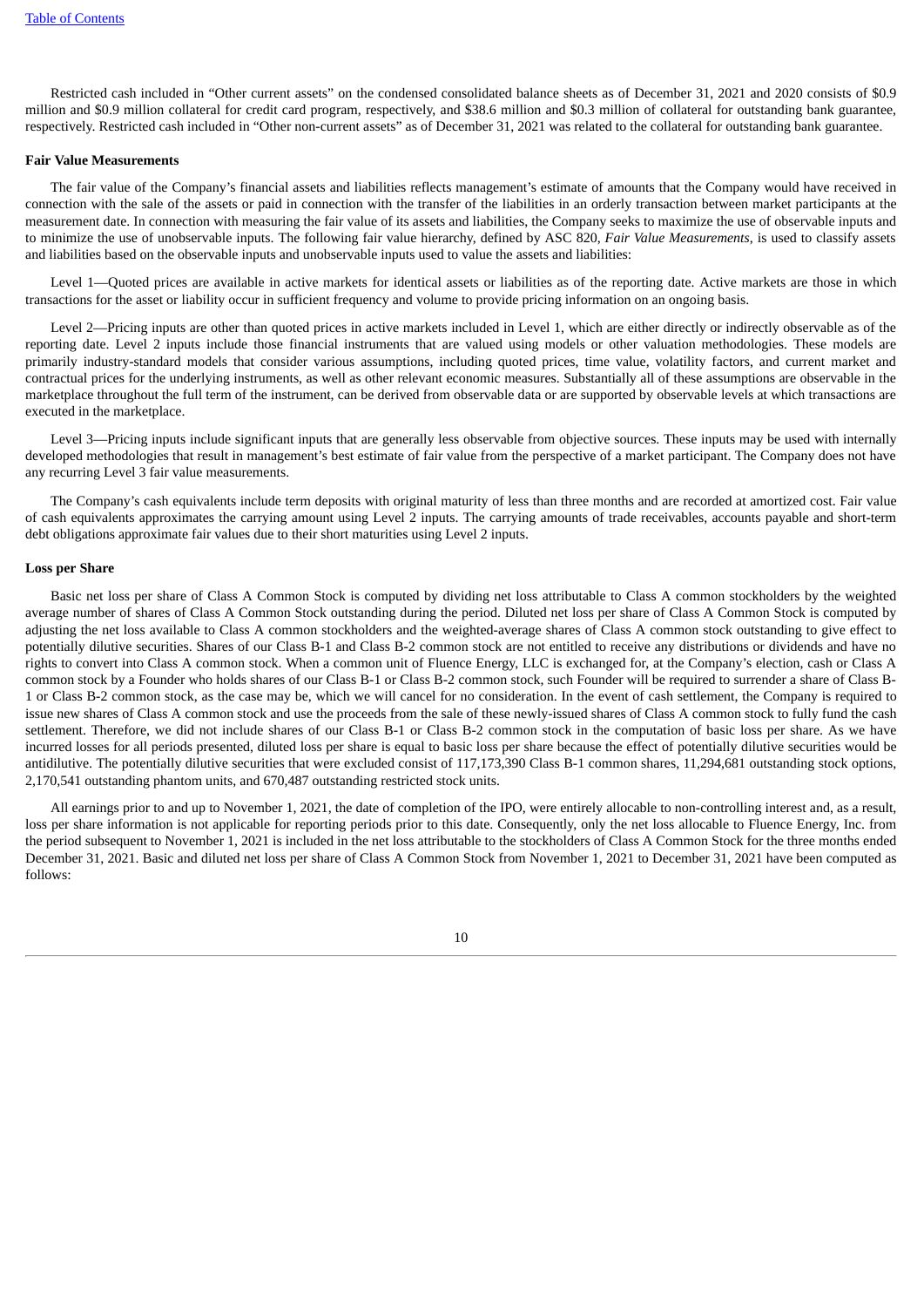| In thousands, except share and per share amounts                                |  |            |  |  |  |
|---------------------------------------------------------------------------------|--|------------|--|--|--|
| Net Loss for the three months ended December 31, 2021                           |  |            |  |  |  |
| Less: Net loss attributable to the non-controlling interest                     |  |            |  |  |  |
| Net loss attributable to Fluence Energy, Inc.                                   |  | (28, 805)  |  |  |  |
|                                                                                 |  |            |  |  |  |
| Weighted average number of Class A common shares outstanding, basic and diluted |  | 54,143,275 |  |  |  |
| Loss per share of Class A common stock, basic and diluted                       |  | (0.53)     |  |  |  |

## **Recent Accounting Standards Adopted**

No new accounting standards were adopted during the three months ended December 31, 2021.

## **Recent Accounting Standards Not Yet Adopted**

The following table presents accounting standards not yet adopted:

| <b>Standard</b>                 | <b>Description</b>                                                                                                                                                                                                                                                                                                                                                                                                                                                                                                                                                                                                                                                                                                                                                                                                                                                                                                                                                                                                                                                      | <b>Required date of adoption</b>                                                                               | Effect on the financial statements and other<br>significant matters                                                                                                                                                                                                   |
|---------------------------------|-------------------------------------------------------------------------------------------------------------------------------------------------------------------------------------------------------------------------------------------------------------------------------------------------------------------------------------------------------------------------------------------------------------------------------------------------------------------------------------------------------------------------------------------------------------------------------------------------------------------------------------------------------------------------------------------------------------------------------------------------------------------------------------------------------------------------------------------------------------------------------------------------------------------------------------------------------------------------------------------------------------------------------------------------------------------------|----------------------------------------------------------------------------------------------------------------|-----------------------------------------------------------------------------------------------------------------------------------------------------------------------------------------------------------------------------------------------------------------------|
| ASU 2016-02, Leases (Topic 842) | In February 2016, the FASB issued ASU<br>2016-02, which supersedes existing<br>guidance on accounting for leases in ASC<br>840, Leases. This standard requires all<br>leases to be recognized on the consolidated<br>balance sheet. The FASB has issued several date, i.e., annual periods<br>amendments to ASU 2016-02, including<br>ASU 2018-11, Leases (Topic 842):<br>Targeted Improvements that introduced an<br>additional transition method permitting an<br>entity to initially apply the new lease<br>standard at the adoption date and recognize<br>a cumulative-effect adjustment to the<br>opening balance of retained earnings in the<br>period of adoption. ASU 2016-02 includes<br>optional practical expedients intended to<br>reduce the cost and complexity to<br>implement the new lease standard, such as<br>an option to maintain the current lease<br>classification for all existing lease<br>arrangements and the option to use<br>hindsight in evaluating lessee options to<br>extend or terminate a lease. Early<br>application is permitted. | As an emerging growth<br>permitted to defer<br>adoption until the non-<br>starting after<br>December 15, 2021. | The Company's existing lease<br>company, the Company is population is mainly comprised of<br>operating leases for office space. The<br>Company is currently evaluating the<br>public company adoption impact of adoption on its consolidated<br>financial statements. |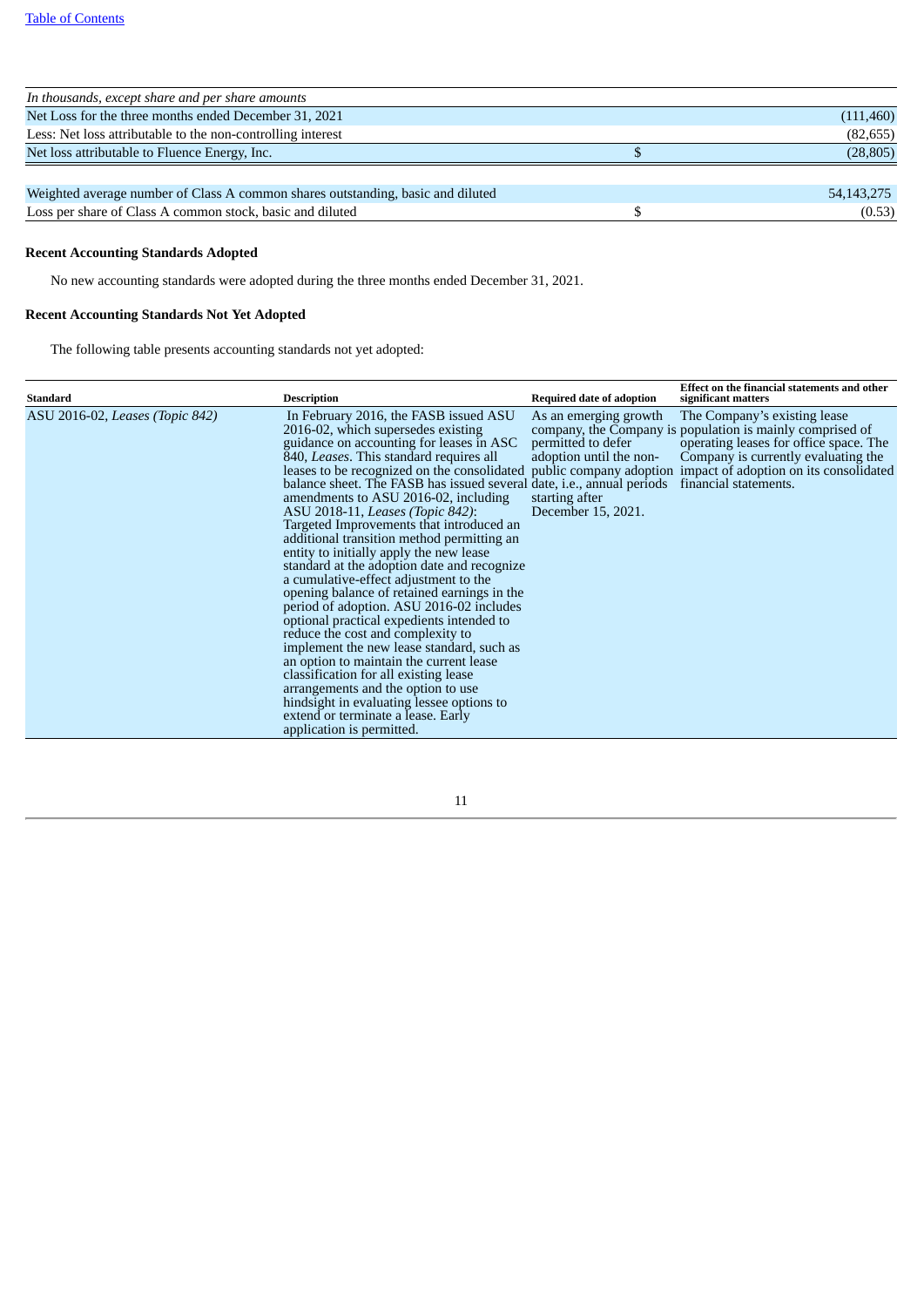| <b>Standard</b>                                                                                            | <b>Description</b>                                                                                                                                                                                                                                                                                                                                                                                                                                                                                                                                                                                                                                                                                                                                                  | <b>Required date of adoption</b>                                                                                                                                                            | Effect on the financial statements and other<br>significant matters                                                                                                                                                                                                                                                                 |
|------------------------------------------------------------------------------------------------------------|---------------------------------------------------------------------------------------------------------------------------------------------------------------------------------------------------------------------------------------------------------------------------------------------------------------------------------------------------------------------------------------------------------------------------------------------------------------------------------------------------------------------------------------------------------------------------------------------------------------------------------------------------------------------------------------------------------------------------------------------------------------------|---------------------------------------------------------------------------------------------------------------------------------------------------------------------------------------------|-------------------------------------------------------------------------------------------------------------------------------------------------------------------------------------------------------------------------------------------------------------------------------------------------------------------------------------|
| ASU 2016-13. Financial Instruments-<br>Credit Losses (Topic 326)                                           | In February 2016, the FASB issued ASU<br>2016-13, which updates the impairment<br>model for financial assets measured at<br>amortized cost, known as the Current<br>Expected Credit Loss ("CECL") model.<br>For trade and other receivables, held-to-<br>maturity debt securities, loans and other<br>instruments, entities will be required to use<br>a new forward-looking "expected loss"<br>model that generally will result in the<br>earlier recognition of allowance for losses.<br>There are various transition methods<br>available upon adoption. Early adoption is<br>permitted.                                                                                                                                                                         | is permitted to defer<br>adoption until the non-<br>public company adoption<br>date, <i>i.e.</i> , annual periods<br>starting after December<br>15, 2022.                                   | As an EGC, the Company The Company is currently evaluating<br>the impact of adoption on its<br>consolidated financial statements.                                                                                                                                                                                                   |
| ASU 2019-12, Income Taxes (Topic 740):<br>Simplifying the Accounting for Income<br><b>Taxes</b>            | In December 2019, the FASB issued ASU<br>2019-12, which removes certain exceptions is permitted to defer<br>related to the approach for intraperiod tax<br>allocations, the methodology for<br>calculating income taxes in an interim<br>period, and the recognition of deferred tax<br>liabilities for outside basis differences. The<br>guidance also clarifies and simplifies other<br>areas of ASC 740. Certain amendments<br>must be applied on a prospective basis,<br>certain amendments must be applied on a<br>retrospective basis, and certain<br>amendments must be applied on a modified<br>retrospective basis through a cumulative-<br>effect adjustment to retained<br>earnings/(deficit) in the period of adoption.<br>Early adoption is permitted. | adoption until the non-<br>public company adoption<br>date, <i>i.e.</i> , annual periods<br>starting December 15,<br>2021, and for interim<br>periods beginning after<br>December 15, 2022. | As an EGC, the Company The Company is currently evaluating<br>the impact of adoption on its<br>consolidated financial statements.                                                                                                                                                                                                   |
| ASU 2020-04, Facilitation of the Effects of<br>Reference Rate Reform on Financial<br>Reporting (Topic 848) | In March 2020, the FASB issued ASU<br>2020-04, which provides optional<br>expedients and exceptions for applying<br>U.S. GAAP to transactions affected by<br>reference rate (e.g., LIBOR) reform if<br>certain criteria are met, for a limited period<br>of time to ease the potential burden in<br>accounting for (or recognizing the effects<br>of) reference rate reform on financial<br>reporting.                                                                                                                                                                                                                                                                                                                                                              | The ASU is effective as<br>of March 12, 2020<br>through December 31,<br>2022.                                                                                                               | The Company is currently evaluating<br>transactions or contract modifications<br>occurring as a result of reference rate<br>reform and determining whether to<br>apply the optional guidance on an<br>ongoing basis. The ASU is currently<br>not expected to have a material<br>impact on our consolidated financial<br>statements. |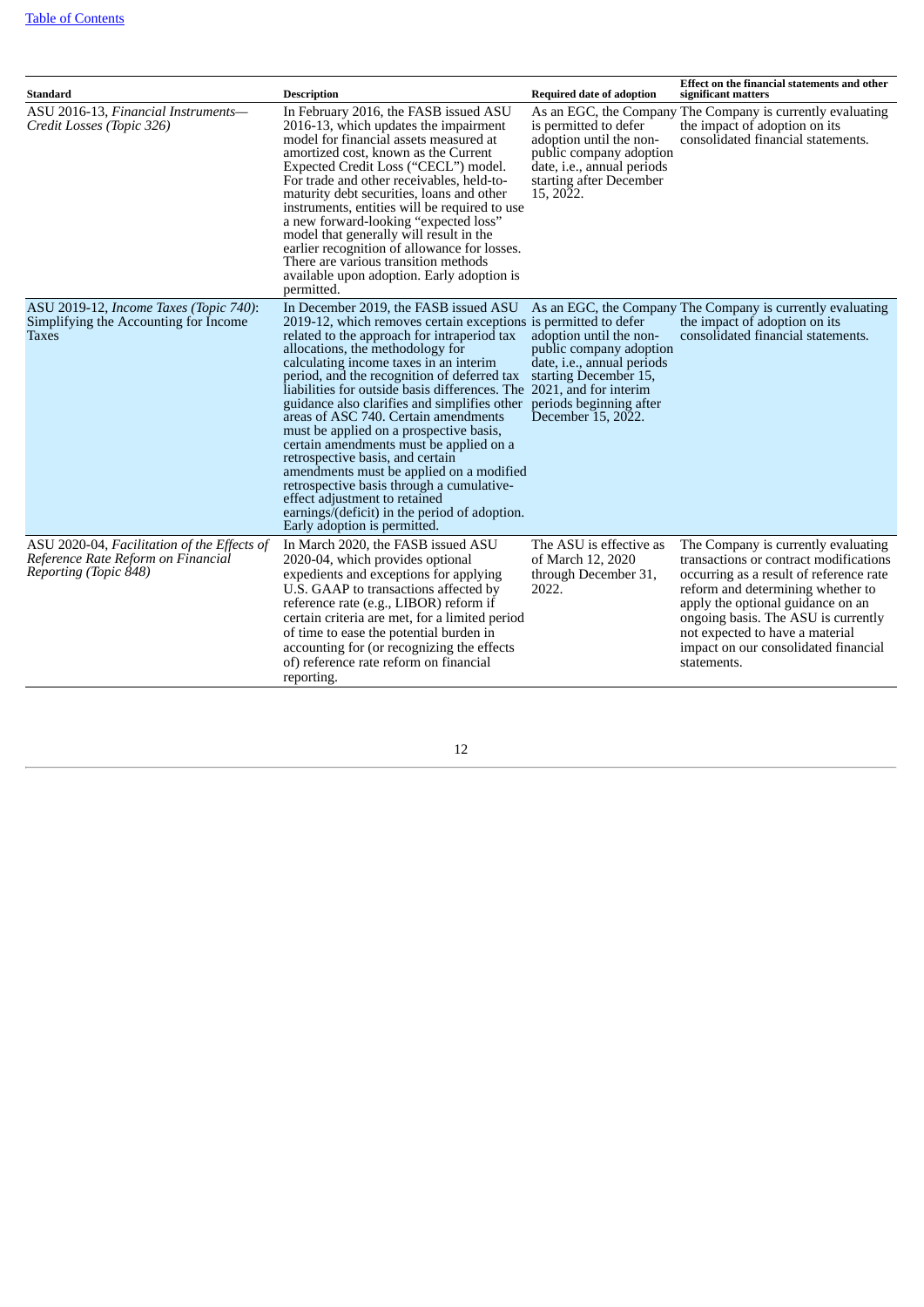## **3. Revenue from Contracts with Customers**

The following table presents the Company's revenue disaggregated by geographical region. Revenues are attributed to regions based on location of customers.

|                                             | Three Months Ended December 31, |         |  |         |  |  |
|---------------------------------------------|---------------------------------|---------|--|---------|--|--|
| In thousands                                |                                 | 2021    |  | 2020    |  |  |
| Americas (North, Central and South America) |                                 | 141.833 |  | 44,152  |  |  |
| APAC (Asia Pacific)                         |                                 | 16,809  |  | 62,398  |  |  |
| EMEA (Europe, Middle-East and Africa)       |                                 | 16.245  |  | 9,683   |  |  |
| Total                                       |                                 | 174.887 |  | 116,233 |  |  |

## **Deferred Revenue**

Deferred revenue represents the excess billings over the amount of revenue recognized to date. Deferred revenue from related parties is included in payables and deferred revenue with related parties on the Company's condensed consolidated balance sheets. The following table provides information about deferred revenue from contracts with customers:

|                                                                                                   | Three Months Ended December 31, |           |  |  |  |
|---------------------------------------------------------------------------------------------------|---------------------------------|-----------|--|--|--|
| In thousands                                                                                      | 2021                            | 2020      |  |  |  |
| Deferred revenue beginning of period                                                              | 71,365                          | 123,841   |  |  |  |
| Additions                                                                                         | 87,800                          | 73.025    |  |  |  |
| Revenue recognized related to amounts that were included in beginning balance of deferred revenue | (13, 400)                       | (42, 416) |  |  |  |
| Deferred revenue end of period                                                                    | 145.765                         | 154,450   |  |  |  |

|                                                                                                   | <b>Three Months Ended December 31.</b> |           |  |         |  |
|---------------------------------------------------------------------------------------------------|----------------------------------------|-----------|--|---------|--|
| In thousands                                                                                      |                                        | 2021      |  | 2020    |  |
| Deferred revenue from related parties beginning of period                                         |                                        | 220,122   |  | 11,425  |  |
| Additions                                                                                         |                                        | 87.543    |  | 34,471  |  |
| Revenue recognized related to amounts that were included in beginning balance of deferred revenue |                                        | (107,580) |  | (1,615) |  |
| Deferred revenue from related parties end of period                                               |                                        | 200.085   |  | 44.281  |  |

## **Customer Concentration**

For the three months ended December 31, 2021, the Company had one customer that accounted for 84% of total revenue.

For the three months ended December 31, 2020, the Company had two customers, in the aggregate, that accounted for 72% of the total revenue.

The Company has a limited number of suppliers of batteries, which is a major component of energy storage products.

## **Remaining performance obligations**

The Company's remaining performance obligations ("backlog") represent the unrecognized revenue value of its contract commitments, which include deferred revenue and amounts that will be billed and recognized as revenue in future periods. The Company's backlog may vary significantly each reporting period based on the timing of major new contract commitments and the backlog may fluctuate with currency movements. In addition, the Company's customers have the right, under some circumstances, to terminate contracts or defer the timing of its services and their payments to the Company.

As of December 31, 2021, the Company had a total of \$1,921.0 million of remaining performance obligations related to our contract commitments, of which we expect to recognize 90% in revenue in the next five years and the remainder after five years.

## **Variable consideration**

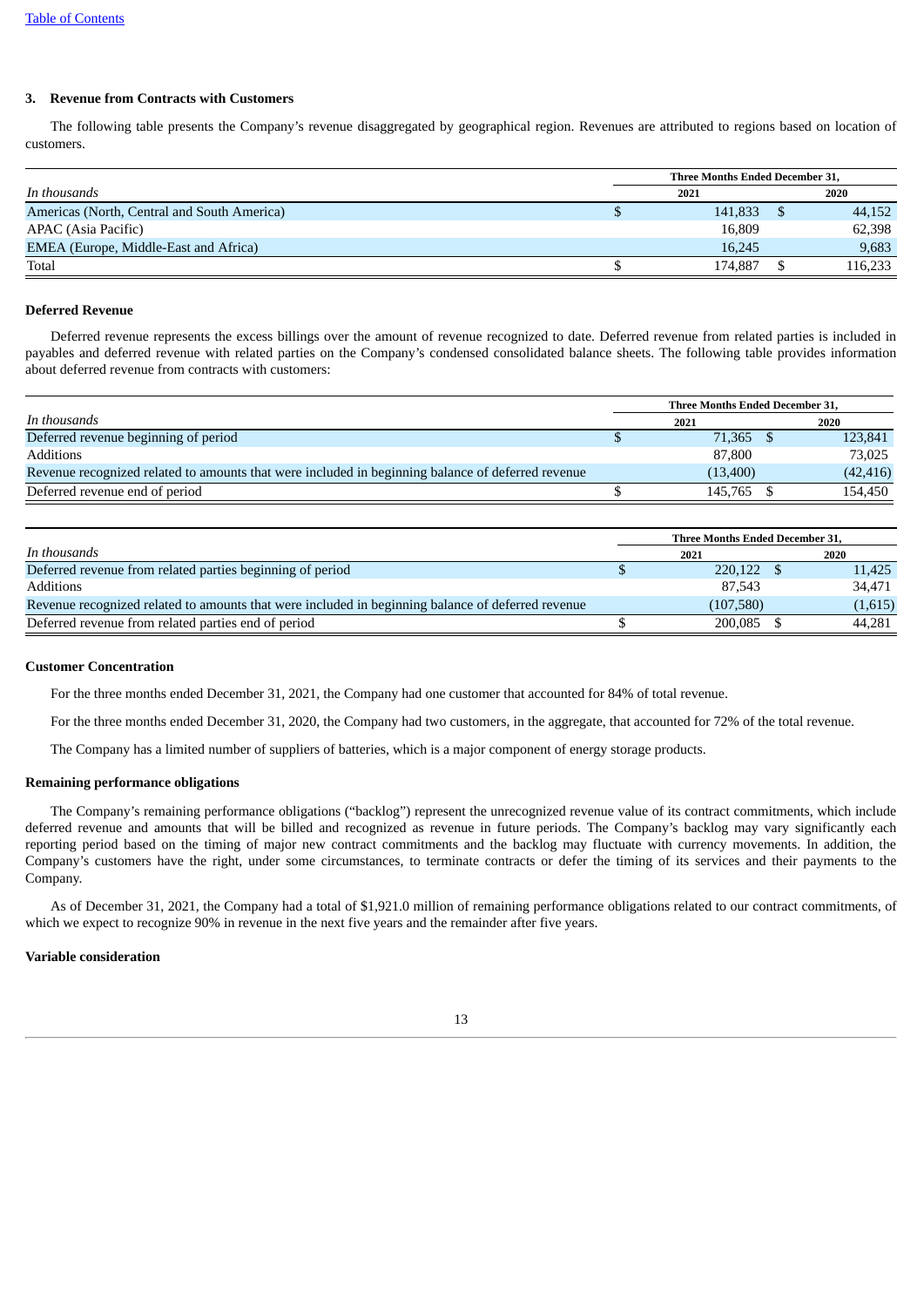As of December 31, 2021 and September 30, 2021, the transaction prices of our active energy solution contracts have been reduced to reflect variable consideration of \$60.1 million and \$52.8 million, respectively.

## **4. Business Combinations**

During October 2020, the Company acquired the assets and assumed the liabilities of a US based software and digital intelligence platform. The Company expects the acquisition will offer new capabilities, amplify and extend the Company's energy storage product line, enabling customers to maximize the value of energy storage and renewables while accelerating grid decarbonization. The acquisition price of \$18.0 million was fully paid with cash, and was adjusted for an immaterial amount to account for changes in net working capital adjustments. The acquisition represents a business combination. the Company included the financial results of the acquisition in its consolidated financial statements from the date of acquisition. Transaction costs associated with the acquisition were not significant and were expensed as incurred. The following table summarizes the aggregate fair values and estimated useful lives of the assets acquired and liabilities assumed, as of the date of the acquisition.

| In thousands                               |     | <b>Fair Value</b> | <b>Estimated Useful Life</b> |
|--------------------------------------------|-----|-------------------|------------------------------|
| Intangible assets - Developed technology   |     | 12,600            | 12 years                     |
| Intangible assets - Customer relationships |     | 780               | 6 years                      |
| Property and equipment                     |     | 171               | Various                      |
| Goodwill                                   |     | 4.449             |                              |
| Cash paid for acquisition                  | ĸIJ | 18,000            |                              |

The fair value of developed technology was determined using the multi-period excess earnings method as developed technology is considered to be the primary revenue-generating identifiable intangible asset acquired in the acquisition. The fair value assigned to assets acquired and liabilities assumed are based on management's estimates and assumptions.

The goodwill is primarily attributed to the expanded market opportunities when integrating the acquired entity's technology with the Company's technology and the assembled workforce. The excess of the acquisition price over the fair value of assets acquired and liabilities assumed was recorded to goodwill. The Company expects such goodwill to be deductible for income tax purposes. Purchase accounting adjustments related to the acquisition have been completed.

### **5. Inventory, Net**

Inventory consisted of the following:

|                                                      | <b>December 31, 2021</b> |         |  |           |  |         | September 30, 2021 |         |  |                  |            |
|------------------------------------------------------|--------------------------|---------|--|-----------|--|---------|--------------------|---------|--|------------------|------------|
| In thousands                                         |                          | Cost    |  | Provision |  | Net     |                    | Cost    |  | <b>Provision</b> | <b>Net</b> |
| Cubes, batteries, and other equipment $\binom{a}{b}$ |                          | 441,739 |  | (1,545)   |  | 440.194 |                    | 402.157 |  | (12,980)         | 389,177    |
| Shipping containers and spare parts                  |                          | 7,253   |  | (5.091)   |  | 2.162   |                    | 1,857   |  | (1,247)          | 610        |
| <b>Total</b>                                         |                          | 448.992 |  | (6,636)   |  | 442,356 |                    | 404.014 |  | (14.227)         | 389,787    |

(a) Provision at September 30, 2021 included a \$13.0 million loss recoanized during fiscal year 2021 for inventory damaged in transit related to the 2021 cargo loss incident. During the three months ended December 31, 2021, \$11.5 million of inventory was written off against the provision. Refer to Note 12 - Commitments and Contingencies for a detail discussion of the 2021 cargo *loss incident.*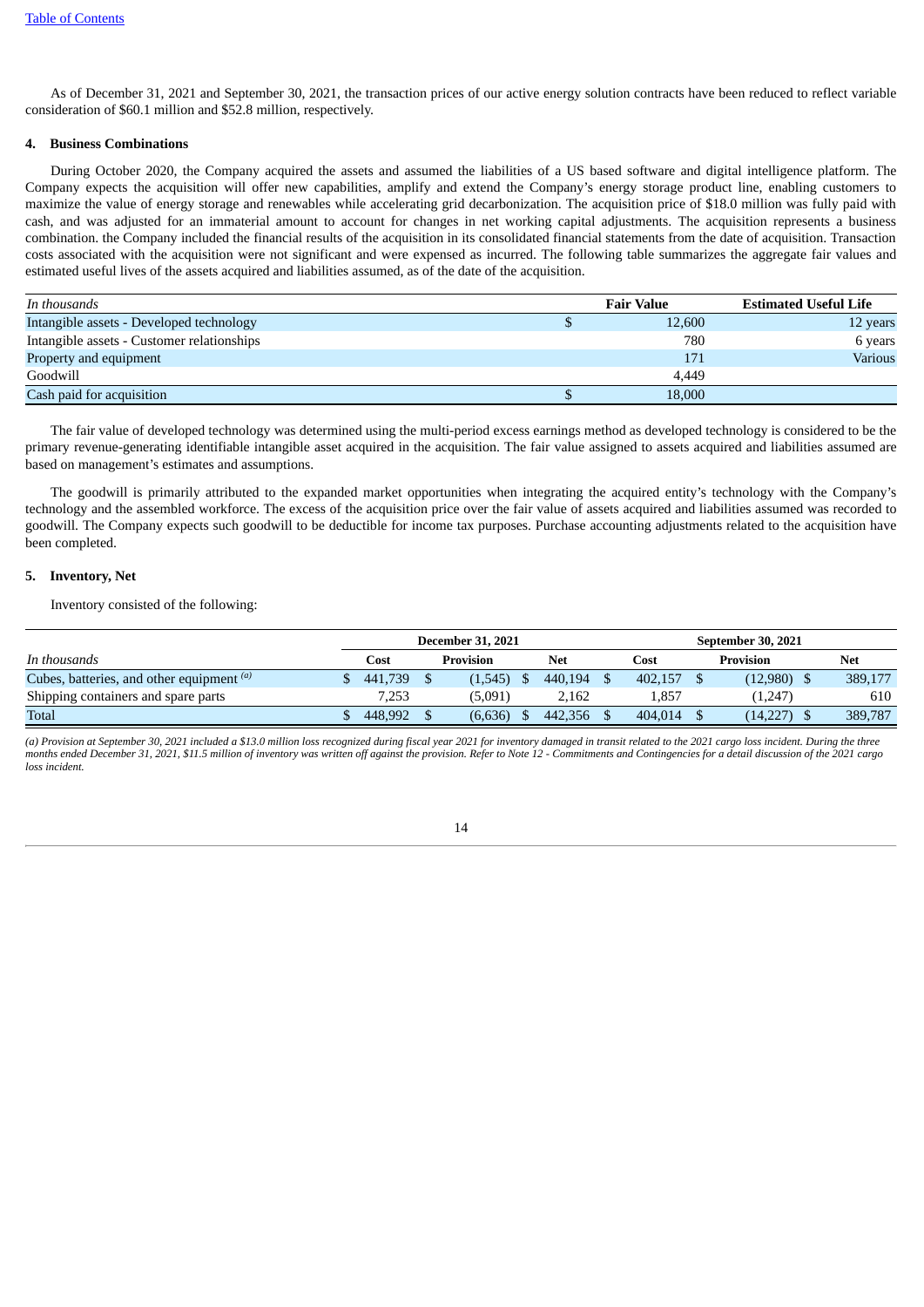## **6. Other Current Assets**

Other current assets consisted of the following amounts:

| In thousands                   | <b>December 31, 2021</b> | September 30, 2021 |
|--------------------------------|--------------------------|--------------------|
| Restricted cash                | 39,506                   | 1,240              |
| Taxes recoverable              | 21,636                   | 14,049             |
| Prepaid expenses               | 6,504                    | 2,480              |
| Advance payments               | 2,585                    | 3,601              |
| Receivable from insurance (a)  | 2,500                    | 10,000             |
| Deferred equity issuance costs |                          | 7,103              |
| Other                          | 2,062                    | 4,684              |
| <b>Total</b>                   | 74,793                   | 43,157             |

(a) Receivable from insurance represents insurance recoveries that are probable of collection related to the 2021 cargo loss incident. The Company collected \$7.5 million receivable from insurance during the three months ended December 31, 2021. Refer to Note 12 - Commitments and Contingencies for a detail discussion of the 2021 cargo loss incident.

## **7. Intangible Assets, Net**

Intangible assets are stated at amortized cost and consist of the following:

|                                     | <b>December 31, 2021</b> |                                                   |  |           |  |        | September 30, 2021 |                             |           |            |        |  |  |
|-------------------------------------|--------------------------|---------------------------------------------------|--|-----------|--|--------|--------------------|-----------------------------|-----------|------------|--------|--|--|
| In thousands                        |                          | Accumulated<br>Cost<br><b>Amortization</b><br>Net |  |           |  | Cost   |                    | Accumulated<br>Amortization |           | <b>Net</b> |        |  |  |
| Patents and licenses                | rU.                      | 32,984                                            |  | (9,826)   |  | 23,158 | 32,982             |                             | (9,207)   |            | 23,775 |  |  |
| Developed technology $\binom{a}{b}$ |                          | 12,600                                            |  | (1,313)   |  | 11,287 | 12,600             |                             | (1,050)   |            | 11,550 |  |  |
| Other $^{(a)}$                      |                          | 898                                               |  | (198)     |  | 700    | 894                |                             | (162)     |            | 732    |  |  |
| Total                               |                          | 46,482                                            |  | (11, 337) |  | 35.145 | 46.476             |                             | (10, 419) |            | 36,057 |  |  |

(a) The developed technology intangible asset and other intangible asset included \$12.6 million and \$0.8 million, respectively, related to the a business acquisition discussed in Note 4 - Business *Combinations.*

Intangible assets are amortized over their estimated useful lives on a straight-line basis. Total amortization expense for the three months ended December 31, 2021 and 2020 were \$0.9 million and \$0.8 million, respectively.

## **8. Goodwill**

No impairment was recognized for the three months ended December 31, 2021 and 2020. The following table presents the goodwill activity:

|                                   | Three Months Ended December 31, |       |       |
|-----------------------------------|---------------------------------|-------|-------|
| In thousands                      | 2021                            |       | 2020  |
| Goodwill, Beginning of the period |                                 | 9,176 | 4,731 |
| Foreign currency adjustment       |                                 | (9)   | 23    |
| Acquisition related goodwill (a)  |                                 |       | 4.449 |
| Goodwill, End of the period       |                                 | 9.167 | 9,203 |

*(a) Refer to Note 4 - Business Combination for a further discussion of acquisition related goodwill.*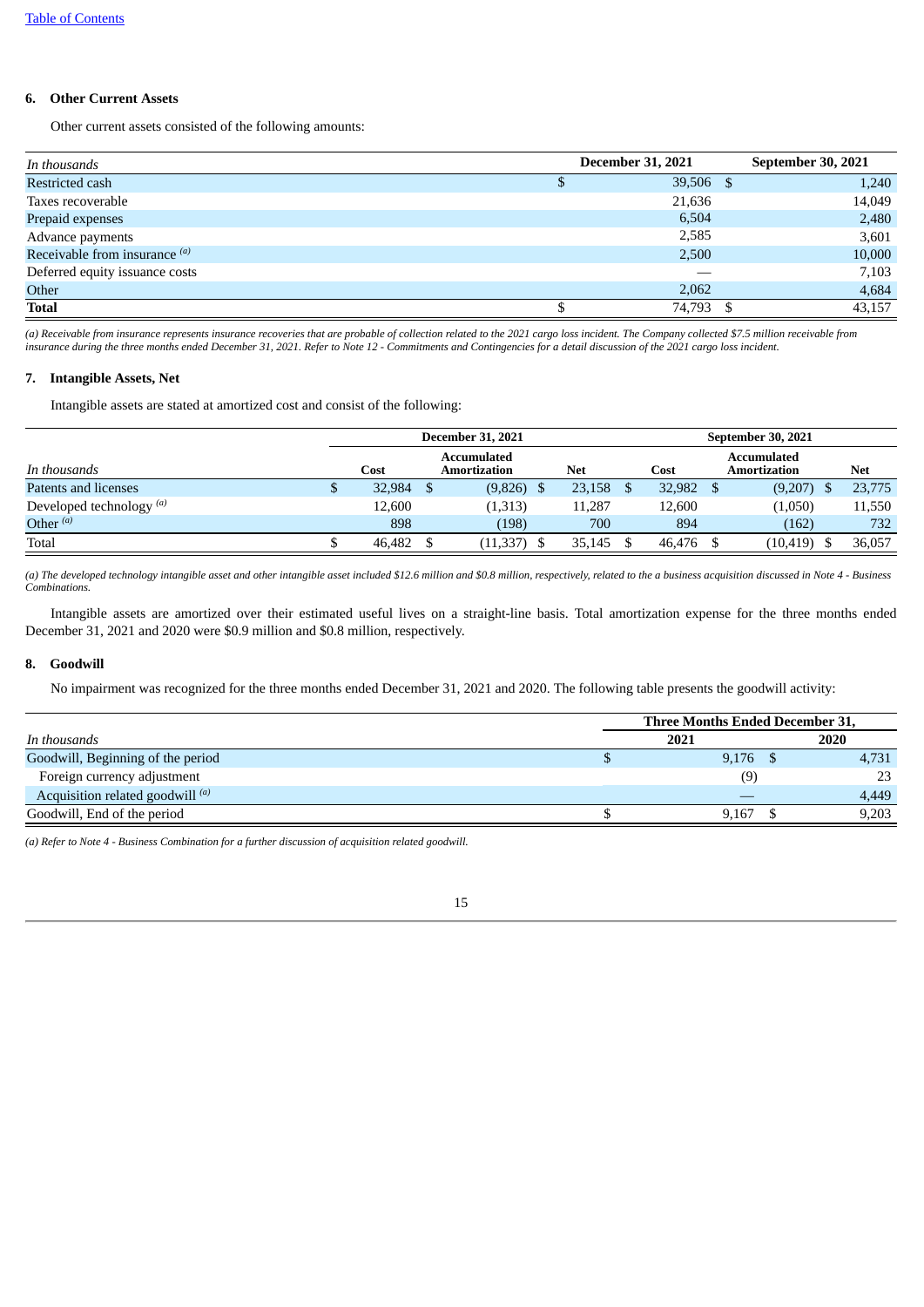## **9. Current Accruals and Provisions**

Accruals mainly represent not yet invoiced milestones for inventory such as batteries, cubes, and inverters. According to master supply agreements between the Company and suppliers of the inventory, vendor bills are issued according to contracted billing schedules with some milestones invoiced after delivery, upon full installation and commissioning of the equipment at substantial completion and final completion project stages. Current accruals and provisions consisted of the following:

| In thousands                           | <b>December 31, 2021</b> | September 30, 2021 |
|----------------------------------------|--------------------------|--------------------|
| <b>Accruals</b>                        | 178,990                  | 155,963            |
| Provisions for expected project losses | 35,848                   | 30,180             |
| <b>Total</b>                           | 214,838                  | 186,143            |

#### **10. Short-term Borrowing**

## **Revolving Credit Facility**

On November 1, 2021, we entered into a revolving credit facility (the "Revolver"), by and among Fluence Energy, LLC, as the borrower, Fluence Energy, Inc., as a parent guarantor, the subsidiary guarantors party thereto, the lenders party thereto and JP Morgan Chase Bank, N.A., as administrative agent and collateral agent. The Revolver is secured by a (i) first priority pledge of the equity securities of Fluence Energy, LLC and its subsidiaries and (ii) first priority security interests in, and mortgages on, substantially all tangible and intangible personal property and material fee-owned real property of Fluence Energy, LLC, the parent guarantor and each subsidiary guarantor party thereto, in each case, subject to customary exceptions and limitations. The initial aggregate amount of commitments is \$190.0 million from the lenders party including JP Morgan Chase Bank, N.A., Morgan Stanley Senior Funding, Inc., Bank of America, N.A., Barclays Bank PLC, and five other banks. The maturity date of the Revolver is November 1, 2025.

The interest rate is either (i) the Adjusted LIBOR or Adjusted EURIBO Rate (each as defined in the Revolver) plus 3.0% or (ii) the Alternate Base Rate (as defined in the Revolver) plus 2.0% (subject to customary LIBOR replacement provisions and alternative benchmark rates including customary spread adjustments with respect to borrowings in foreign currency), at the option of Fluence Energy, LLC. Fluence Energy, LLC is required to pay to the lenders a commitment fee of 0.55% per annum on the average daily unused portion of the revolving commitments through maturity, which will be the fouryear anniversary of the closing date of the Revolver. The Revolver also provides for up to \$190.0 million in letter of credit issuances, which will require customary issuance and administration fees, as well as a fronting fee payable to each issuer thereof and a letter of credit participation fee of 2.75% per annum payable to the lenders.

The Revolver contains covenants that restrict our ability to incur additional indebtedness; incur liens; sell, transfer, or dispose of property and assets; make investments or acquisitions; make dividends, distributions or other restricted payments; and engage in affiliate transactions. The Revolver limits our ability to make certain payments, including dividends and distributions on Fluence Energy, LLC's equity, Fluence Energy, Inc.'s equity and other restricted payments. In addition, we are required to maintain (i) minimum liquidity and gross revenue requirements, in each case, until consolidated EBITDA reaches \$150.0 million for the most recent four fiscal quarters and we make an election, and (ii) thereafter, a maximum total leverage ratio and a minimum interest coverage ratio. Such covenants will be tested on a quarterly basis.

As of December 31, 2021, we had no borrowings under the Revolver.

#### **Line of Credit**

Prior to the IPO, the Company had an Uncommitted Line of Credit Agreement ("Line of Credit') with Citibank, N.A. ("Citibank") which allowed us to borrow an amount in aggregate not to exceed \$50.0 million, with the expiration date on March 31, 2023. Outstanding borrowings from the Line of Credit were \$50.0 million as of September 30, 2021. The weighted average annual interest rate of the borrowing was 2.83%. On November 1, 2021, the \$50.0 million outstanding borrowings from the Line of Credit was paid off using the proceeds from our IPO, and the Line of Credit was canceled shortly thereafter.

Refer to Note 13 — *Related-Party Transactions* for borrowings from related parties.

## **11. Income Taxes**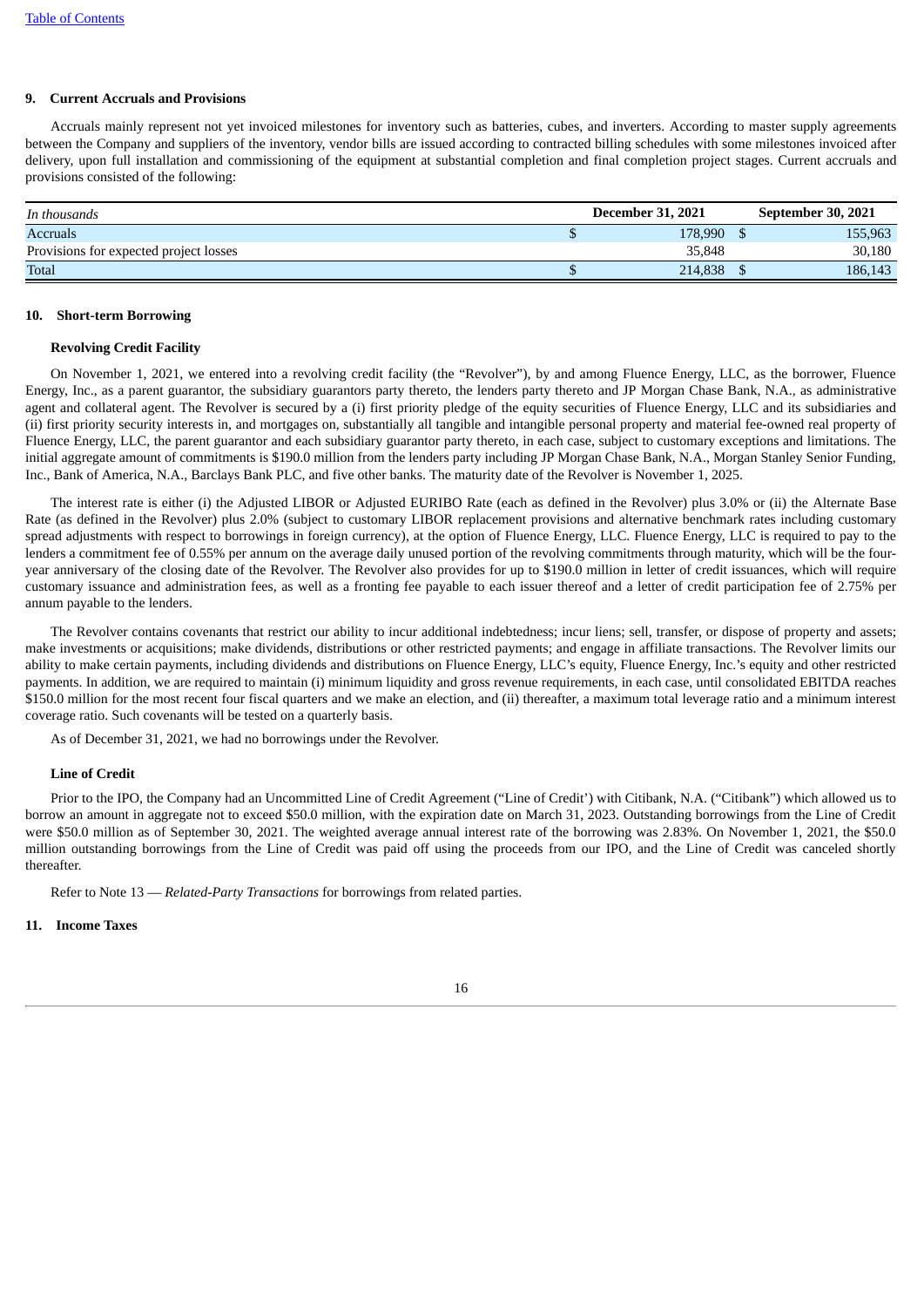The Company's provision for income taxes is based on the estimated annual effective tax rate, plus discrete items. Income tax expense was \$0.4 million and \$0.7 million for the three months ended December 31, 2021 and 2020, respectively. The effective tax rate for the three months ended December 31, 2021 and 2020 was (0.3)% and (5.8)%, respectively. For the three months ended December 31, 2021, the Company's effective tax rate differs from the U.S. statutory tax rate of 21% primarily due to flow-through losses incurred prior to the IPO on November 1, 2021, flow-through losses attributable to the Founders, and valuation allowances. For the three months ended December 31, 2020, the Company's effective tax rate differs from the U.S. statutory tax rate of 21% primarily due to flow-through losses and valuation allowances.

The Company does not believe it has any significant uncertain tax positions and therefore has no unrecognized tax benefits as of December 31, 2021 and September 30, 2021, that if recognized, would affect the annual effective tax rate.

As of December 31, 2021 and September 30, 2021, the Company had recorded a full valuation allowance against deferred tax assets of its German and Australian subsidiaries. Upon the IPO on November 1, 2021, Fluence Energy, Inc. became a holding company of Fluence Energy, LLC, and as a corporation, recorded deferred tax assets primarily related to its investment in the partnership. The Company determined that based on the weight of available evidence, including cumulative losses, it is more-likely-than-not that the net deferred tax assets of Fluence Energy, Inc. and Fluence Energy, LLC's subsidiaries in Germany and Australian will not be realized and valuation allowances have been recorded against such deferred tax assets.

#### **12. Commitments and Contingencies**

The Company has certain contractual obligations incurred in the normal course of business that require fixed and determinable payments in the future. These commitments include lease obligations and purchase commitments under a master supply agreement.

The Company did not have significant changes in lease contracts an and purchase commitments during the three months ended December 31, 2021. During the three months ended December 31, 2021, the Company made a \$60.0 million advance payment as a capacity guarantee pursuant to a purchase agreement with one of our suppliers, of which, \$25.0 million and \$35.0 million was recorded within "Advances to suppliers" and "Other non-current assets", respectively, on the condensed consolidated balance sheets.

## **Legal Contingencies**

From time to time, the Company may be involved in litigation relating to claims that arise out of our operations and businesses and that cover a wide range of matters, including, among others, intellectual property matters, contract and employment claims, personal injury claims, product liability claims and warranty claims. The Company accrues for litigation and claims when it is probable that a liability has been incurred and the amount of loss can be reasonably estimated. It is reasonably possible that some matters could be decided unfavorably to the Company and could require the Company to pay damages or make expenditures in amounts that could be material. In aggregate, the Company estimates the range of potential losses, where estimable, related to reasonably possible material contingencies to be between \$0 million and \$5 million.

The following discussion covers the Company's potential loss contingencies as of December 31, 2021:

#### *2021 Cargo Loss Incident*

On April 28, 2021, the Company was notified of an emergency aboard a vessel carrying Fluence inventory. This incident (the "Cargo Loss Incident") resulted in damage to a portion of our cargo aboard the vessel. The Company has recorded \$13.0 million provision to its inventory as of September 30, 2021 based on the net realizable value of cargo that was destroyed. During the three months ended December 31, 2021, \$11.5 million of inventory was written off against the provision. In addition to the inventory losses, we have incurred and expect to incur incremental expenses related to the incident, primarily consisting of inspection costs, project cost overruns due to logistical changes, legal fees and fees to dispose of the damaged cargo. We expect insurance proceeds of at least \$10.0 million related to non-disputed claims, of which \$7.5 million was collected in October 2021 and the remainder is probable of collection.

The Company has notified the marine cargo insurers of the incident and has also notified each affected customer of this event, which under relevant supply contracts, provides the Company an extension of the relevant schedule due to the resulting battery supply delays. We believe this event qualifies as force majeure under the contracts with our customers. However, if the incident ultimately is determined not to constitute a force majeure event, the Company estimates potential liquidated damages exposure of approximately \$15.0 million.

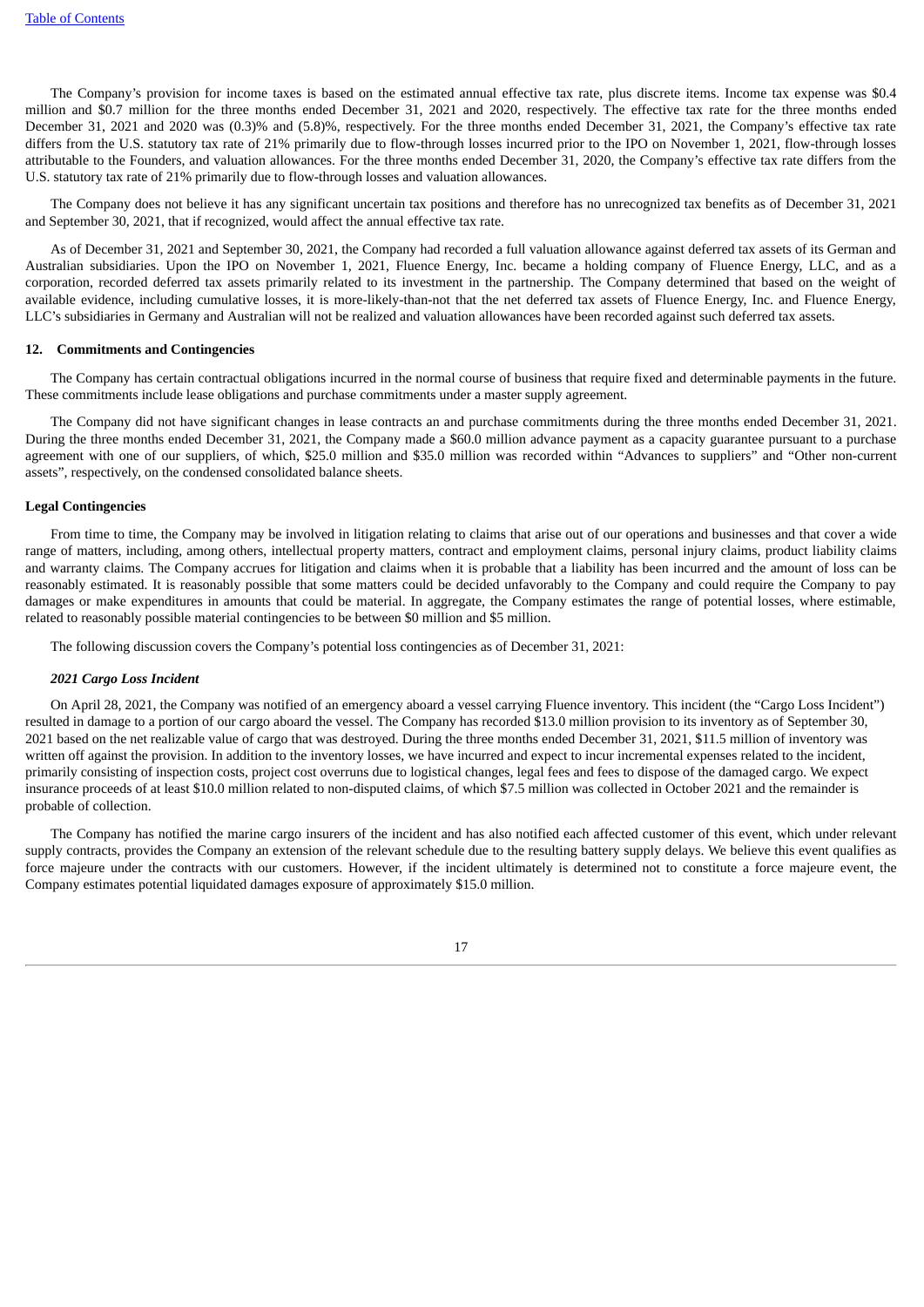## *2021 Overheating Event at Customer Facility*

On September 4, 2021, a 300 MW energy storage facility owned by one of our customers experienced an overheating event. Fluence served as the energy storage technology provider and installed the facility, which was completed in fiscal year 2021. No injuries were reported from the incident. Since then, the facility was taken offline as teams from Fluence, our customer, and the battery manufacturer investigate the incident. Our customer recently has released initial findings on what it contends is the root cause of the incident. At this time, Fluence cannot comment on or accept the customer's stated findings, because Fluence's investigation of the root cause remains ongoing, with continued participation by our customer and other parties involved. The customer's stated findings, if ultimately confirmed and proven, could relate to certain scopes of work for which Fluence or its subcontractors could be responsible. The customer's stated findings, however, could also relate to certain scopes of work for which other parties were responsible and/or relate to other causes. We are currently not able to estimate the impact, if any, that this incident may have on our reputation or financial results, or on the market adoption of our products.

#### **13. Related-Party Transactions**

Related parties are represented by AES and Siemens, their respective subsidiaries and other entities under common control.

#### **Borrowings from Related Parties**

On August 11, 2021, the Company borrowed \$25.0 million and \$25.0 million from AES Grid Stability and Siemens Industry, respectively, in the form of subordinated promissory notes, each bearing an annual interest at 2.86%. The promissory notes were paid off on November 1, 2021 using proceeds from the IPO.

## **Sales and Procurement Contracts with Related Parties**

Fluence signs battery-based energy storage product and related service contracts with AES, Siemens and their subsidiaries (collectively refer to as affiliates). The contract price is similar to the price charged to third-party customers. Revenue from contracts with affiliates is included in "Revenue from related parties" on the Company's condensed consolidated statements of operations and comprehensive loss.

In addition, Fluence purchases material and supplies from its affiliates and records the costs in "Cost of goods and services" on the Company's condensed consolidated statements of operations and comprehensive loss.

## **Service Agreements with Affiliates**

Fluence and its affiliates have signed service agreements under which the affiliates provide certain management and administrative services to Fluence. The services include but are not limited to, treasury, information technology services, payroll and human resources services, sales and marketing services, research and development. Cost of services are accrued monthly and included in "Payables and deferred revenue with related parties", and "General and administrative", "Sales and marketing", or "Research and development" on the Company's condensed consolidated balance sheets and statements of operations and comprehensive loss, respectively.

#### **Contract Performance Guarantees**

Fluence paid performance guarantee fees to its affiliates in exchange for guaranteeing Fluence's performance obligations in certain contracts with customers. Fluence paid guarantee fees to its affiliates under contractual arrangements and the fees are based on parent costs with a reasonable markup. The guarantee fees are included in "Costs of goods and services" on Fluence's condensed consolidated statements of operations and comprehensive loss.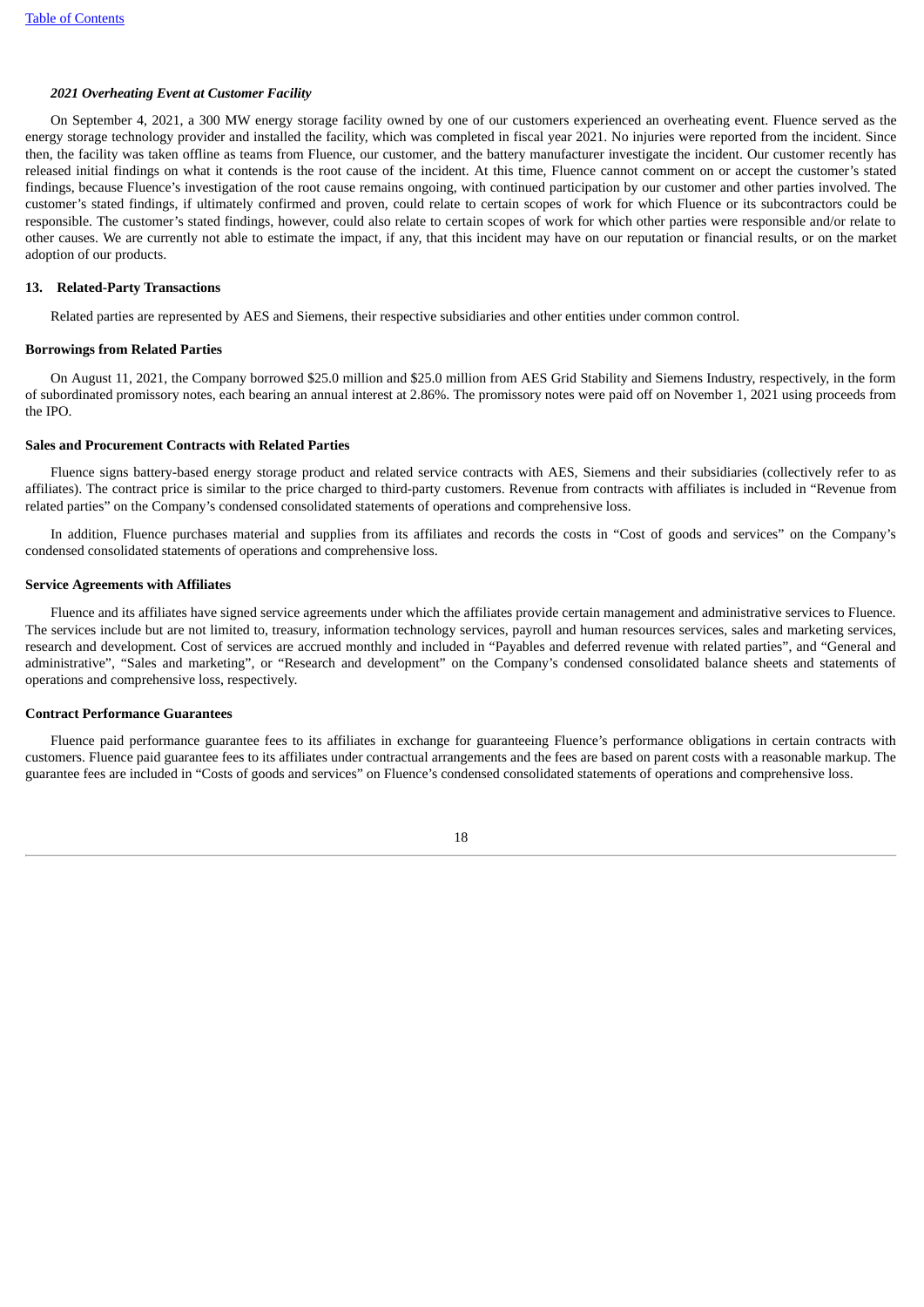The following table presents the components of receivables from related parties and payable to related parties on the Company's condensed consolidated balance sheets:

| In thousands                                             | <b>December 31, 2021</b> | September 30, 2021 |
|----------------------------------------------------------|--------------------------|--------------------|
| Accounts receivable                                      | $42,510$ \$              | 26,292             |
| Unbilled receivables                                     | 5,878                    | 7,070              |
| Total receivables from related parties                   | 48,388                   | 33,362             |
| Accounts payable                                         | 1.464                    | 4,510              |
| Deferred revenue                                         | 200,085                  | 220,122            |
| Accrued liabilities                                      | 4.472                    | 3,293              |
| Total payables and deferred revenue with related parties | 206.021                  | 227,925            |

Unbilled receivables represent the excess of revenues recognized over billings to date on sales or service contracts with related parties. Deferred revenue represents the excess billings to date over the amount of revenue recognized to date on sales or service contracts with related parties. Receivables from related parties and payables and deferred revenue with related parties are unsecured and settlement of these balances occurs in cash. No provision has been made related to the receivables from related parties.

The following table presents the related party transactions that are included the Company's condensed consolidated statements of operations and comprehensive loss for the periods indicated:

|                                     |   | Three Months Ended December 31, |        |  |  |  |
|-------------------------------------|---|---------------------------------|--------|--|--|--|
| In thousands                        |   | 2021                            | 2020   |  |  |  |
| Revenue                             | Φ | 147,833 \$                      | 18,405 |  |  |  |
| Cost of goods and services          |   | (7, 495)                        | (427)  |  |  |  |
| Research and development expenses   |   | (45)                            | (92)   |  |  |  |
| Sales and marketing expenses        |   | (607)                           | (336)  |  |  |  |
| General and administrative expenses |   | (1, 191)                        | (182)  |  |  |  |

#### **14. Stock-Based Compensation**

## **2020 Equity Incentive Plans**

In October 2020, the Board of Directors of Fluence Energy, LLC approved the 2020 Unit Option Plan (the "2020 Option Plan") and the 2020 Phantom Equity Incentive Plan (the "2020 Phantom Plan", and collectively with the 2020 Option Plan, the "2020 Plans"). The 2020 Plans authorized Fluence Energy, LLC to issue Class A-1 unit options and phantom units. Upon completion of the Transactions, all unit options granted pursuant to the 2020 Option Plan were converted into stock options in the Company and remain outstanding and continue to vest in accordance with their original terms. Awards issued under the 2020 Phantom Plan can be settled in cash, shares, or any other form of consideration deemed appropriate by the Board of Directors. No further awards are expected to be made under 2020 Plans.

## **2021 Incentive Award Plan**

In connection with the IPO, the Company adopted the 2021 Incentive Award Plan (the "2021 Plan) to facilitate the grant of cash and equity incentives to directors, employees (including our named executive officers) and consultants of the company and certain of its affiliates to enable the company to obtain and retain services of these individuals, which we believe is essential to our long-term success. At inception, there were 9,500,000 shares of Class A common stock available for issuance under the 2021 Plan. During the three months ended December 31, 2021, the Company granted restricted stock units ("RSUs") under the 2021 Plan to certain employees and directors.

## **Award Modifications**

In October 2021, the Board of Directors issued resolutions to amend certain awards previously granted under the 2020 Plans, as described below. These amendments were treated as award modifications under ASC 718 *Compensation - Stock Compensation* during the three months ended December 31, 2021.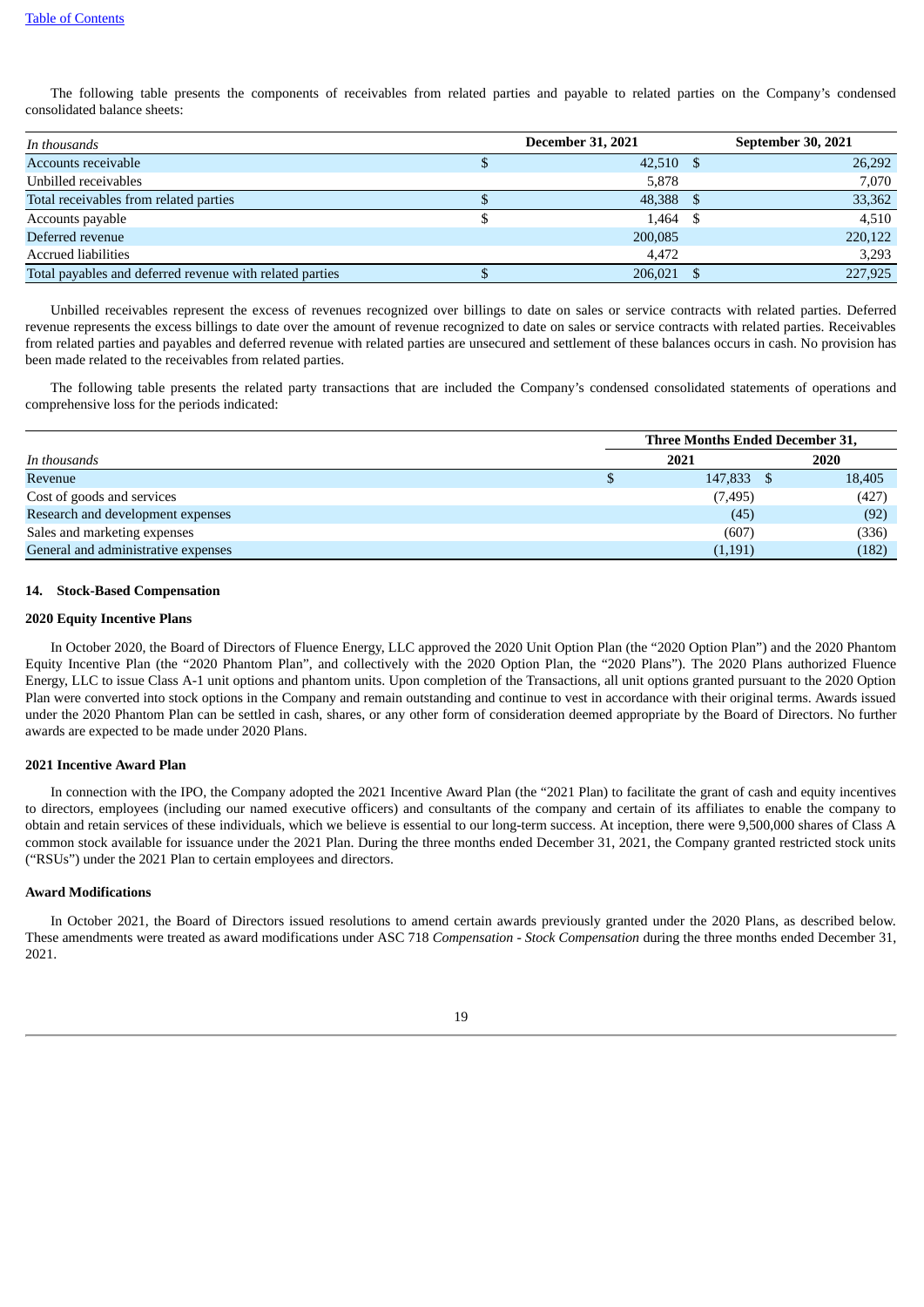• In relation to awards previously granted to the Company's former CEO, who served as a director of the Company through the date of the IPO, 1) accelerate to the IPO date the vesting of 102,082 phantom units that would have otherwise vested on the six-month anniversary of the consummation, and 2) accelerate to the IPO date the vesting of 112,439 unit options that would have otherwise vested on April 2, 2022 assuming continued service. The resolution stipulates that the awards subject to accelerated vesting shall be settled fully in cash, using the IPO price to calculate the settlement value. All other equity awards granted to the individual were concurrently cancelled. Stock compensation expense related to the modification was \$5.7 million, which was recognized fully during the three months ended December 31, 2021.

• Amend the vesting of 893,589 phantom unit awards previously granted to the Company's executive officers, which had been scheduled to fully vest on the six-month anniversary of the consummation of the IPO, such that 1/3 of the awards vest on the six-month anniversary of the consummation of the IPO, 1/3 on the eighteen-month anniversary, and 1/3 on the thirty-month anniversary, assuming continued service through each vesting date. Given that no changes were made to the first tranche of the awards, modification accounting was only applied to the second and third tranches of the awards, which totaled 595,728 phantom units. Stock compensation expense related to the modification was \$16.7 million, which will be recognized over the vesting period of each tranche of the modified awards.

## **Stock Based Compensation Expense**

Stock based compensation expense is included in "Cost of goods and services", "Research and development", "Sales and marketing" or "General and administrative" on the condensed consolidated statements of operations and comprehensive loss, based on the classification of the employee's regular wages.

The Company recognizes the costs associated with granting stock based awards using a fair value-based measure in accordance with the requirements of ASC 718, *Compensation - Stock Compensation*. Management engaged a third-party valuation firm to assist in determining the fair value of awards granted under the 2020 Plans. The fair value of RSUs granted under the 2021 Plan are based on the price of our publicly traded common stock on the date of grant.

As of September 30, 2021, the Company determined that achievement of the performance conditions related to awards granted under the 2020 Plans was not probable and therefore, no expense was recognized for unit options or phantom units during the fiscal year ended September 30, 2021. The completion of the IPO on November 1, 2021 resulted in achievement of the performance condition underlying awards granted under the 2020 Plans. Accordingly previously unrecognized stock compensation expense was caught up during the three months ended December 31, 2021.

The following table presents stock based compensation expense by financial statement line item:

|                            | Three Months Ended December 31, |        |      |  |  |
|----------------------------|---------------------------------|--------|------|--|--|
| In thousands               | 2021                            |        | 2020 |  |  |
| Cost of goods and services |                                 | 3,528  |      |  |  |
| Research and development   |                                 | 1,813  |      |  |  |
| Sales and marketing        |                                 | 6,441  |      |  |  |
| General and administrative |                                 | 13,095 |      |  |  |
| <b>Total</b>               |                                 | 24,877 |      |  |  |

## **Options**

Unit options were granted with an exercise price equal to the fair value of Fluence Energy, LLC's units at the date of grant. Unit option awards vest with the satisfaction of the following two criteria: (1) a service requirement of three years and (2) the occurrence of a liquidity event, such as a change in control or an initial public offering. The options expire 10 years following the grant date.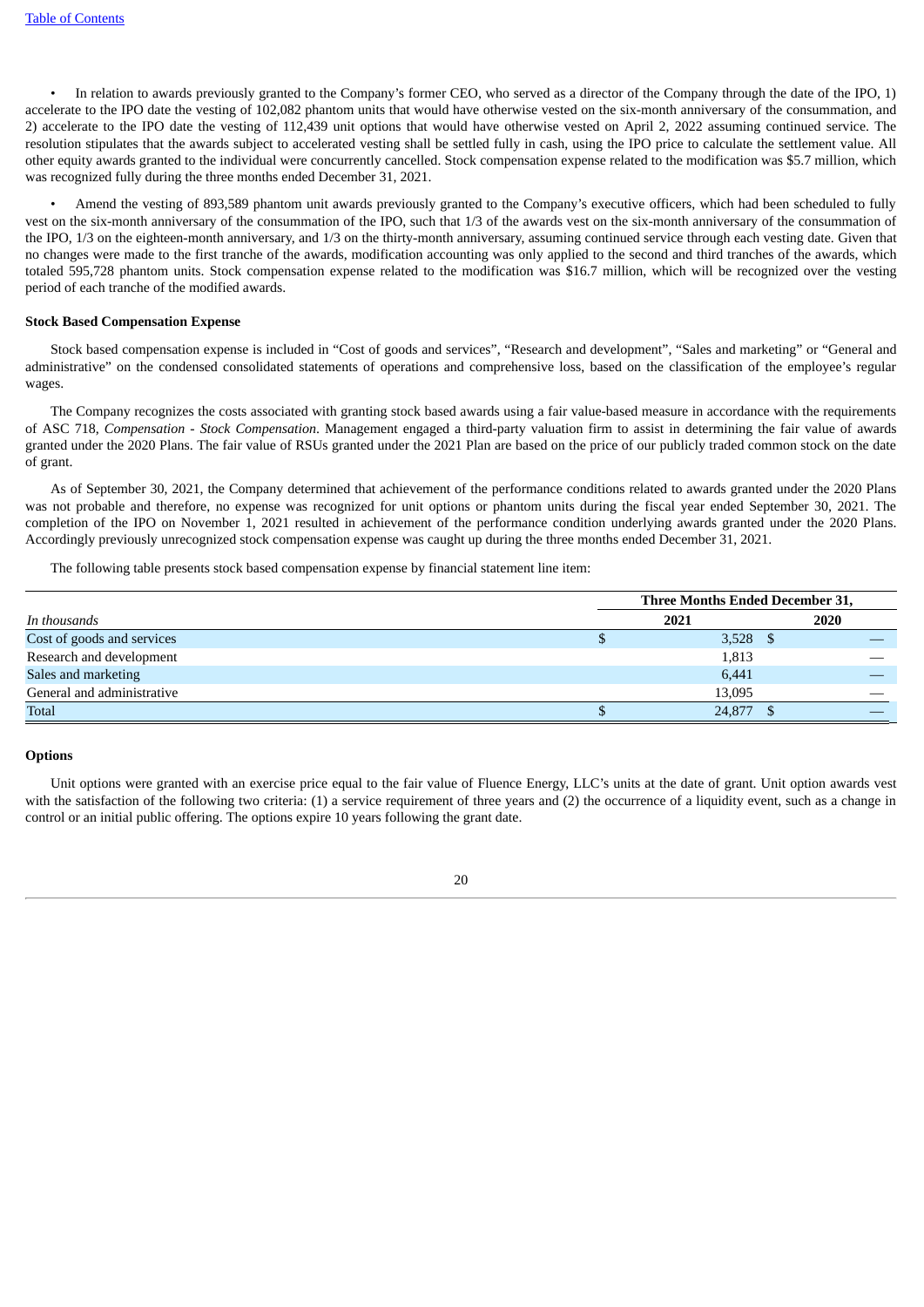The following table presents information concerning the outstanding options granted by the Company:

|                                                  | <b>Number of Awards</b>         |      | Weighted-Average<br><b>Exercise Price</b> |  |
|--------------------------------------------------|---------------------------------|------|-------------------------------------------|--|
| Outstanding at inception of the Unit Option Plan | $\hspace{0.1mm}-\hspace{0.1mm}$ |      |                                           |  |
| Granted                                          | 12,389,470                      |      | 2.45                                      |  |
| Forfeited                                        | (466,908)                       |      | 2.45                                      |  |
| Outstanding as of September 30, 2021             | 11,922,562                      | - \$ | 2.45                                      |  |
| Granted                                          |                                 |      |                                           |  |
| Modified and settled in cash                     | (112, 439)                      |      | 2.45                                      |  |
| Forfeited                                        | (515, 442)                      |      | 2.45                                      |  |
| Outstanding as of December 31, 2021              | 11,294,681                      |      | 2.45                                      |  |

No options have been exercised through December 31, 2021 and no options are exercisable as of December 31, 2021. The weighted average grant date fair value for options granted during the year ended September 30, 2021 was \$0.69. The fair value of options granted was calculated using a Black-Scholes option valuation model. The intrinsic value of options outstanding as of December 31, 2021 was \$374.0 million. The weighted average remaining contractual term of options outstanding as of December 31, 2021 was 9.3 years.

## **Phantom Units**

With the exception of the modified phantom units discussed above, all phantom units vest six months following the satisfaction of a performance condition, if the condition is met before the awards' expiration date. The performance condition is satisfied upon the occurrence of a liquidity event, which was satisfied as the result of our IPO. Phantom units granted to foreign employees in certain countries will require cash settlement, and are classified as liability awards. See "Liability-Classified Awards" below. The remainder of the phantom units include a contingent cash settlement option outside the control of the holder and as such are classified as equity. The following table presents activity related to the equity-classified phantom unit awards:

|                                                     |                         | <b>Weighted Average Grant Date</b> |
|-----------------------------------------------------|-------------------------|------------------------------------|
|                                                     | <b>Number of Awards</b> | <b>Fair Value</b>                  |
| Outstanding at inception of the 2020 Incentive Plan | $\qquad \qquad -$       | -\$                                |
| Granted                                             | 2,688,781               | 2.12                               |
| Forfeited                                           | (399, 887)              | 2.20                               |
| Outstanding as of September 30, 2021                | 2,288,894 \$            | 2.11                               |
| Granted                                             |                         |                                    |
| Cancellation of modified awards                     | (595, 728)              | 2.20                               |
| Re-grant of modified awards                         | 595,728                 | 28.00                              |
| Modified and settled in cash                        | (102,082)               | 2.20                               |
| Forfeited                                           | (16,271)                | 2.20                               |
| Outstanding as of December 31, 2021                 | 2,170,541 \$            | 9.18                               |

## **Liability-Classified Awards**

The following table presents activity related to liability-classified phantom unit awards: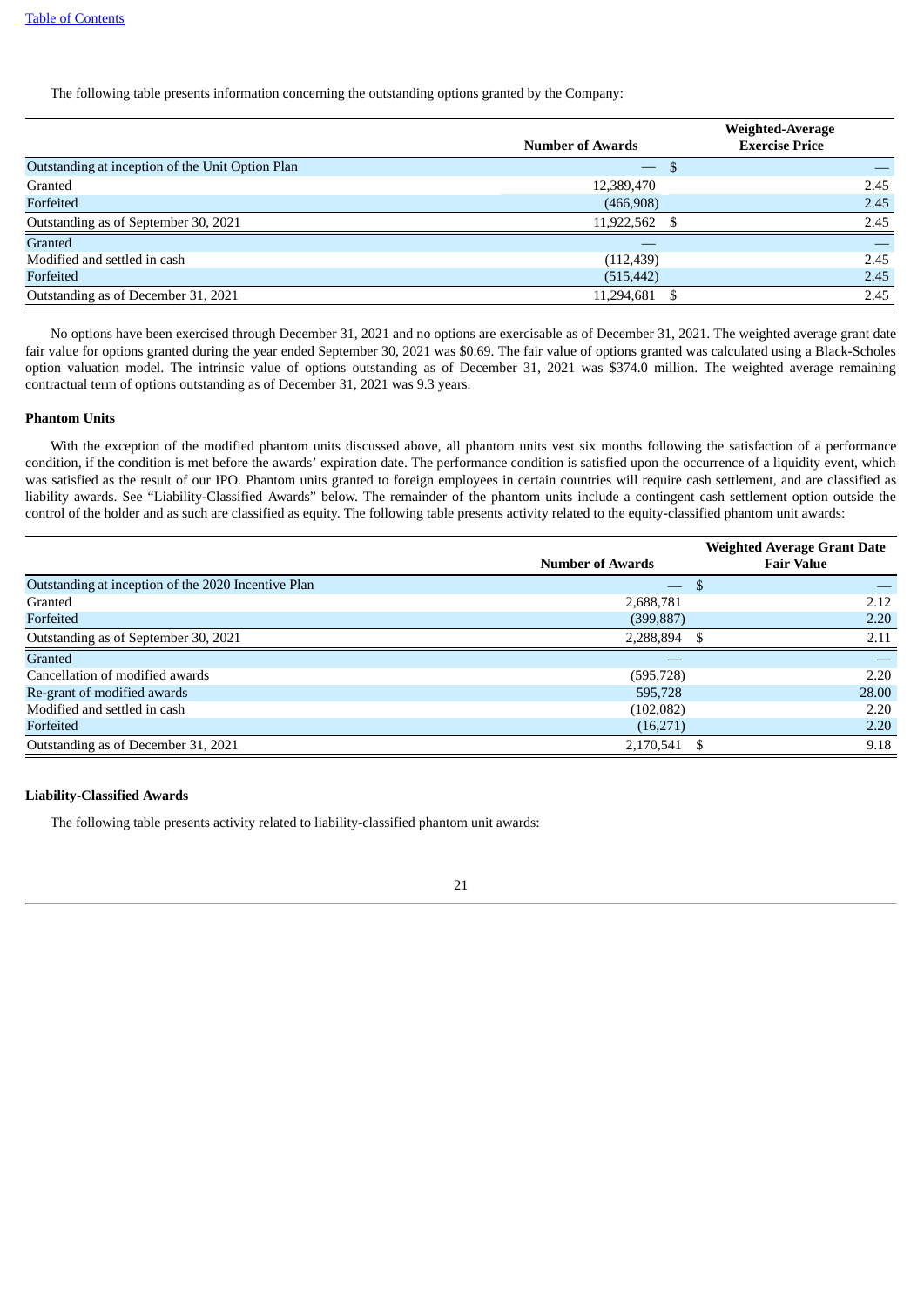|                                                     | <b>Number of Awards</b> | <b>Weighted Average Grant Date</b><br><b>Fair Value</b> |
|-----------------------------------------------------|-------------------------|---------------------------------------------------------|
|                                                     |                         |                                                         |
| Outstanding at inception of the 2020 Incentive Plan | $\sim$                  |                                                         |
| Granted                                             | 465,275                 | 2.41                                                    |
| Forfeited                                           | (11,095)                | 2.45                                                    |
| Outstanding as of September 30, 2021                | 454,180                 | 2.41                                                    |
| Granted                                             |                         |                                                         |
| Forfeited                                           | (48, 821)               | 2.39                                                    |
| Outstanding as of December 31, 2021                 | 405,359                 | 2.42                                                    |

The Company has recognized a liability of \$15.2 million on its condensed consolidated balance sheets as of December 31, 2021 reflecting the fair value of the liability-classified awards, based on the Company's stock price as of the last day of the period.

## **RSUs**

During the three months ended December 31, 2021, the Company issued RSUs to certain employees and directors that vest over a period of 3 years. The following table presents activity related to RSUs:

|                                      | <b>Number of Awards</b>  | <b>Weighted Average Grant Date</b><br><b>Fair Value</b> |
|--------------------------------------|--------------------------|---------------------------------------------------------|
| Outstanding as of September 30, 2021 | $\overline{\phantom{a}}$ | - 35                                                    |
| Granted                              | 678,804                  | 36.11                                                   |
| Forfeited                            | (8,317)                  | 35.86                                                   |
| Outstanding as of December 31, 2021  | 670.487                  | 36.11                                                   |

## **Unrecognized Stock Compensation Expense**

The following table summarizes total unrecognized compensation expense related to stock based compensation as of December 31, 2021:

|                             | <b>Unrecognized Stock Compensation</b><br><b>Expense</b><br>(in thousands) | <b>Weighted Average Remaining Period of</b><br><b>Expense Recognition</b><br>(in years) |
|-----------------------------|----------------------------------------------------------------------------|-----------------------------------------------------------------------------------------|
| Options                     | 4,292                                                                      | 1.6                                                                                     |
| Phantom units               | 15,857                                                                     | 1.7                                                                                     |
| Liability-classified awards | 4.144                                                                      | 0.3                                                                                     |
| <b>RSUs</b>                 | 22,172                                                                     | 1.9                                                                                     |
| <b>Total</b>                | 46,465                                                                     |                                                                                         |

#### **15. Supply Chain Financing**

We have provided certain of our suppliers with access to a supply chain financing program through a third-party financing institution (the "SCF Bank"). This program allows us to seek extended payment terms with our suppliers, and allows our suppliers to monetize their receivables prior to the payment due date, subject to a discount. Once a supplier elects to participate in the program and reaches an agreement with the SCF Bank, the supplier elects which individual invoices to sell to the SCF Bank. We then pay the SCF Bank on the invoice due date. We have no economic interest in a supplier's decision to sell a receivable to the SCF Bank. The agreements between our suppliers and the SCF Bank are solely at their discretion and are negotiated directly between them. Our suppliers' ability to continue using such agreements is primarily dependent upon the strength of our financial condition and guarantees issued by AES and Siemens. As of December 31, 2021, AES and Siemens issued guarantees of \$50.0 million each, for a total of \$100.0 million, to the SCF Bank on our behalf.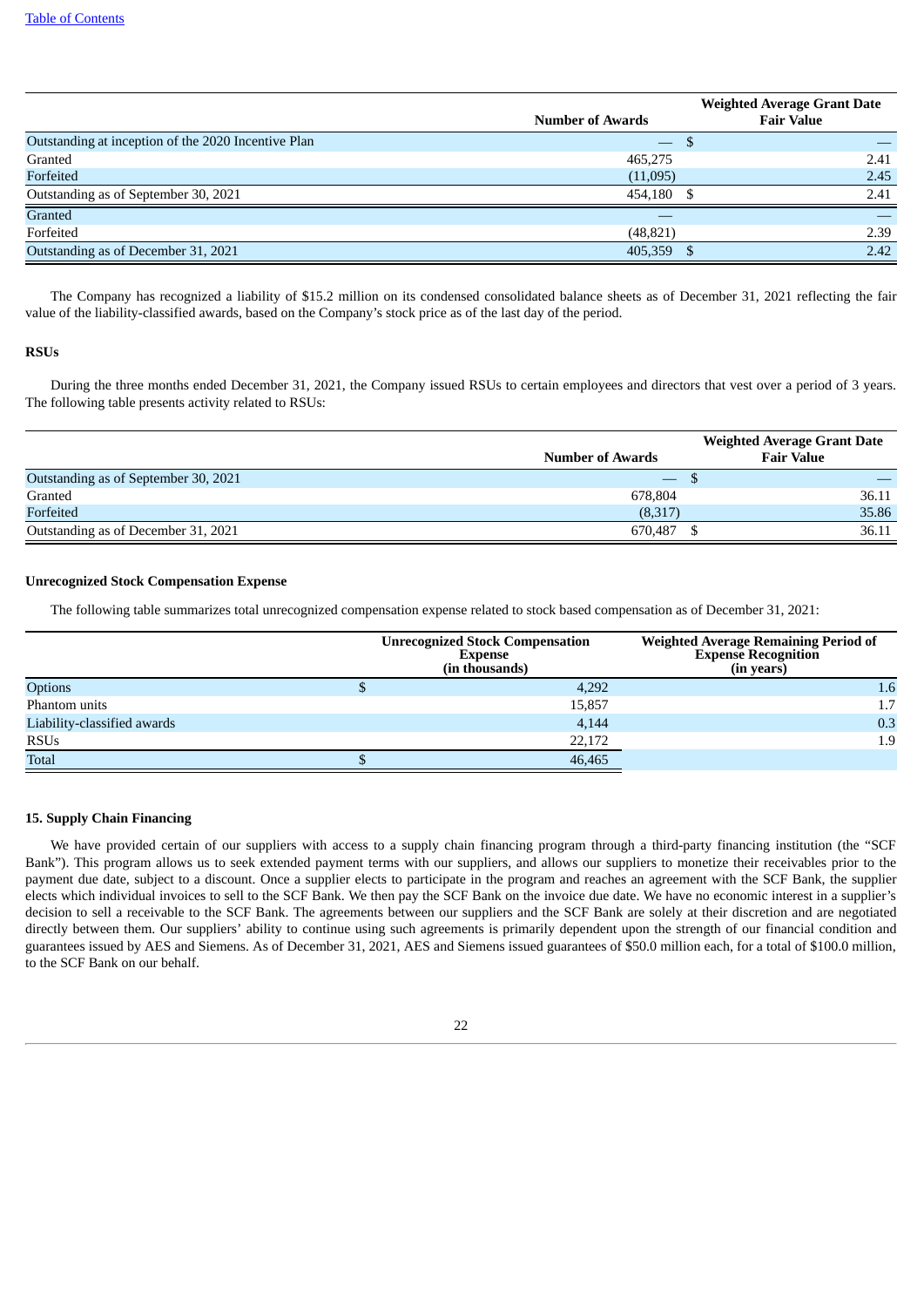<span id="page-22-0"></span>As of December 31, 2021 and September 30, 2021, we had \$34.6 million and \$58.4 million of payables outstanding subject to the program. All outstanding payments owed under the program are recorded within "Accounts payable" on the condensed consolidated balance sheets.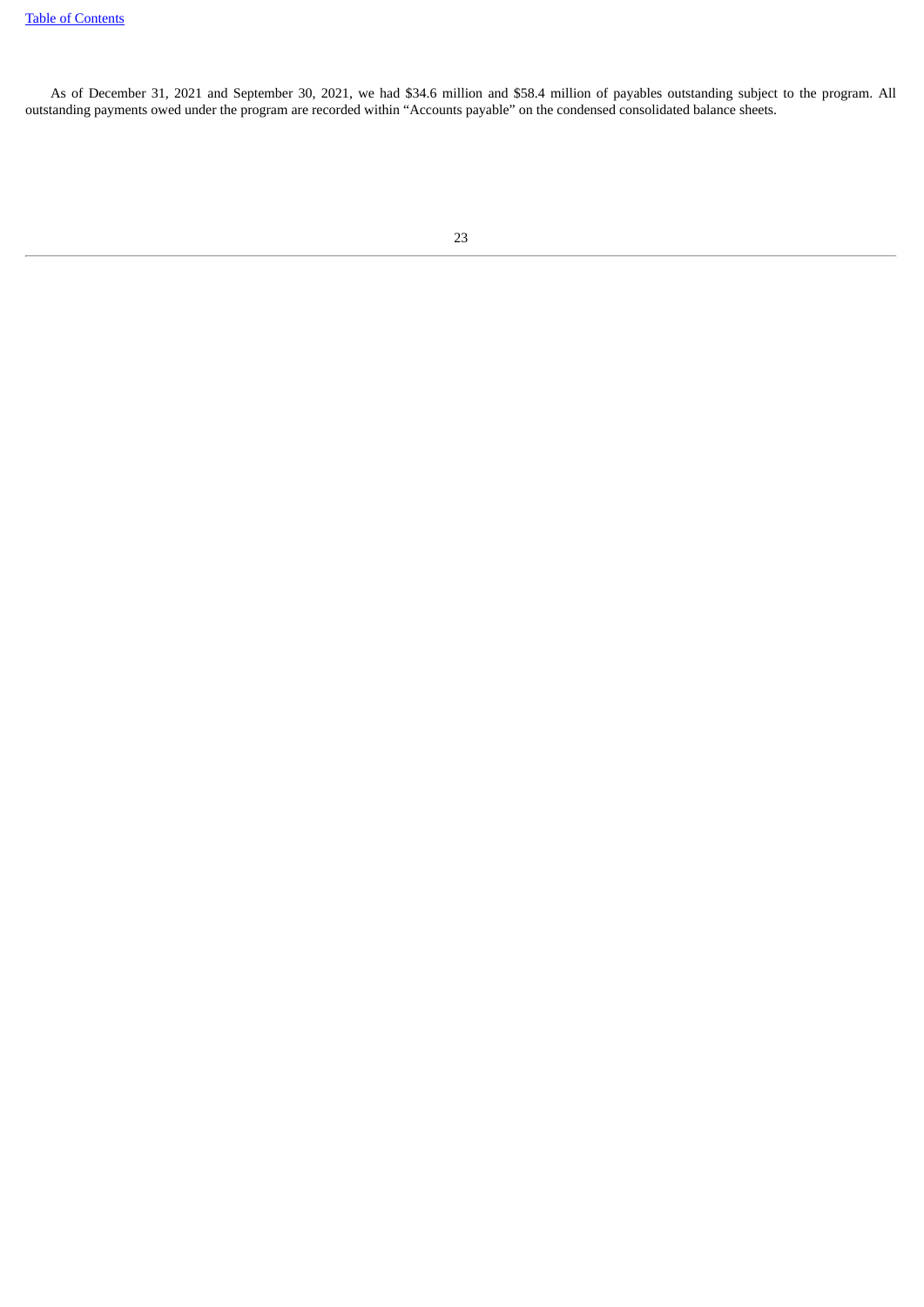## **Item 2. Management's Discussion and Analysis of Financial Condition and Results of Operations**

## **Cautionary Statement Regarding Forward-Looking Information**

Certain statements in this Report, excluding historical information, contain or may contain forward-looking statements. We intend such forwardlooking statements to be covered by the safe harbor provisions for forward-looking statements contained in Section 27A of the Securities Act of 1933, as amended (the "Securities Act") and Section 21E of the Securities Exchange Act of 1934, as amended, or the Exchange Act. Statements regarding our future results of operations and financial position, business strategy and plans, and objectives of management for future operations, including, among others, statements regarding expected growth, future capital expenditures and debt service obligations, are forward-looking statements. In some cases, you can identify forward-looking statements by terms such as "may," "will," "should," "expects," "plans," "anticipates," "could," "intends," "targets," "projects," "contemplates," "believes," "estimates," "predicts," "potential" or "continue" or the negative of these terms or other similar expressions. Accordingly, we caution you that any such forward-looking statements are not guarantees of future performance and are subject to risks, assumptions, and uncertainties that are difficult to predict. Although we believe that the expectations reflected in these forward-looking statements are reasonable as of the date made, actual results may prove to be materially different from the results expressed or implied by the forward-looking statements.

Factors that could cause our actual results to differ materially from those indicated in these forward-looking statements, including, but are not limited to, the following:

- our future financial performance, including our ability to achieve or maintain profitability;
- our ability to successfully execute our business and growth strategy;
- the sufficiency of our cash and cash equivalents to meet our liquidity needs;
- our ability to attract and retain customers:
- our ability to develop new offerings and services, including digital applications;
- our ability to optimize sales channels and market segmentation;
- our ability to compete with existing and new competitors in existing and new markets and offerings;

• the continued impact of the COVID-19 pandemic on our ground operations at project sites, our manufacturing facilities and our suppliers and vendors;

• our ability to maintain customer contracts due to events and incidents relating to storage, delivery, installation, operation and shutdowns of our energy storage products, including events and incidents outside of our control;

• our ability to prevent defects, errors, or bugs in hardware or software of our products and technology as well as any product liability or other claims;

- our expectations regarding the effects of existing and developing laws and regulations;
- our expectations regarding our global growth;
- our expectations regarding the size and growth of our existing and future markets in which we compete;
- our expectations concerning our relationships with third parties;
- our ability to maintain, protect, and enhance our intellectual property;
- the increased expenses associated with being a public company;
- the continued listing of our securities on the Nasdaq Global Select Market;

• the significant influence the Continuing Equity Owners have over us, including control over decisions that require the approval of stockholders; and

• other factors detailed under the heading "Risk Factors" in our 2021 Annual Report and this Report.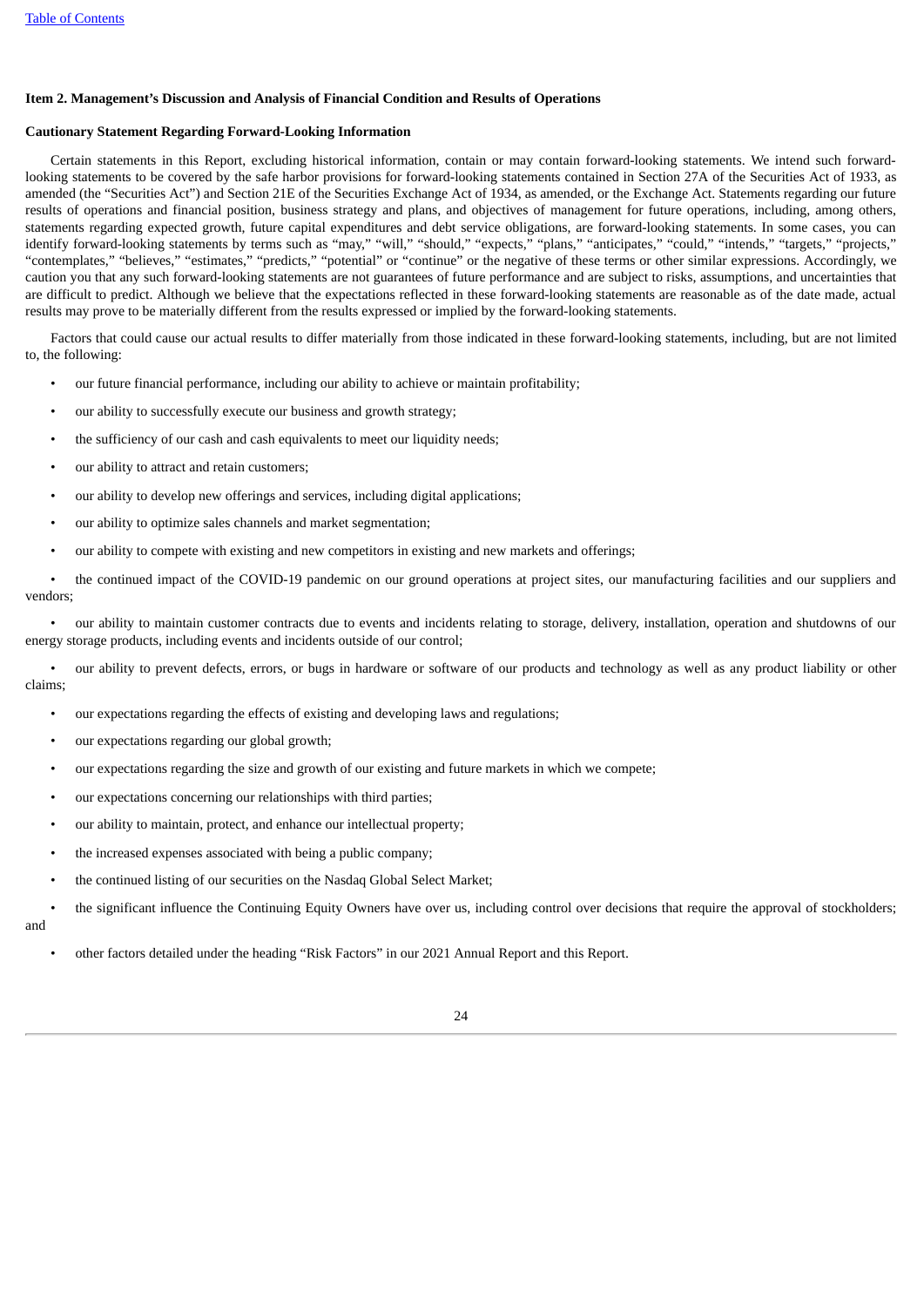The foregoing factors should not be construed as exhaustive. If one or more events related to these or other risks or uncertainties materialize, or if our underlying assumptions prove to be incorrect, actual results may differ materially from what we anticipate. Many of the important factors that will determine these results are beyond our ability to control or predict. Accordingly, you should not place undue reliance on any such forward-looking statements. We qualify all forward-looking statements contained in this Report by these cautionary statements. Any forward-looking statement contained in this Report speaks only as of the date on which it is made, and, except as otherwise required by law, we do not undertake any obligation to publicly update or review any forward-looking statement, whether as a result of new information, future developments or otherwise. New factors emerge from time to time, and it is not possible for us to predict which will arise. In addition, we cannot assess the impact of each factor on our business or the extent to which any factor, or combination of factors, may cause actual results to differ materially from those contained in any forward-looking statements.

The following Management's Discussion and Analysis of Financial Condition and Results of Operations ("MD&A") should be read in conjunction with our audited consolidated financial statements and related notes included in our 2021 Annual Report and this Report.

#### **Overview**

Upon the completion of our IPO on November 1, 2021, Fluence Energy, Inc. became a holding company whose sole material assets are the LLC Interests in Fluence Energy LLC. All of our business is conducted through Fluence Energy, LLC, together with its subsidiaries, and the financial results of Fluence Energy, LLC are consolidated in our financial statements. Fluence Energy LLC is taxed as a partnership for federal income tax purposes and, as a result, its members, including Fluence Energy, Inc. will pay income taxes with respect to their allocable shares of its net taxable income. As of December 31, 2021, Fluence Energy, LLC had subsidiaries including Fluence Energy GmbH in Germany, Fluence Energy Pty Ltd. in Australia, Fluence Energy Inc. in the Philippines, Fluence Energy Global Production Operation, LLC in Delaware, Fluence Energy Singapore PTE. Ltd. in Singapore, and Fluence BESS India Private Limited. in India.

Our fiscal year begins on October 1 and ends on September 30.

Since our inception, we have focused on international growth and to further develop our energy storage product and delivery services, the operational services, and digital applications. We have incurred net operating losses each year since our inception. Through December 31, 2021, we have financed our operations with the proceeds from our IPO, equity contributions from AES Grid Stability, Siemens Industry, and QFH, cash and cash equivalents, negative working capital, and short-term borrowings.

As of December 31, 2021, we deployed cumulative 1,033 MW of energy storage products, compared to 971 MW as of September 30, 2021. New energy storage product contracts executed during the three months ended December 31, 2021 represented total contracted power of approximately 600 MW compared to 96 MW for the three months ended December 31, 2020. We recognized total revenue of \$174.9 million, representing an increase of \$58.7 million, or 50.5%, for the three months ended December 31, 2021 compared to the three months ended December 31, 2020 as we expanded our sales in terms of the number of energy storage products sold as well as geographic footprint. Our revenue for the three month ended December 31, 2021 has been negatively affected by impacts related to the COVID-19 pandemic, such as delays in shipping energy storage products and temporary closures of customer construction sites. Such delays may continue in fiscal year 2022.

We had a gross loss of \$(53.1) million and gross profit margin of (30.4)% for the three months ended December 31, 2021, compared to a gross profit of \$4.8 million and gross profit margin of 4.1% for the three months ended December 31, 2020. The gross loss for the three month ended December 31, 2021 has been negatively impacted by (i) capacity constraints within the shipping industry and increased shipping costs, both of which are caused primarily as a result of the COVID-19 pandemic, and (ii) cost overruns and delays we are experiencing in some projects currently under construction.

Adjusted gross loss was \$(8.4) million and adjusted gross profit margin was (4.8)% for the three months ended December 31, 2021, compared to adjusted gross profit of \$4.8 million and adjusted gross profit margin of 4.1% for the three months ended December 31, 2020, representing a decrease of \$13.2 million, or (274.1)%, in adjusted gross profit primarily due to project cost overruns and unfavorable foreign currency impacts.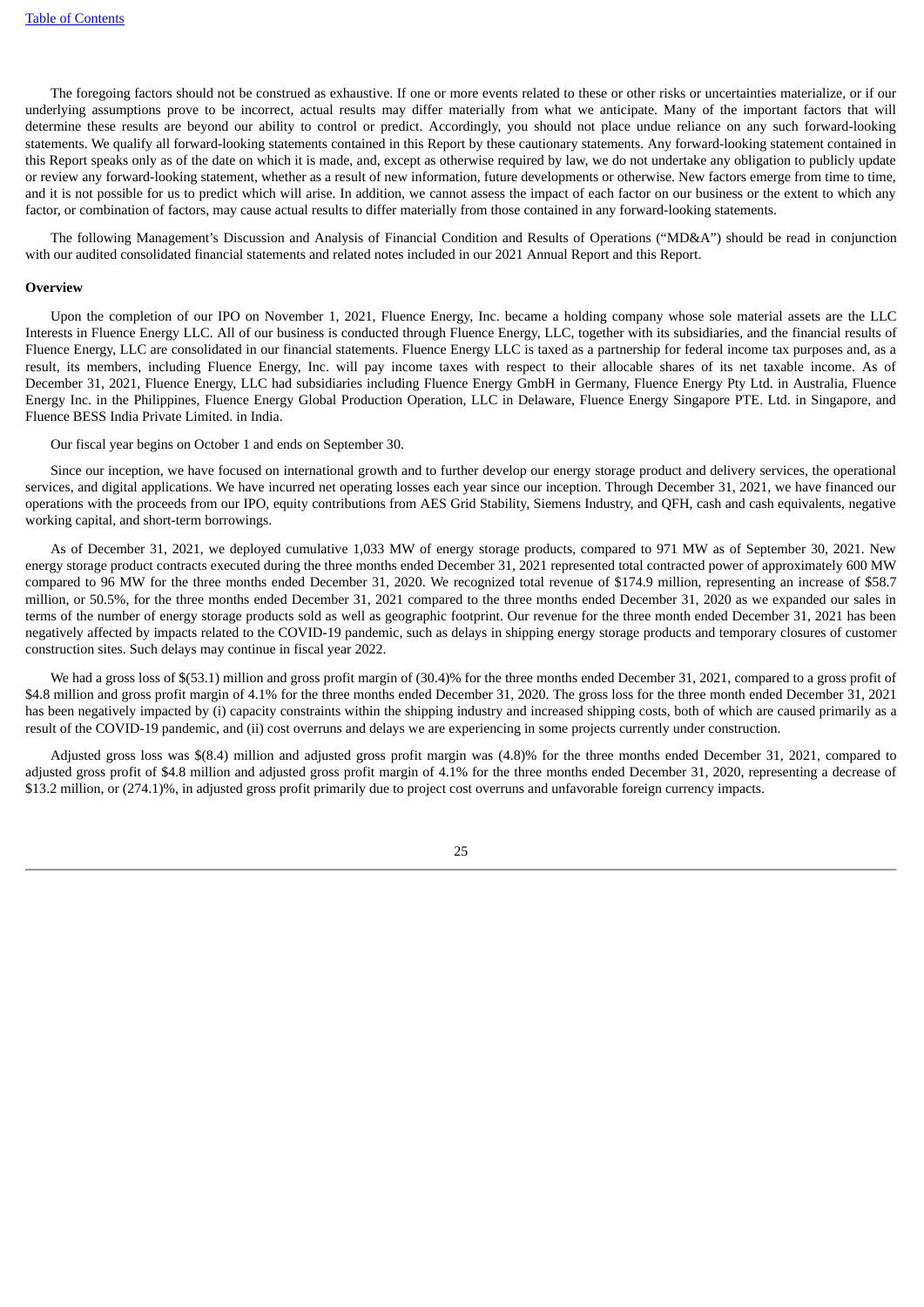General and administrative, research and development, and sales and marketing expenses increased \$24.5 million, \$6.6 million, and \$8.3 million, or 364.2%, 159.6%, and 175.4%, respectively, for the three months ended December 31, 2021, compared to the three months ended December 31, 2020 as we have been investing heavily in our human capital, technology, products and services to support significant increases in our operations and related revenues. The increases in general and administrative, research and development and sales and marketing expenses include stock based compensation expense of \$13.1 million, \$1.8 million and \$6.4 million, respectively. We expect our operating expenses, exclusive of stock based compensation expense, to increase for the foreseeable future as we experience continuing substantial growth and mature as a public company.

We believe the proceeds received from our IPO, cash flows from operations, along with the short-term borrowing will be sufficient to meet our expense and capital requirements for the next twelve months following the filing of this Report.

## **Initial Public Offering and Related Transactions**

On November 1, 2021, the Company completed an IPO in which it issued and sold 35,650,000 shares of its Class A common stock at the public offering price of \$28.00 per share. The net proceeds to the Company from the IPO were \$935.8 million, after deducting underwriting discounts and offering expenses payable by the Company. The net proceeds from the IPO have been used to purchase 35,650,000 newly issued LLC Interests directly from Fluence Energy, LLC at a price per unit equal to the IPO price per share of Class A common stock less the underwriting discount and estimated offering expenses payable by us. Fluence Energy, LLC used the net proceeds from the sale of LLC Interests to Fluence Energy, Inc. to repay all outstanding borrowings under our existing Line of Credit and the Promissory Notes, and the remainder is used for working capital and other general corporate purposes.

In connection with the IPO, the Company and the Founders completed a series of Transactions. Following the completion of the Transactions, the Company owns 31.6% of the economic interest in Fluence Energy, LLC and the Founders own 68.4% of the economic interest in Fluence Energy, LLC. As the sole managing member of Fluence Energy, LLC, the Company operates and controls all the business and affairs of Fluence Energy, LLC and its direct and indirect subsidiaries. As a result, the Company consolidates Fluence Energy, LLC and records a non-controlling interest in its consolidated financial statements for the economic interest in Fluence Energy, LLC held by the Founders. Refer to Note 1 - *Organization and Operations* to the unaudited condensed consolidated financial statements included in this Report for more information about the IPO and related Transactions.

#### **Impact of the COVID-19 Pandemic**

On March 11, 2020, the World Health Organization declared the outbreak of a strain of novel coronavirus disease, the COVID-19 pandemic, a global pandemic. Governments in affected areas and countries in which we operate have imposed a number of measures designed to contain the outbreak, including business closures, travel restrictions, quarantines, and cancellations of gatherings and events. We have implemented operational and protective measures to ensure the safety, health, and welfare of our employees and stakeholders. This includes implementing work from home policies for all office employees. We have also ensured that all employees and visitors that visit our facilities have access to personal protective equipment, and we strictly enforce social distancing. Many of the sites where our products and services are delivered have been declared critical infrastructure and remained open following the respective safety protocols. However, many of our customers' project sites have experienced shutdowns and delays related to COVID-19. We continue to maintain these precautions and procedures until the COVID-19 pandemic is under adequate control. For the three months ended December 31, 2021, the Company incurred \$36.9 million in COVID-19 related costs which was included in "Cost of goods and services" in the accompanying condensed consolidated financial statements. The cost was caused by delays in shipping energy storage products and temporary closures of customer construction sites. If these situations continue or there are additional disruptions in our supply chain, it could materially and adversely impact our operating results and financial condition. We continue to actively manage through these temporary supply chain disruptions.

The full impact of the COVID-19 pandemic on our financial condition and results of operations will depend on future developments, such as the ultimate duration and scope of the pandemic, its impact on our employees, customers, and vendors, in addition to how quickly normal economic conditions and operations resume and whether the pandemic impacts other risks disclosed in Part I, Item 1A. "Risk Factors" in our 2021 Annual Report. Even after the pandemic has subsided, we may continue to experience adverse impacts to our business from any economic recession or depression that may occur as a result of the pandemic. Therefore, we cannot reasonably estimate the impact at this time. We continue to actively monitor the pandemic and may decide to take further actions that alter our business operations as may be required by federal, state, or local authorities or that we determine to be in the best interests of our employees, customers, vendors, and shareholders.

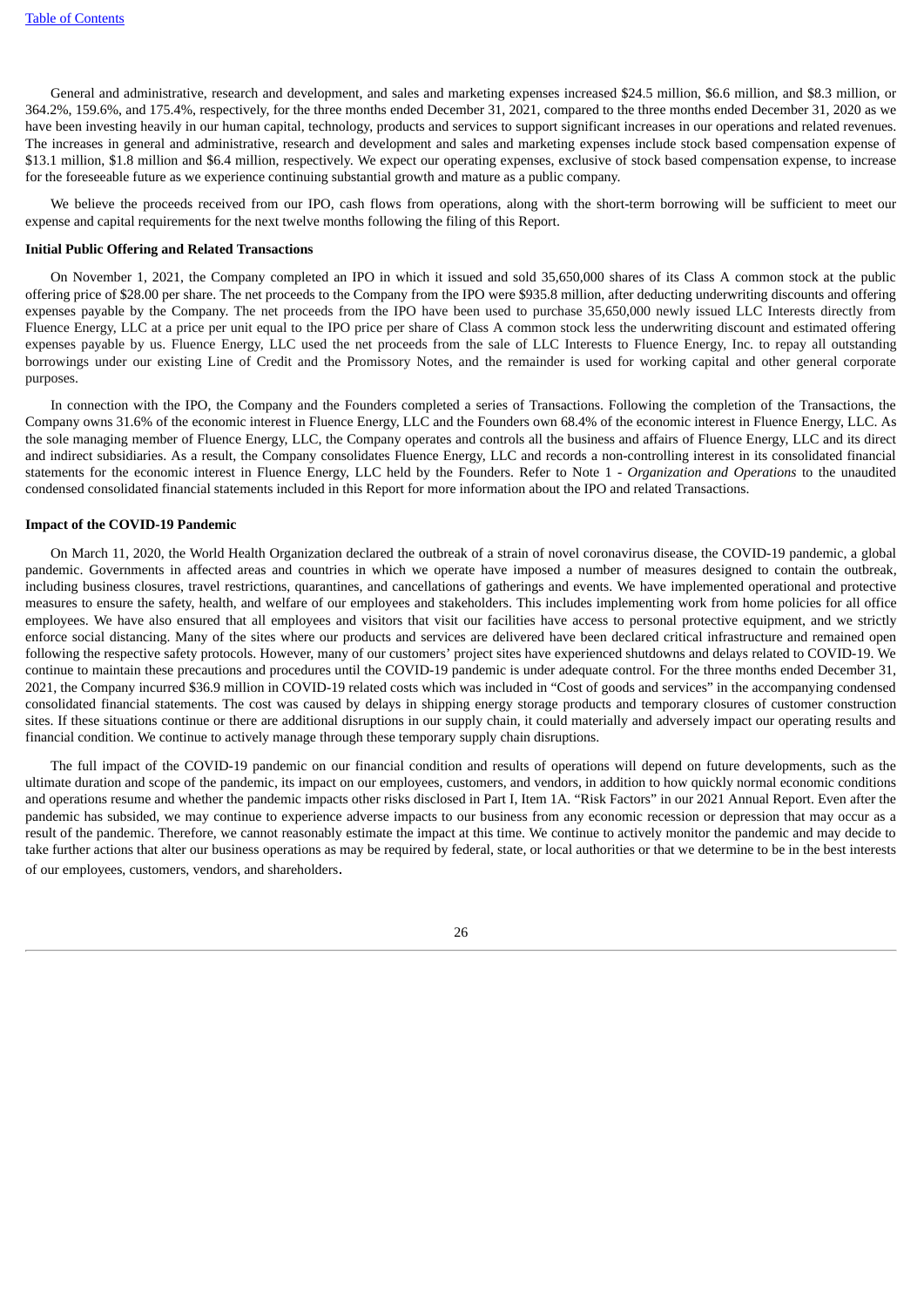## **2021 Cargo Loss Incident**

On April 28, 2021, the Company was notified of an emergency aboard a vessel carrying Fluence inventory. This incident resulted in damage to a portion of our cargo aboard the vessel. We recorded a \$13.0 million inventory provision as of September 30, 2021 based on the estimated net realizable value of cargo that was destroyed. During the three months ended December 31, 2021, \$11.5 million of inventory was written off against the provision. In addition to the inventory losses, we have incurred and expect to incur incremental expenses related to the incident, primarily consisting of inspection costs, project cost overruns due to logistical changes, legal fees, and fees to dispose of the damaged cargo. The amount of these incremental expenses incurred during fiscal year 2021 were approximately \$9.4 million, and we expect to incur at least an additional \$7.5 million during fiscal year 2022, of which \$4.3 million was recognized in "Cost of goods and services" in the Company's condensed consolidated statements of operations and comprehensive loss for the three months ended December 31, 2021. We expect insurance proceeds of at least \$10.0 million related to non-disputed claims, of which \$7.5 million was collected in October 2021 and the remainder is probable of collection.

The Company has notified the marine cargo insurers of the incident and also notified each affected customer of this event, which under relevant supply contracts, provides the Company an extension of the relevant schedule due to the resulting battery supply delays. We believe this event qualifies as force majeure under the contracts with our customers. However, if the incident ultimately is determined not to constitute a force majeure event, the Company estimates potential liquidated damages exposure of approximately \$15.0 million.

#### **2021 Overheating Event at Customer Facility**

On September 4, 2021, a 300 MW energy storage facility owned by one of our customers experienced an overheating event. Fluence served as the energy storage technology provider and installed the facility, which was completed in fiscal year 2021. No injuries were reported from the incident. Since then, the facility was taken offline as teams from Fluence, our customer, and the battery manufacturer investigate the incident. Our customer recently has released initial findings on what it contends is the root cause of the incident. At this time, Fluence cannot comment on or accept the customer's stated findings, because Fluence's investigation of the root cause remains ongoing, with continued participation by our customer and other parties involved. The customer's stated findings, if ultimately confirmed and proven, could relate to certain scopes of work for which Fluence or its subcontractors could be responsible. The customer's stated findings, however, could also relate to certain scopes of work for which other parties were responsible and/or relate to other causes. We are currently not able to estimate the impact, if any, that this incident may have on our reputation or financial results, or on the market adoption of our products.

## **Segments**

The Company's chief operating decision maker ("CODM") is its Chief Executive Officer. The Company's CODM reviews financial information on a consolidated basis for purposes of making operating decisions, allocating resources, and evaluating financial performance. As such, the Company has determined that it operates in one operating segment, which corresponds to one reportable segment.

## **Key Factors and Trends**

We believe that our performance and future success depend on several factors that present significant opportunities for us but also pose risks and challenges, including those discussed below and in Item 1A. "Risk Factors" in our 2021 Annual Report.

## *Expected Decrease In Lithium-ion Battery Cost*

Our revenue growth is directly tied to the continued adoption of energy storage products by our customers. The cost of lithium-ion energy storage hardware has declined significantly in the last decade and has resulted in a large addressable market today. However, according to BloombergNEF, higher raw material costs could push the average price of a lithium-ion battery pack from \$132 per kilowatt hour ("kWh") in 2021 to \$135/kWh in 2022, which would mark the first annual increase in price since at least 2010, when the average price was above \$1,200/kWh. BloombergNEF predicts battery prices could fall below \$100/kWh by 2024, although the timing of that decline could be pushed back by two years in the absence of improvements mitigating the short-term price increases. The market for energy storage is rapidly evolving, and while we believe costs will continue to decline over the long term, there is no guarantee that they will decline or decline at the rates we expect, and the short-term increases predicted by BloombergNEF could be larger or last longer than they predict. If costs do not continue to decline, this could adversely affect our ability to increase our revenue or grow our business.

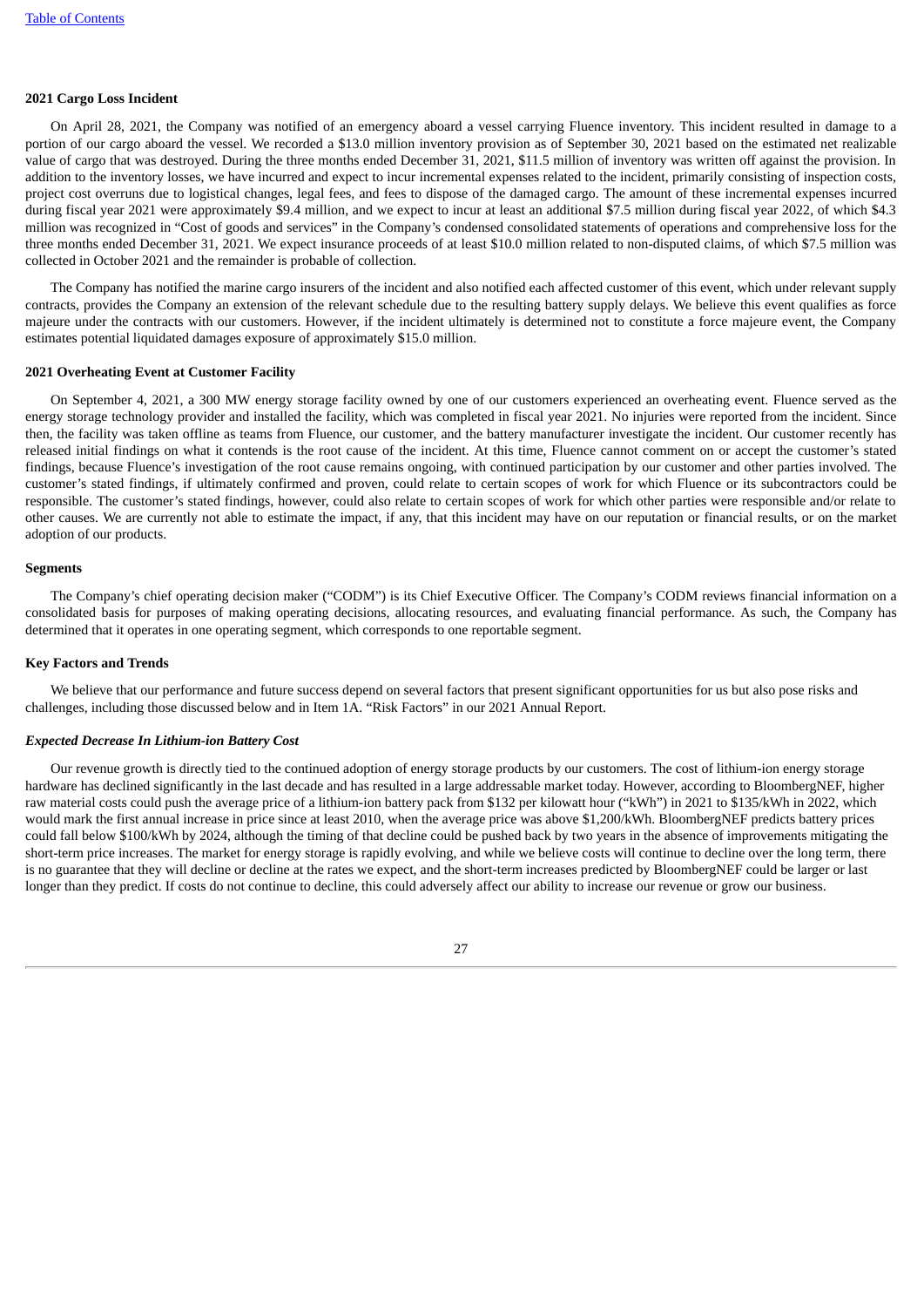## *Increasing Deployment Of Renewable Energy*

Deployment of renewable energy resources has accelerated over the last decade, and solar and wind have become a low-cost energy source. BloombergNEF estimates that renewable energy is expected to represent 70% of all new global capacity installations over the next 10 years. Energy storage is critical to reducing the intermittency and volatility of solar and wind generation.

## *Competition*

The market for our products is competitive, and we may face increased competition as new and existing competitors introduce energy storage solutions and components. Furthermore, as we expand our services and digital applications in the future, we may face other competitors including software providers and some hardware manufacturers that offer software solutions. If our market share declines due to increased competition, our revenue and ability to generate profits in the future may be adversely affected.

#### *Seasonality*

We experience seasonality and typically see increased order intake in our third and fourth fiscal quarters (April – September), driven by demand in the Northern Hemisphere to install energy storage products before the summer of the following year. Combined third and fourth fiscal quarter order intake generally accounted for 80% or more of our total intake each year. As a result, revenue generation is typically significantly stronger in our third and fourth fiscal quarters as we provide the majority of our products to customers during these periods. Cash flows historically have been negative in our first and second fiscal quarters, neutral to positive in our third fiscal quarter, and positive in our fourth fiscal quarter. Our services and digital applications and solutions offerings do not experience the same seasonality given their recurring nature.

## **Key Components of Our Results of Operations**

The following discussion describes certain line items in our Condensed Consolidated Statements of Operations and comprehensive loss.

#### *Total Revenue*

We generate revenue from the sale of energy storage products, service agreements with customers to provide operational services related to batterybased energy storage products, and from digital application contracts after the acquisition of AMS in fiscal year 2021. Fluence enters into contracts with utility companies, developers, and commercial and industrial customers. We derive the majority of our revenues from selling energy storage products. When we sell a battery-based energy storage product, we enter into a contract with our customers covering the price, specifications, delivery dates and warranty for the products being purchased, among other things.

Our revenue is affected by changes in the price, volume and mix of products and services purchased by our customers, which is driven by the demand for our products, geographic mix of our customers, strength of competitors' product offerings, and availability of government incentives to the end-users of our products.

Our revenue growth is dependent on continued growth in the amount of battery-based energy storage products projects constructed each year and our ability to increase our share of demand in the geographies where we currently compete and plan to compete in the future as well as our ability to continue to develop and commercialize new and innovative products that address the changing technology and performance requirements of our customers.

## *Cost of Goods and Services*

Cost of goods and services consists primarily of product costs, including purchased materials and supplies, as well as costs related to shipping, customer support, product warranty and personnel. Personnel costs in cost of goods and services includes both direct labor costs as well as costs attributable to any individuals whose activities relate to the transformation of raw materials or component parts into finished goods or the transportation of materials to the customer.

Our product costs are affected by the underlying cost of raw materials, including steel and aluminum supply costs, including inverters, casings, fuses, and cable; technological innovation; economies of scale resulting in lower supply costs; and improvements in production processes and automation. We do not currently hedge against changes in the price of raw materials. We generally expect the ratio of cost of goods and services to revenue to decrease as sales volumes increase due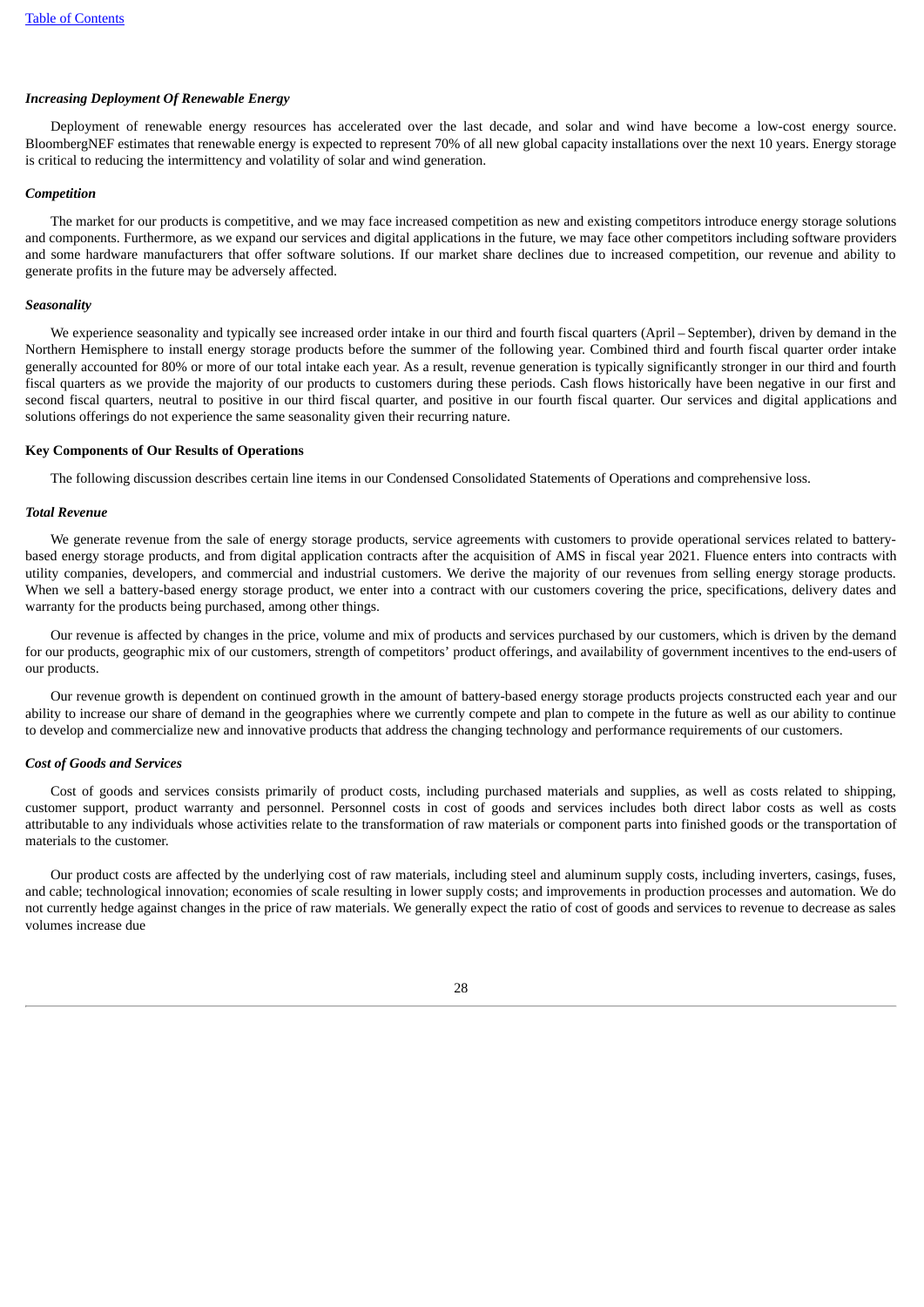to economies of scale, however, some of these costs, primarily personnel related costs, are not directly affected by sales volume.

## *Gross Profit (Loss) and Gross Profit Margin*

Gross profit (loss) and gross profit margin may vary from quarter to quarter and is primarily affected by our sales volume, product prices, product costs, product mix, customer mix, geographical mix, shipping method, warranty costs, and seasonality.

## *Operating Expenses*

Operating expenses consist of research and development, sales and marketing and general and administrative expenses as well as depreciation and amortization. Personnel-related expenses are the most significant component of our operating expenses and include salaries, benefits, sales commissions, and payroll taxes. We expect to invest in additional resources to support our growth which will increase our operating expenses in the near future.

## *Research and Development Expenses*

Research and development expenses consist primarily of personnel-related expenses, including salaries, benefits, and payroll taxes, for engineers engaged in the design and development of products and technologies, as well as products, materials, and third-party services used in our research and development process. We expect research and development expenses to increase in future periods to support our growth and as we continue to invest in research and development activities that are necessary to achieve our technology and product roadmap goals. These expenses may vary from period to period as a percentage of revenue, depending primarily upon when we choose to make more significant investments.

#### *Sales and Marketing Expenses*

Sales and marketing expenses consist primarily of personnel-related expenses, including salaries, benefits, amortization of sales commissions, and payroll taxes, for our sales and marketing organization, consultants and other third-party vendors. We expect to increase our sales and marketing personnel as we expand into new geographic markets. We intend to expand our sales presence and marketing efforts to additional countries in the future.

#### *General and Administrative Expenses*

General and administrative expenses consist primarily of personnel-related expenses, including salaries, benefits, and payroll taxes, for our executives, sales, finance, human resources, information technology, engineering and legal organizations that do not relate directly to the sales or research and development functions, as well as travel expenses, facilities costs, bad debt expense and fees for professional services. Professional services consist of audit, legal, tax, insurance, information technology and other costs. We expect general and administrative expenses to increase in the future as we scale our headcount with the growth of our business. We also expect that we will incur additional audit, tax, accounting, legal and other costs related to compliance with applicable securities and other regulations, as well as additional insurance, investor relations and other costs associated with being a public company.

## *Depreciation and Amortization*

Depreciation consists of costs associated with property, plant and equipment ("PP&E") and amortization of intangibles consisting of patents, licenses, and developed technology over their expected period of use. We expect that as we increase both our revenues and the number of our general and administrative personnel, we will invest in additional PP&E to support our growth resulting in additional depreciation and amortization.

## *Interest Expense*

Interest expense consists primarily of interest incurred on our Line of Credit and Promissory Notes, unused line fees related to the Revolving Credit Facility, and amortization of debt issuance costs.

## *Other Income (Expense), Net*

Other income (expense), net consists of income (expense) from foreign currency exchange adjustments for monetary assets and liabilities.

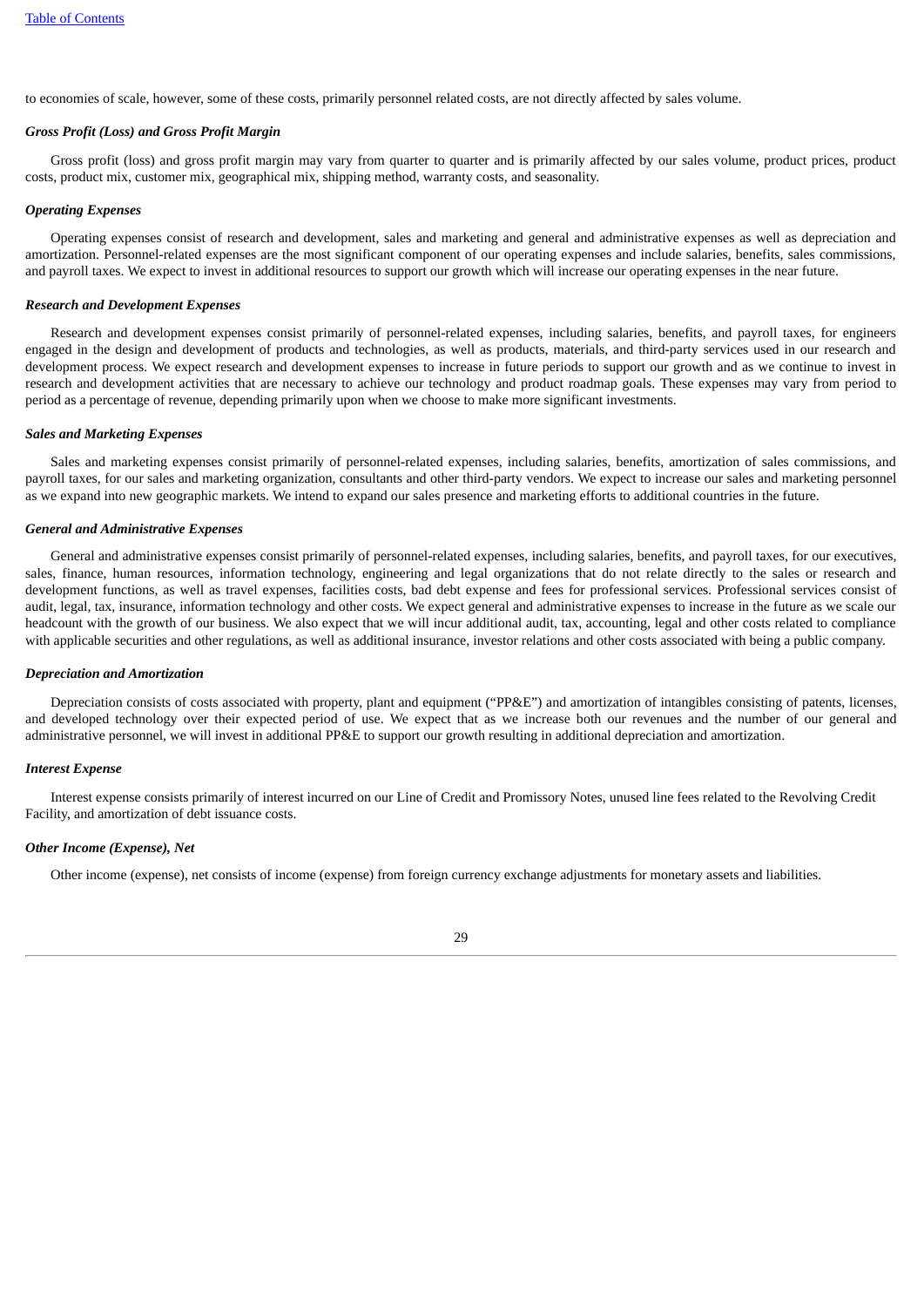## *Income Tax Expense*

Historically, Fluence Energy, LLC was not subject to U.S. federal or state income tax. As such, Fluence Energy, LLC did not pay U.S. federal or state income tax, as taxable income or loss will be included in the U.S. tax returns of its members. Fluence Energy LLC is subject to income taxes, including withholding taxes, outside the U.S. and our income tax expense (benefit) on the consolidated statements of operations primarily relates to income taxes from foreign operations and changes in valuation allowances related to deferred tax assets of certain foreign subsidiaries. After our IPO, we are now subject to U.S. federal and state income taxes with respect to our allocable share of any taxable income or loss of Fluence Energy, LLC, and we are taxed at the prevailing corporate tax rates. We continue to be subject to foreign income taxes with respect to our foreign subsidiaries and our expectations are valuation allowances will be needed in certain tax jurisdictions. In addition to tax expenses, we also will incur expenses related to our operations, as well as payments under the Tax Receivable Agreement, which we expect could be significant over time. We will receive a portion of any distributions made by Fluence Energy, LLC. Any cash received from such distributions from our subsidiaries will be first used by us to satisfy any tax liability and then to make payments required under the Tax Receivable Agreement.

## **Key Operating Metrics**

The following tables present our key operating metrics as of December 31, 2021 and September 30, 2021, and for the three months ended December 31, 2021 and 2020.

| (amounts in MW)                | <b>December 31, 2021</b> | September 30, 2021 | <b>Change</b> | Change %   |
|--------------------------------|--------------------------|--------------------|---------------|------------|
| <b>Energy Storage Products</b> |                          |                    |               |            |
| Deployed                       | 1,033                    | 971                | 62            | 6.4 $%$    |
| <b>Contracted Backlog</b>      | 3,217                    | 2,679              | 538           | 20.1%      |
| Pipeline                       | 13,894                   | 14,161             | (267)         | $(1.9\%)$  |
| <b>Service Contracts</b>       |                          |                    |               |            |
| Asset under Management         | 832                      | 772                | 60            | 7.8%       |
| <b>Contracted Backlog</b>      | 2,108                    | 1,918              | 190           | 9.9%       |
| Pipeline                       | 11,758                   | 10,930             | 828           | 7.6 %      |
| <b>Digital Contracts</b>       |                          |                    |               |            |
| Asset under Management         | 3,871                    | 3,108              | 763           | 24.5 %     |
| <b>Contracted Backlog</b>      | 1,201                    | 1,629              | (428)         | $(26.3\%)$ |
| Pipeline                       | 4,493                    | 3,301              | 1,192         | 36.1 %     |

|                                |      | <b>Three Months Ended December 31,</b> |        |            |
|--------------------------------|------|----------------------------------------|--------|------------|
| (amounts in MW)                | 2021 | 2020                                   | Change | Change %   |
| <b>Energy Storage Products</b> |      |                                        |        |            |
| Contracted                     | 600  | 96                                     | 504    | 525.0 %    |
| <b>Service Contracts</b>       |      |                                        |        |            |
| Contracted                     | 250  | 279                                    | (29)   | $(10.4)\%$ |
| <b>Digital Contracts</b>       |      |                                        |        |            |
| Contracted                     | 335  | 521                                    | 186)   | (35.7)%    |

## *Deployed or Asset Under Management*

Deployed represents cumulative energy storage products that have achieved substantial completion and are not decommissioned.

Asset under management for service contracts represents our long-term service contracts with customers associated with our completed energy storage system products. We start providing maintenance, monitoring, or other operational services after the storage product projects are completed.

Asset under management for digital software contracts represents the amount of MWs under signed digital application contracts, including Fluence Trading Platform after the acquisition of AMS in fiscal year 2021.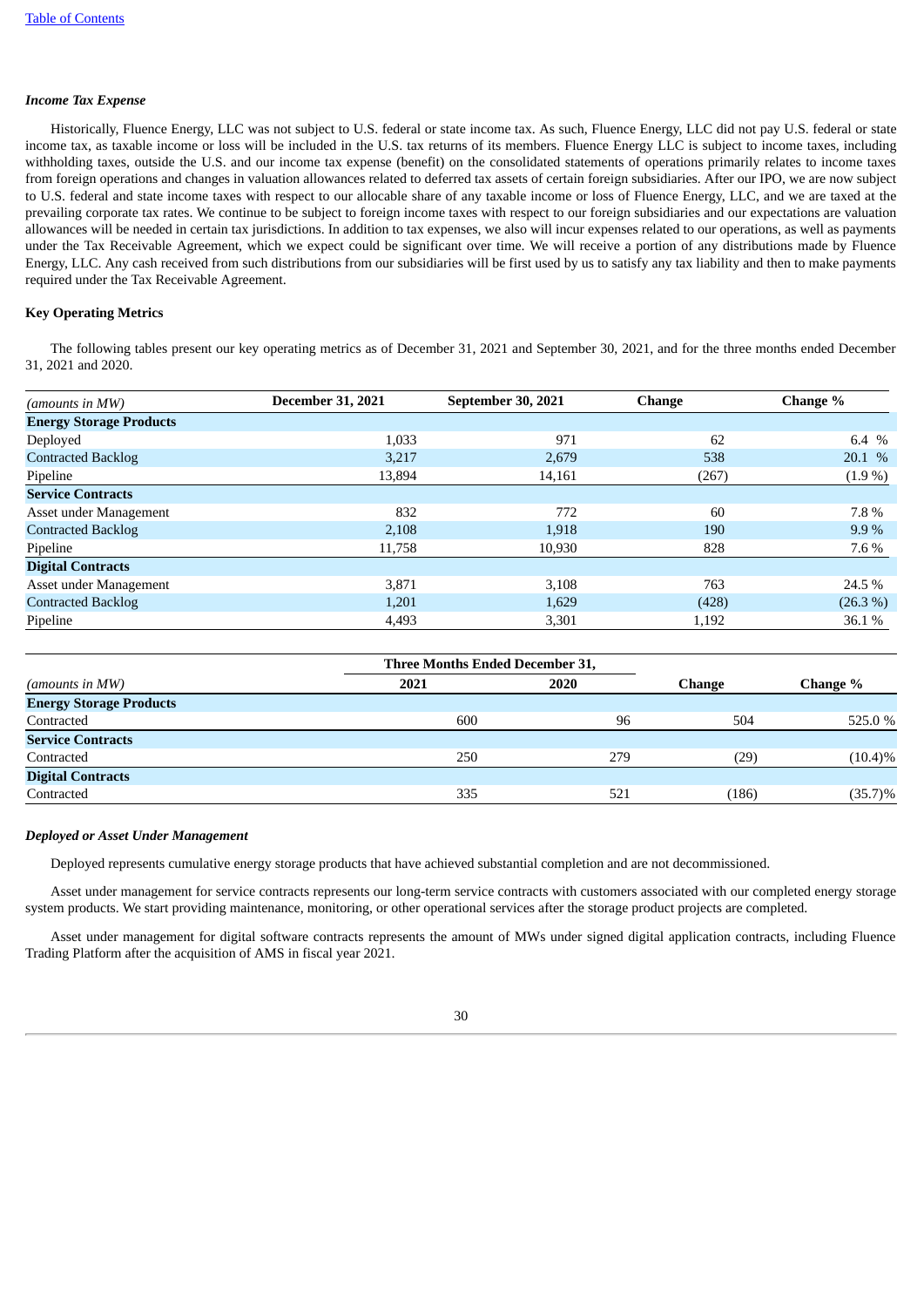## *Contracted Backlog and Contracted*

For our energy storage products contracts, contracted backlog includes signed customer orders or contracts under execution prior to when substantial completion is achieved. For service contracts, contracted backlog includes signed service agreements associated with our storage product projects that have not been completed and the associated service has not started. For digital applications contracts, contracted backlog includes signed agreements where the associated subscription has not started.

Contracted represents new energy storage product contracts, new service contracts and new digital contracts signed during each fiscal year presented.

#### *Pipeline*

Pipeline represents our uncontracted, potential revenue from energy storage products, service, and digital software contracts currently in process, which have a reasonable likelihood of contract execution within 24 months. Pipeline is monitored by management to understand the growth of our Company and our estimated future revenue related to customer contracts for our battery-based energy storage products and services.

We cannot guarantee that our contracted backlog or pipeline will result in actual revenue in the originally anticipated period or at all. Contracted backlog and pipeline may not generate margins equal to our historical operating results. We have only recently begun to track our contracted backlog and pipelines on a consistent basis as performance measures, and as a result, we do not have significant experience in determining the level of realization that we will achieve on these contracts. Our customers may experience project delays or cancel orders as a result of external market factors and economic or other factors beyond our control. If our contracted backlog and pipeline fail to result in revenue at all or in a timely manner, we could experience a reduction in revenue, profitability, and liquidity. Pipeline is an internal management metric that we construct from market information reported by our global sales force. We monitor and track our pipeline, but it is not audited.

#### **Non-GAAP Financial Measures**

This section contains references to certain non-GAAP financial measures, including Adjusted EBITDA, Adjusted Gross Profit (Loss), Adjusted Gross Profit Margin, Adjusted Net Loss, and Free Cash Flow.

Adjusted EBITDA is calculated from the consolidated statements of operations using net income (loss) adjusted for (i) interest income (expense), net, (ii) income taxes, (iii) depreciation and amortization, (iv) stock-based compensation, and (v) other non-recurring income or expenses. Adjusted EBITDA may in the future also be adjusted for amounts impacting net income related to the Tax Receivable Agreement liability.

Adjusted Gross Profit (Loss) is calculated using gross profit (loss), adjusted to exclude stock-based compensation and certain non-recurring income or expenses. Adjusted Gross Profit Margin is calculated using Adjusted Gross Profit (Loss) divided by total revenue.

Adjusted Net Loss is calculated using net loss, adjusted to exclude (i) amortization of intangibles, (ii) stock-based compensation, (iii) other nonrecurring income or expenses, and (iv) tax impact of these adjustments.

Free Cash Flow is calculated from the consolidated statements of cash flows and is defined as net cash provided by operating activities, less purchase of property and equipment made in the period. We expect our Free Cash Flow to fluctuate in future periods as we invest in our business to support our plans for growth. Limitations on the use of Free Cash Flow include (i) it should not be inferred that the entire Free Cash Flow amount is available for discretionary expenditures. For example, cash is still required to satisfy other working capital needs, including short-term investment policy, restricted cash, and intangible assets; (ii) Free Cash Flow has limitations as an analytical tool, and it should not be considered in isolation or as a substitute for analysis of other GAAP financial measures, such as net cash provided by operating activities; and (iii) this metric does not reflect our future contractual commitments.

These non-GAAP measures are intended as supplemental measures of performance and/or liquidity that are neither required by, nor presented in accordance with, GAAP. We present these non-GAAP measures because we believe they assist investors and analysts in comparing our performance across reporting periods on a consistent basis by excluding items that we do not believe are indicative of our core operating performance. In addition, we use certain of these non-GAAP measures (i) as factors in evaluating management's performance when determining incentive compensation and (ii) to evaluate the effectiveness of our business strategies.

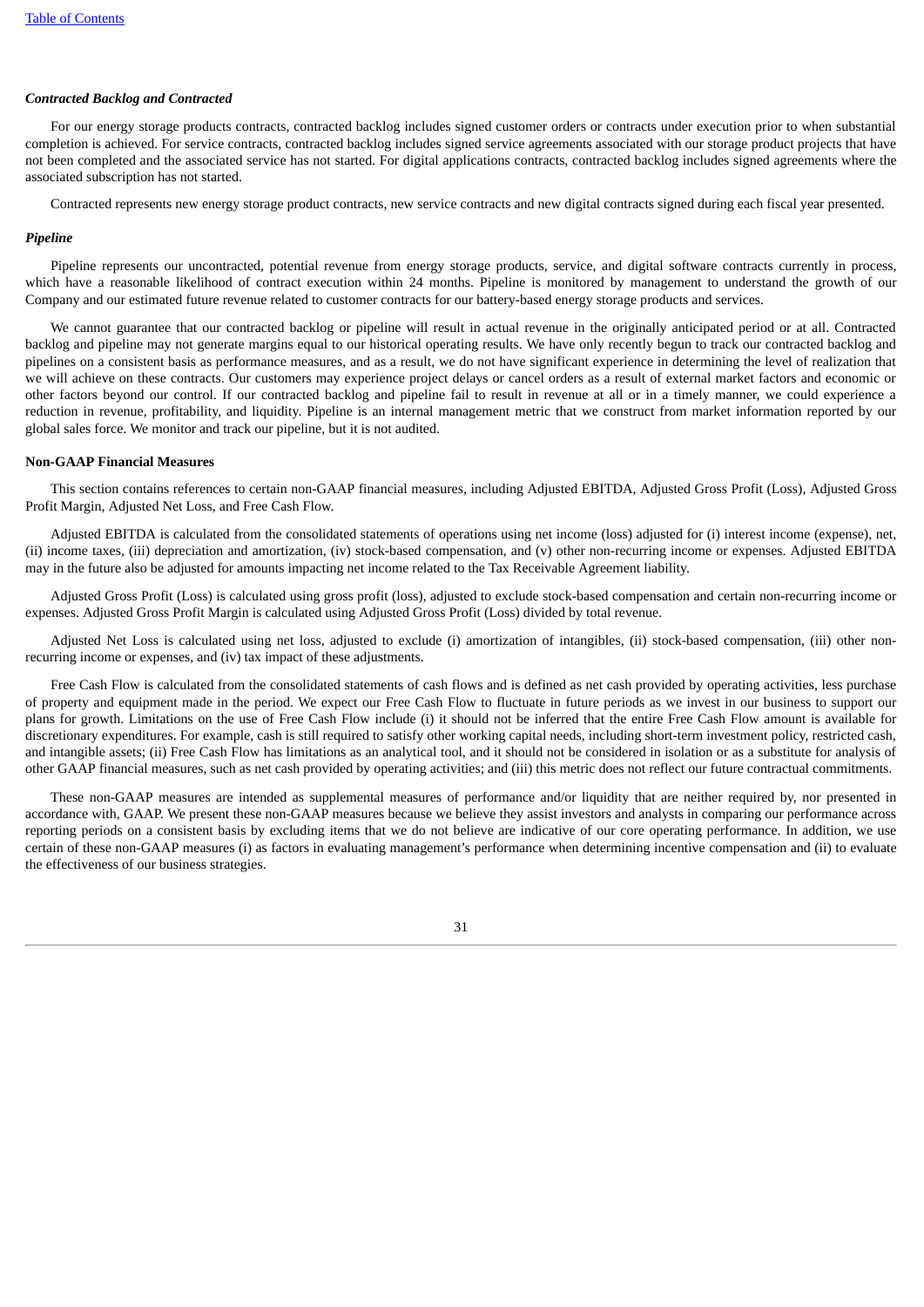These non-GAAP measures should not be considered in isolation or as substitutes for performance measures calculated in accordance with GAAP and may not be comparable to similar measures presented by other entities. Readers are cautioned that these non-GAAP measures should not be construed as alternatives to other measures of financial performance calculated in accordance with GAAP. These non-GAAP measures and their reconciliation to GAAP financial measures are shown below.

The following tables present our non-GAAP measures for the periods indicated.

|                                         | <b>Three Months Ended December 31,</b> |                |           |             |
|-----------------------------------------|----------------------------------------|----------------|-----------|-------------|
| $(S \in \mathbb{R})$ in thousands)      | 2021                                   | 2020           | Change    | Change %    |
| Net loss                                | $(111,460)$ \$                         | $(12, 496)$ \$ | (98, 964) | $(792.0)\%$ |
| Add (deduct):                           |                                        |                |           |             |
| Interest expense (income), net          | 615                                    | 86             | 529       | (615.1)     |
| Income tax expense                      | 358                                    | 685            | (327)     | (47.7)      |
| Depreciation and amortization           | 1.427                                  | 1,070          | 357       | 33.4        |
| Stock-based compensation <sup>(a)</sup> | 24,877                                 |                | 24,877    | n/a         |
| Non-recurring expenses $^{(b)}$         | 41,350                                 |                | 41,350    | n/a         |
| <b>Adjusted EBITDA</b>                  | (42, 833)                              | (10, 655)      | (32, 178) | $(302.0)\%$ |

*(a) Includes awards that will be settled in shares and awards that will be settled in cash.*

(b) Amount in 2021 included \$5.6 million related to non-recurring excess shipping costs and \$31.3 million of project charges and other costs which are compounding effects of the COVID-19 pandemic, \$4.3 million related to the 2021 cargo loss incident, and \$0.1 million non-recurring IPO-related expenses which did not qualify for capitalization.

|                                         | <b>Three Months Ended December 31,</b> |           |     |         |     |               |             |
|-----------------------------------------|----------------------------------------|-----------|-----|---------|-----|---------------|-------------|
| $(S$ in thousands)                      |                                        | 2021      |     | 2020    |     | <b>Change</b> | Change %    |
| <b>Total Revenue</b>                    |                                        | 174,887   | \$. | 116,233 |     | 58,654        | 50.5 %      |
| Cost of goods and services              |                                        | 228,036   |     | 111,434 |     | 116,602       | 104.6       |
| Gross (loss) profit                     |                                        | (53, 149) |     | 4,799   |     | (57, 948)     | (1207.5)    |
| Add (deduct):                           |                                        |           |     |         |     |               |             |
| Stock-based compensation <sup>(a)</sup> |                                        | 3,528     |     |         |     | 3,528         | n/a         |
| Non-recurring expenses $^{(b)}$         |                                        | 41,266    |     |         |     | 41,266        | n/a         |
| <b>Adjusted Gross Profit (Loss)</b>     |                                        | (8,355)   | -S  | 4.799   | \$. | (13, 154)     | $(274.1)\%$ |
| <b>Adjusted Gross Profit Margin %</b>   |                                        | $(4.8)\%$ |     | 4.1 %   |     |               |             |

*(a) Includes awards that will be settled in shares and awards that will be settled in cash.*

(b) Amount in 2021 included \$5.6 million related to non-recurring excess shipping costs and \$31.3 million of project charges and other costs which are compounding effects of the COVID-19 *pandemic, and \$4.3 million related to the 2021 cargo loss incident.*

|                                         | Three Months Ended December 31, |                |           |             |
|-----------------------------------------|---------------------------------|----------------|-----------|-------------|
| (\$ in thousands)                       | 2021                            | 2020           | Change    | Change %    |
| Net loss                                | $(111,460)$ \$                  | $(12, 496)$ \$ | (98, 964) | $(792.0)\%$ |
| Add (deduct):                           |                                 |                |           |             |
| Amortization of intangible assets       | 918                             | 800            | 118       | 14.8        |
| Stock-based compensation <sup>(a)</sup> | 24.877                          |                | 24,877    | n/a         |
| Non-recurring expenses $^{(b)}$         | 41,350                          |                | 41,350    | n/a         |
| <b>Adjusted Net Loss</b>                | $(44,315)$ \$                   | $(11,696)$ \$  | (32,619)  | $(278.9)\%$ |

*(a) Includes awards that will be settled in shares and awards that will be settled in cash.*

(b) Amount in 2021 included \$5.6 million related to non-recurring excess shipping costs and \$31.3 million of project charges and other costs which are compounding effects of the COVID-19 pandemic, \$4.3 million related to the 2021 cargo loss incident, and \$0.1 million non-recurring IPO-related expenses which did not qualify for capitalization.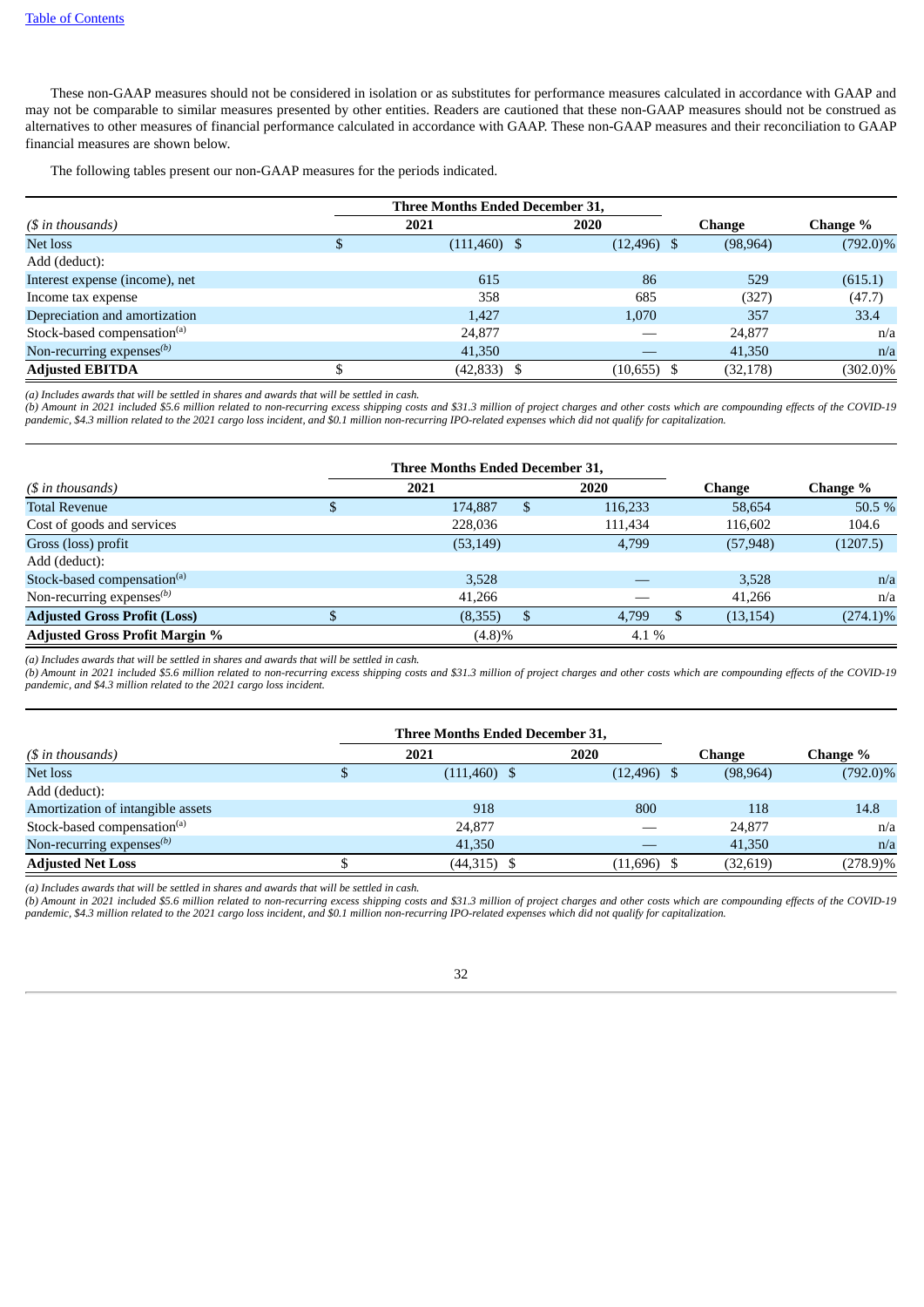|                                          | <b>Three Months Ended December 31.</b> |           |            |             |
|------------------------------------------|----------------------------------------|-----------|------------|-------------|
| $(S \in \mathbb{R})$ in thousands)       | 2021                                   | 2020      | Change     | Change %    |
| Net cash used in operating activities    | (191, 551)                             | (58, 308) | (133, 243) | $(228.5)\%$ |
| Less: Purchase of property and equipment | (870)                                  | (1,055)   | 185        | (17.5)      |
| <b>Free Cash Flows</b>                   | (192.421)                              | (59, 363) | (133.058)  | $(224.1)\%$ |

## **Results of Operations**

## *Comparison of the Three Months Ended December 31, 2021 to the Three Months Ended December 31, 2020*

The following table sets forth our operating results for the periods indicated.

|                                                    | <b>Three Months Ended December 31,</b> |            |                 |                |               |             |
|----------------------------------------------------|----------------------------------------|------------|-----------------|----------------|---------------|-------------|
| $(S$ in thousands)                                 |                                        | 2021       | 2020            |                | <b>Change</b> | Change %    |
| Total revenue                                      | \$                                     | 174,887    | \$<br>116,233   | $\mathbb{S}$   | 58,654        | 50.5 %      |
| Costs of goods and services                        |                                        | 228,036    | 111,434         |                | 116,602       | 104.6       |
| Gross (loss) profit                                |                                        | (53, 149)  |                 | 4,799          | (57, 948)     | (1207.5)    |
| Gross Profit %                                     |                                        | $(30.4)\%$ |                 | 4.1 %          |               |             |
| <b>Operating expenses</b>                          |                                        |            |                 |                |               |             |
| Research and development                           |                                        | 10,758     |                 | 4,144          | 6,614         | 159.6       |
| Sales and marketing                                |                                        | 13,059     |                 | 4,741          | 8,318         | 175.4       |
| General and administrative                         |                                        | 31,201     |                 | 6,722          | 24,479        | 364.2       |
| Depreciation and amortization                      |                                        | 1,427      |                 | 1,070          | 357           | 33.4        |
| Interest expense                                   |                                        | 682        |                 | 89             | 593           | 666.3       |
| Other (expense) income, net                        |                                        | (826)      |                 | 156            | (982)         | (629.5)     |
| Loss before income taxes                           |                                        | (111, 102) | (11, 811)       |                | (99,291)      | (840.7)     |
| Income tax expense                                 |                                        | 358        |                 | 685            | (327)         | (47.7)      |
| <b>Net loss</b>                                    | \$                                     | (111, 460) | \$<br>(12, 496) | \$             | (98, 964)     | $(792.0)\%$ |
| Net loss attributable to non-controlling interests | \$                                     | (82, 655)  | \$<br>(12, 496) | $\mathfrak{F}$ | (70, 159)     | $(561.5)\%$ |
| Net loss attributable to Fluence Energy, Inc.      | \$                                     | (28, 805)  |                 | n/a            | n/a           | n/a         |

## *Total Revenue*

Total revenue increased from \$116.2 million for the three months ended December 31, 2020 to \$174.9 million for the three months ended December 31, 2021. The \$58.7 million, or 50.5%, increase was mainly from the sales of our battery energy storage products as we expanded our business, particularly in the Americas and EMEA regions. While we continued our growth, our revenue for the three months ended December 31, 2021 has been negatively affected by impacts related to the COVID-19 pandemic, such as delays in shipping energy storage products and temporary closures of customer construction sites.

## *Costs of Goods and Services*

Cost of goods and services increased from \$111.4 million for the three months ended December 31, 2020 to \$228.0 million for the three months ended December 31, 2021. The \$116.6 million, or 104.6%, increase was primarily from materials and supplies associated with the sale of our battery energy storage products due to increased sales volume, as well as \$36.9 million of increased shipping costs and project charges primarily attributable to the COVID-19 pandemic, and \$3.5 million of stock based compensation expense.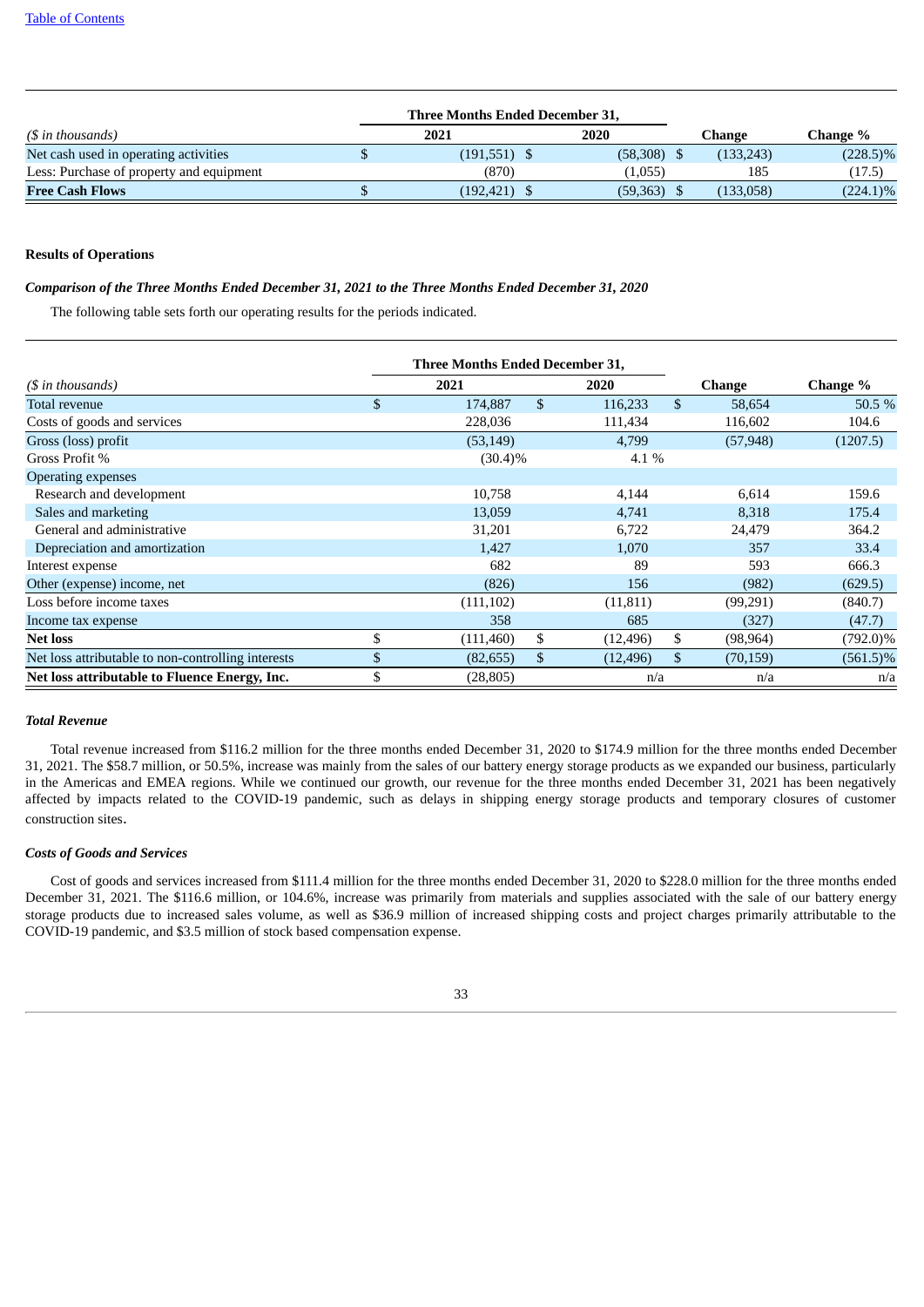## *Gross Profit (Loss) and Gross Profit Margin*

Gross loss was \$(53.1) million, and gross profit margin was (30.4)%, for the three months ended December 31, 2021, compared to a gross profit of \$4.8 million, and a gross profit margin of 4.1%, for the three months ended December 31, 2020. The gross loss for the three months ended December 31, 2021 has been negatively impacted by (i) capacity constraints within the shipping industry and increased shipping costs, both of which are caused primarily as a result of the COVID-19 pandemic, (ii) cost overruns, delays and other project charges we are experiencing in some projects currently under construction, and (iii) the Cargo Loss Incident.

## *Research and Development Expenses*

Research and development expenses increased from \$4.1 million for the three months ended December 31, 2020 to \$10.8 million for the three months ended December 31, 2021. The \$6.6 million, or 159.6%, increase for the three months ended December 31, 2021 compared to the same period prior year was mainly related to increased salaries and personnel-related costs due to higher headcount to support the growth of the Company, including \$1.8 million of stock based compensation expense.

#### *Sales and Marketing Expenses*

Sales and marketing expenses increased from \$4.7 million for the three months ended December 31, 2020 to \$13.1 million for the three months ended December 31, 2021. The increase of \$8.3 million, or 175.4%, is primarily related to increased personnel-related expenses for our sales and marketing organization, consultants and other third-party vendors, including \$6.4 million of stock based compensation expense.

#### *General and Administrative Expenses*

General and administrative expenses increased from \$6.7 million for the three months ended December 31, 2020 to \$31.2 million for the three months ended December 31, 2021. The increase of \$24.5 million, or 364.2%, was mainly related to increases in personnel-related expenses including corporate, executive, finance, and other administrative functions, including \$13.1 million of stock based compensation expense, as well as expenses for outside professional services as we have been expanding our personnel headcount rapidly to support our growth.

## *Depreciation and Amortization*

Depreciation and amortization increased from \$1.1 million for the three months ended December 31, 2020 to \$1.4 million for the three months ended December 31, 2021. The slight increase was attributable to the depreciation from increased fixed assets.

## *Interest expense*

Interest expense was \$0.7 million for the three months ended December 31, 2021, compared to \$0.1 million for the three months ended December 31, 2020. The increase was mainly due to increased short-term borrowings from the Promissory Notes and Line of Credit, unused line fees related to the Revolver, and amortization of debt issuance costs.

## *Other Income (Expense), Net*

Other expense was \$(0.8) million for the three months ended December 31, 2021, compared to other income of \$0.2 million for the three months ended December 31, 2020. The change was mainly a result of foreign currency exchange adjustments for monetary assets and liabilities.

## *Income Tax Expense*

Income tax expense decreased from \$0.7 million for the three months ended December 31, 2020 to \$0.4 million for the three months ended December 31, 2021. The effective income tax rate was (0.3)% and (5.8)% for the three months ended December 31, 2021 and 2020, respectively. The decrease in income tax expense and change in effective tax rate were primarily due to an increase in global pre-tax loss.

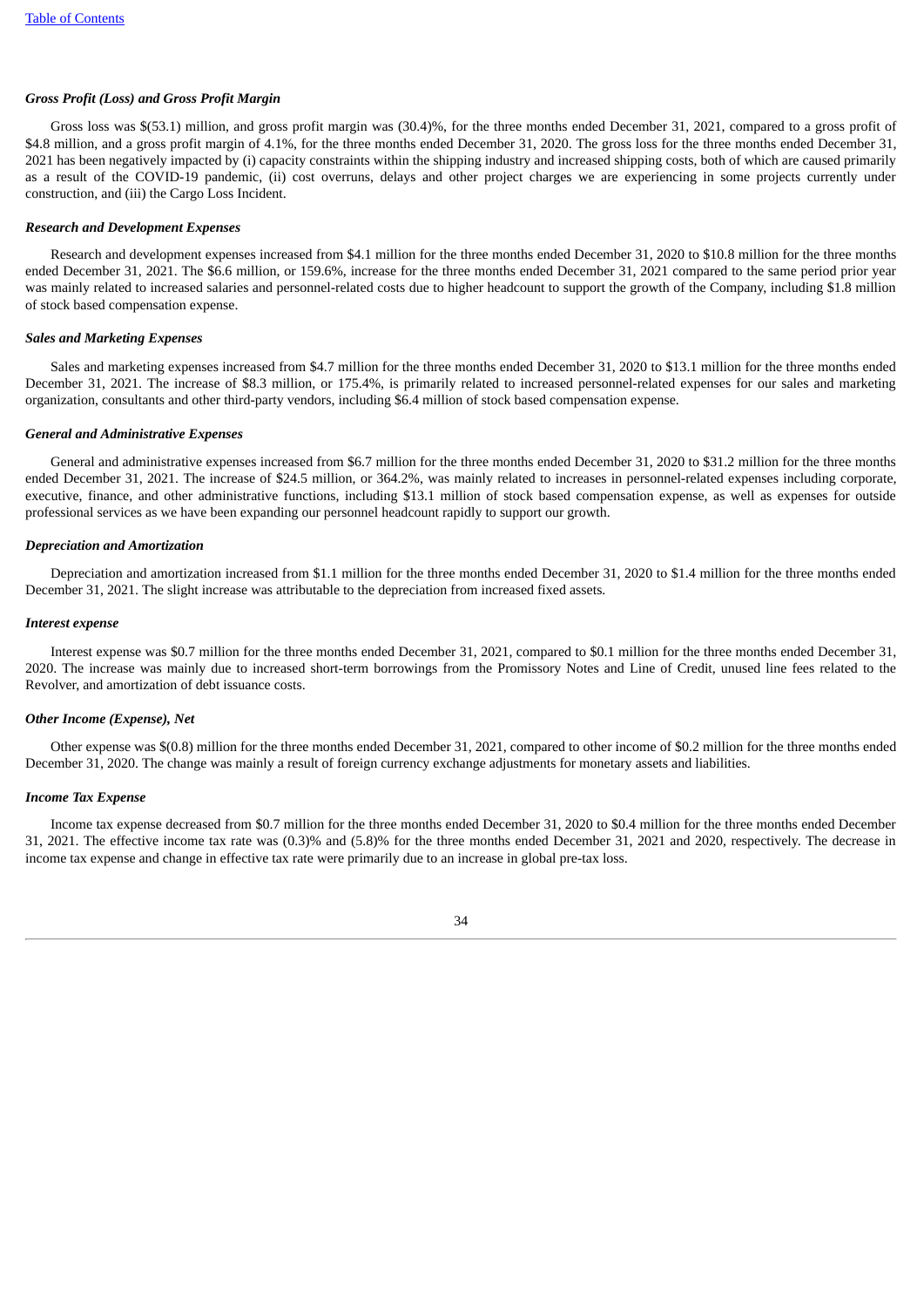## **Liquidity and Capital Resources**

Since inception and through December 31, 2021, our principal sources of liquidity were the proceeds from our IPO, our cash and cash equivalents, short-term borrowings, capital contributions from AES Grid Stability and Siemens Industry, and proceeds from the QFH investment and supply chain financing.

On November 1, 2021, Upon the closing of our IPO, we received net proceeds of \$935.8 million, after deducting underwriting discounts and offering expenses payable by the Company. The net proceeds from the IPO have been used to purchase 35,650,000 newly issued LLC Interests directly from Fluence Energy, LLC at a price per unit equal to the IPO price per share of Class A common stock less the underwriting discount and estimated offering expenses payable by us. Fluence Energy, LLC used the net proceeds from the sale of LLC Interests to Fluence Energy, Inc. to repay all outstanding borrowings under our existing Line of Credit and the Promissory Notes, and the remainder is used for working capital and other general corporate purposes.

Prior to the IPO, we had a Line of Credit with Citibank which allowed us to borrow an amount in aggregate not to exceed \$50.0 million, with the expiration date on March 31, 2023. During the three months ended December 31, 2021, the Company paid off the \$50.0 million outstanding borrowing under the Line of Credit using the proceeds from the IPO. The Line of Credit was canceled shortly thereafter.

Additionally, we funded our liquidity through borrowings from AES Grid Stability and Siemens Industry. On August 11, 2021, Fluence Energy, LLC entered into a promissory note with each of Siemens Industry and AES Grid Stability, under which Fluence Energy, LLC received a bridge financing of an aggregate of \$50.0 million. In connection with the bridge financing, Fluence Energy, LLC issued a \$25.0 million promissory note to each of Siemens Industry and AES Grid Stability (together, the "Promissory Notes"). The Promissory Notes bear interest at a rate of 2.86%. The Promissory Notes were repaid on November 1, 2021 using proceeds from the IPO.

We have provided certain of our suppliers with access to a supply chain financing program through a third-party financing institution (the "SCF Bank"). This program allows us to seek extended payment terms with our suppliers and allows our suppliers to monetize their receivables prior to the payment due date, subject to a discount. Once a supplier elects to participate in the program and reaches an agreement with the SCF Bank, the supplier elects which individual invoices to sell to the SCF Bank. We then pay the SCF Bank on the invoice due date. We have no economic interest in a supplier's decision to sell a receivable to the SCF Bank. The agreements between our suppliers and the SCF Bank are solely at their discretion and are negotiated directly between them. Our suppliers' ability to continue using such agreements is primarily dependent upon the strength of our financial condition and guarantees issued by AES and Siemens. As of December 31, 2021, AES and Siemens issued guarantees of \$50.0 million each, for a total of \$100.0 million, to the SCF Bank on our behalf. As of December 31, 2021, we had \$34.6 million of payables outstanding subject to the program. All outstanding payments owed under the program are recorded within "Accounts payable" on the condensed consolidated balance sheets.

## *Revolving Credit Facility*

We entered into a Revolving Credit Facility on November 1, 2021, by and among Fluence Energy, LLC, as the borrower, Fluence Energy Inc., as a parent guarantor, the subsidiary guarantors party thereto, the lenders party thereto and JP Morgan Chase Bank, N.A., as administrative agent and collateral agent. The Revolver is secured by a (i) first priority pledge of the equity securities of Fluence Energy, LLC and its subsidiaries and (ii) first priority security interests in, and mortgages on, substantially all tangible and intangible personal property and material fee-owned real property of Fluence Energy, LLC, the parent guarantor and each subsidiary guarantor party thereto, in each case, subject to customary exceptions and limitations. The initial aggregate amount of commitments is \$190.0 million from the lenders party including JP Morgan Chase Bank, N.A., Morgan Stanley Senior Funding, Inc., Bank of America, N.A., Barclays Bank PLC, and five other banks. The maturity date of the Revolver is November 1, 2025.

The interest rate is either (i) the Adjusted LIBOR or Adjusted EURIBO Rate (each as defined in the Revolver) plus 3.0% or (ii) the Alternate Base Rate (as defined in the Revolver) plus 2.0% (subject to customary LIBOR replacement provisions and alternative benchmark rates including customary spread adjustments with respect to borrowings in foreign currency), at the option of Fluence Energy, LLC. Fluence Energy, LLC is required to pay to the lenders a commitment fee of 0.55% per annum on the average daily unused portion of the revolving commitments through maturity, which will be the fouryear anniversary of the closing date of the Revolver. The Revolver also provides for up to \$190.0 million in letter of credit issuances, which will require customary issuance and administration fees, as well as a fronting fee payable to each issuer thereof and a letter of credit participation fee of 2.75% per annum payable to the lenders.

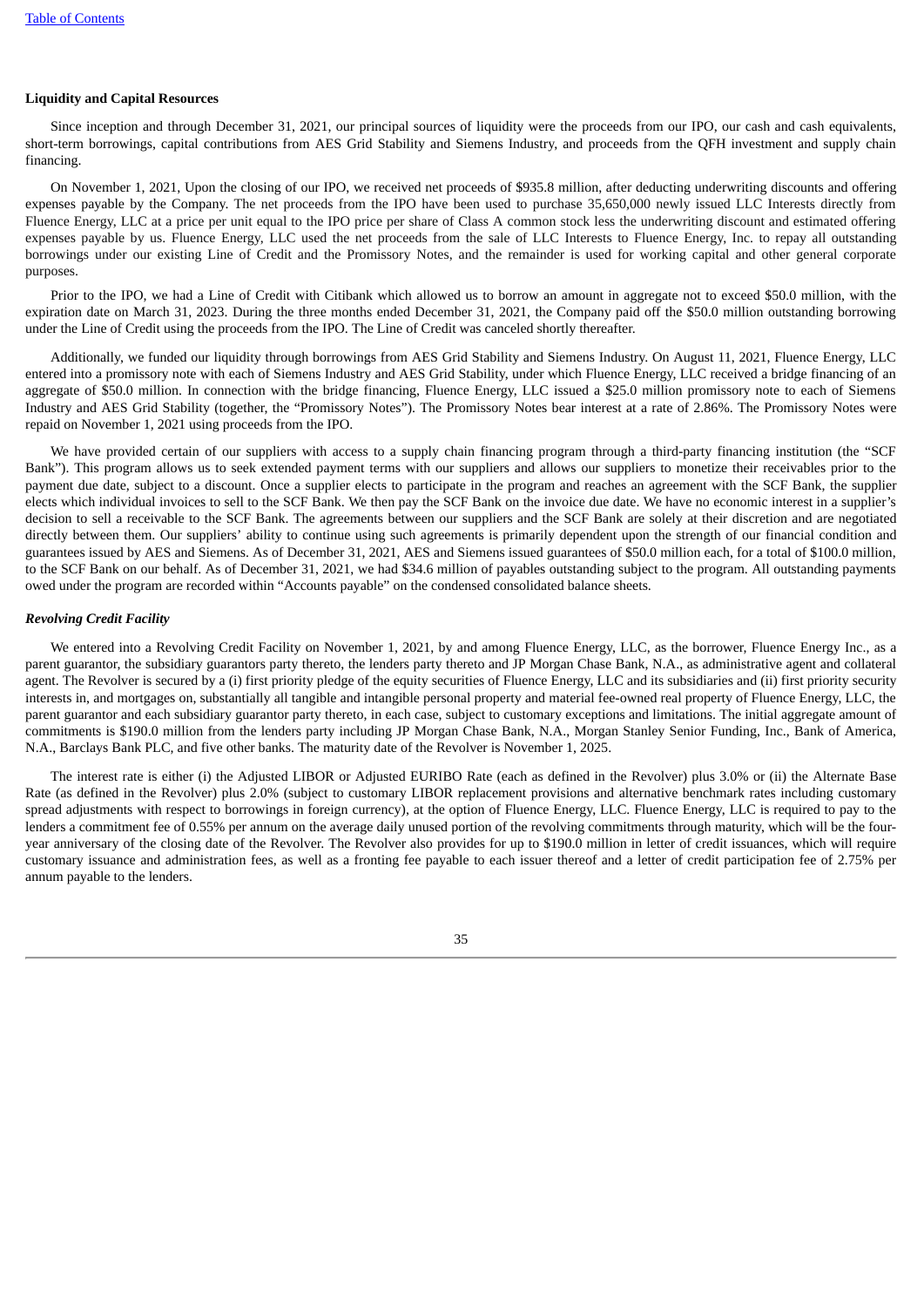The Revolver contains covenants that, among other things, will restrict our ability to incur additional indebtedness; incur liens; sell, transfer, or dispose of property and assets; make investments or acquisitions; make dividends, distributions, or other restricted payments; and engage in affiliate transactions. The Revolver limits our ability to make certain payments, including dividends and distributions on Fluence Energy, LLC's equity, Fluence Energy, Inc.'s equity and other restricted payments. In addition, we are required to maintain (i) minimum liquidity and gross revenue requirements, in each case, until consolidated EBITDA reaches \$150.0 million for the most recent four fiscal quarters and we make an election, and (ii) thereafter, a maximum total leverage ratio and a minimum interest coverage ratio. Such covenants will be tested on a quarterly basis.

## *Historical Cash Flows*

The following table summarizes our cash flows from operating, investing, and financing activities for the periods presented.

|                                           | <b>Three Months Ended December 31.</b> |                |  |               |            |             |
|-------------------------------------------|----------------------------------------|----------------|--|---------------|------------|-------------|
| (\$ in thousands)                         |                                        | 2021           |  | 2020          | Change     | Change %    |
| Net cash used in operating activities     |                                        | $(191,551)$ \$ |  | (58.308)      | (133, 243) | $(228.5)\%$ |
| Net cash used in investing activities     |                                        | (870)          |  | $(19,055)$ \$ | 18,185     | $(95.4)\%$  |
| Net cash provided by financing activities |                                        | 833,487        |  | 22,000        | 811.487    | 3688.6 %    |

Net cash flows used in operating activities were \$191.6 million for the three months ended December 31, 2021 compared to \$58.3 million for the three months ended December 31, 2020. The increase in net operating cash outflows was mainly due to increased net loss for the three months ended December 31, 2021, \$81.1 million decrease in accounts payable, and \$60.0 million advance payment as a capacity guarantee pursuant to a purchase agreement with one of our suppliers.

Net cash flows used in investing activities were \$0.9 million for the three months ended December 31, 2021, which is related to the purchases of property and equipment. Net cash flows used in investing activities were \$19.1 million for the three months ended December 31, 2020, which included \$18.0 million cash paid for a business acquisition and \$1.1 million purchases of property and equipment.

Net cash flows provided by financing activities were \$833.5 million for the three months ended December 31, 2021, which included \$948.0 million net proceeds from issuance of Class A common stock sold in the IPO, net of underwriting discounts, offset by the repayment of \$100.0 million short term borrowings from the Line of Credit and the Promissory Notes, a \$6.3 million payment of transaction cost related to issuance of membership units, \$5.5 million payments of IPO costs, and \$2.7 million payments of debt issuance costs related to the Revolver. Cash flows provided by financing activities of \$22.0 million for the three months ended December 31, 2020 related to short term borrowings under the Line of Credit.

## *Credit Support and Reimbursement Agreement*

We are party to an Amended and Restated Credit Support and Reimbursement Agreement with AES and Siemens Industry whereby they may, from time to time, agree to furnish credit support to us in the form of direct issuances of credit support to our lenders or other beneficiaries or through their lenders' provision of letters of credit to backstop our own facilities or obligations. Pursuant to the Credit Support and Reimbursement Agreement, if AES or Siemens Industry agree to provide a particular credit support (which they are permitted to grant or deny in their sole discretion), they are entitled to receipt of a credit support fee and reimbursement for all amounts paid to our lenders or other counterparties, payable upon demand. The Credit Support and Reimbursement Agreement will not provide any credit support from September 30, 2026, provided that either AES or Siemens Industry will be permitted to terminate the agreement upon six months prior notice.

## **Critical Accounting Policies and Use of Estimates**

Our financial statements have been prepared in accordance with GAAP. In the preparation of these financial statements, we consider an accounting judgment, estimate or assumption to be critical when (1) the estimate or assumption is complex in nature or requires a high degree of judgment and (2) the use of different judgments, estimates, and assumptions could have a material impact on the consolidated financial statements.

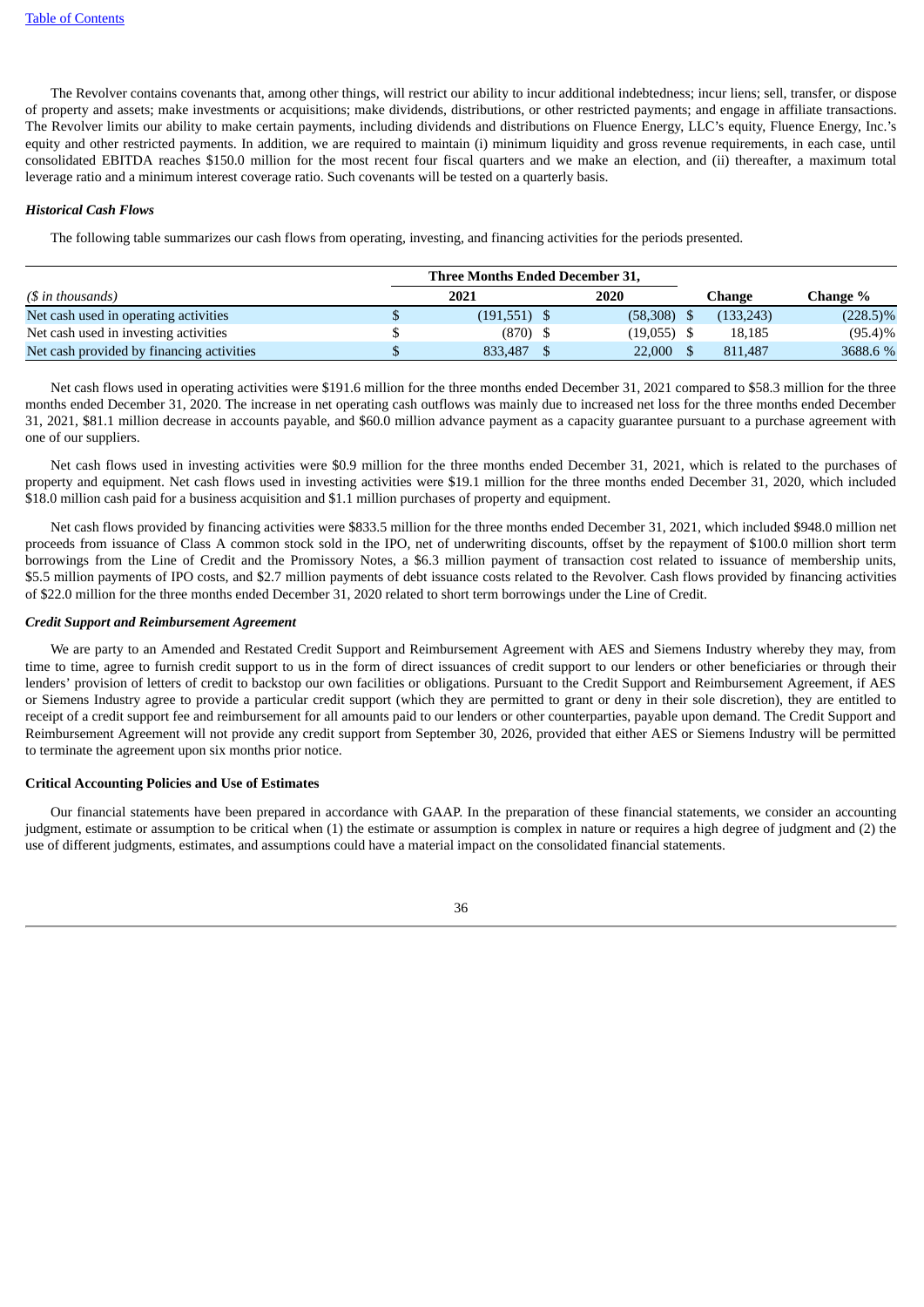#### **Income Tax Expense**

Historically, Fluence Energy, LLC was not subject to U.S. federal or state income tax. As such, Fluence Energy, LLC did not pay U.S. federal or state income tax, as taxable income or loss will be included in the U.S. tax returns of its members. Fluence Energy LLC is subject to income taxes, including withholding taxes, outside the U.S. and our income tax expense (benefit) on the consolidated statements of operations primarily relates to income taxes from foreign operations and changes in valuation allowances related to deferred tax assets of certain foreign subsidiaries. After our IPO, we are now subject to U.S. federal and state income taxes with respect to our allocable share of any taxable income or loss of Fluence Energy, LLC, and we are taxed at the prevailing corporate tax rates. We continue to be subject to foreign income taxes with respect to our foreign subsidiaries and our expectations are valuation allowances will be needed in certain tax jurisdictions. In addition to tax expenses, we also will incur expenses related to our operations, as well as payments under the Tax Receivable Agreement, which we expect could be significant over time. We will receive a portion of any distributions made by Fluence Energy, LLC. Any cash received from such distributions from our subsidiaries will be first used by us to satisfy any tax liability and then to make payments required under the Tax Receivable Agreement.

There were no other significant changes in application of our critical accounting policies or estimation procedures from those presented in our 2021 Annual Reporting.

#### <span id="page-36-0"></span>**Item 3. Quantitative and Qualitative Disclosures About Market Risk**

There have been no material changes with respect to our market risk disclosed in our 2021 Annual Report.

## <span id="page-36-1"></span>**Item 4. Controls and Procedures**

#### **Evaluation of Disclosure Controls and Procedures**

We maintain disclosure controls and procedures designed to provide reasonable assurance of achieving the objective that information in our Exchange Act reports is recorded, processed, summarized and reported within the time periods specified and pursuant to the requirements of the SEC's rules and forms and that such information is accumulated and communicated to our management, including our Chief Executive Officer and Chief Financial Officer, as appropriate to allow for timely decisions regarding required disclosures. In designing and evaluating the disclosure controls and procedures, management recognizes that any controls and procedures, no matter how well designed and operated, can provide only reasonable assurance of achieving the desired control objectives, and management is required to apply its judgment in evaluating the cost-benefit relationship of possible controls and procedures.

As required by SEC Rule 13a-15(b), our management, with the participation of our Chief Executive Officer and Chief Financial Officer, carried out an evaluation of the effectiveness of our disclosure controls and procedures as of December 31, 2021, the end of the period covered by this Report. Based upon that evaluation, and as a result of the material weaknesses described below, management concluded that, as of December 31, 2021, our disclosure controls and procedures were not effective at the reasonable assurance level.

#### **Material Weaknesses and Remediation Measures**

A material weakness is a deficiency, or a combination of deficiencies, in internal control over financial reporting such that there is a reasonable possibility that a material misstatement of annual or interim financial statements will not be prevented or detected on a timely basis.

As of December 31, 2021, a material weakness in the internal control over revenue recognition process has not been remediated. The design and implementation of controls did not sufficiently interpret ASC 606 and its application to in-transit, uninstalled or delivered equipment, as well as liquidated damages. We are in the process of remediating the material weakness which includes, without limitation, i) hiring additional experienced accounting, financial reporting and internal control personnel, ii) implementing controls to enhance our review of significant accounting transactions and other new technical accounting and financial reporting issues and preparing and reviewing accounting memoranda addressing these issues, and iii) implementing controls to enable an effective and timely review of account analyses and account reconciliations. We have recently hired additional resources, and we have engaged with a third-party consulting firm to assist us with our formal internal control plan and provide staff augmentation.

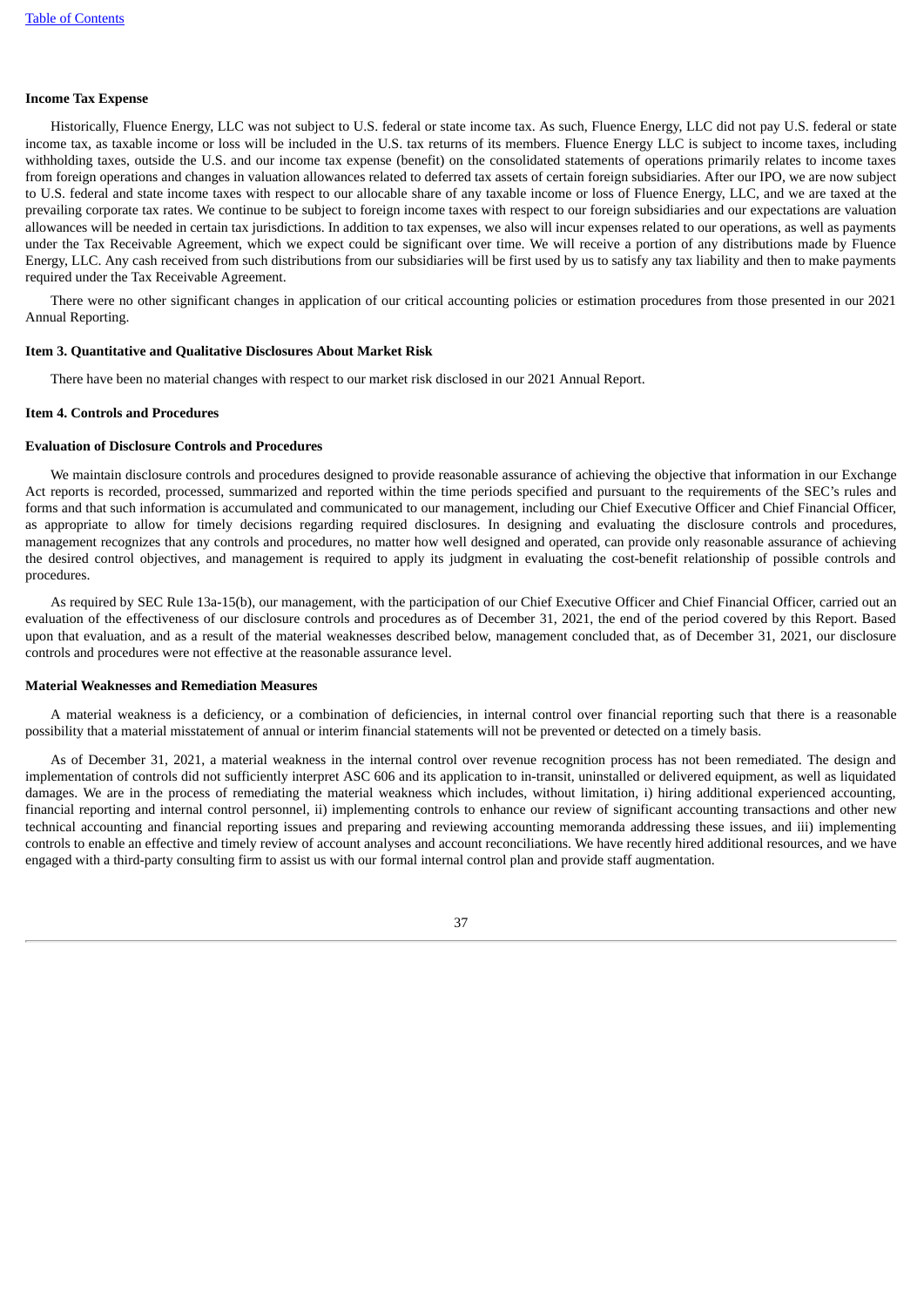We believe we are making progress toward achieving the effectiveness of our internal control over financial reporting and disclosure controls and procedures. The actions that we are taking are subject to ongoing senior management review, as well as Audit Committee oversight. We will not be able to conclude whether the steps we are taking will fully remediate these material weaknesses in our internal control over financial reporting until we have completed our remediation efforts and subsequent evaluation of their effectiveness. We may also conclude that additional measures may be required to remediate the material weaknesses in our internal control over financial reporting, which may necessitate additional implementation and evaluation time. We will continue to assess the effectiveness of our internal control over financial reporting and take steps to remediate the known material weaknesses expeditiously.

## **Changes in Internal Control over Financial Reporting**

<span id="page-37-0"></span>We are taking actions to remediate the material weaknesses relating to our internal control over financial reporting. Other than the changes to our internal control over financial reporting described in "Material Weakness and Remediation Measures" above, there were no changes in our internal control over financial reporting (as defined in Rules 13a-15(f) and 15d-15(f) under the Exchange Act) during the quarter ended December 31, 2021 that have materially affected, or are reasonably likely to materially affect, our internal control over financial reporting.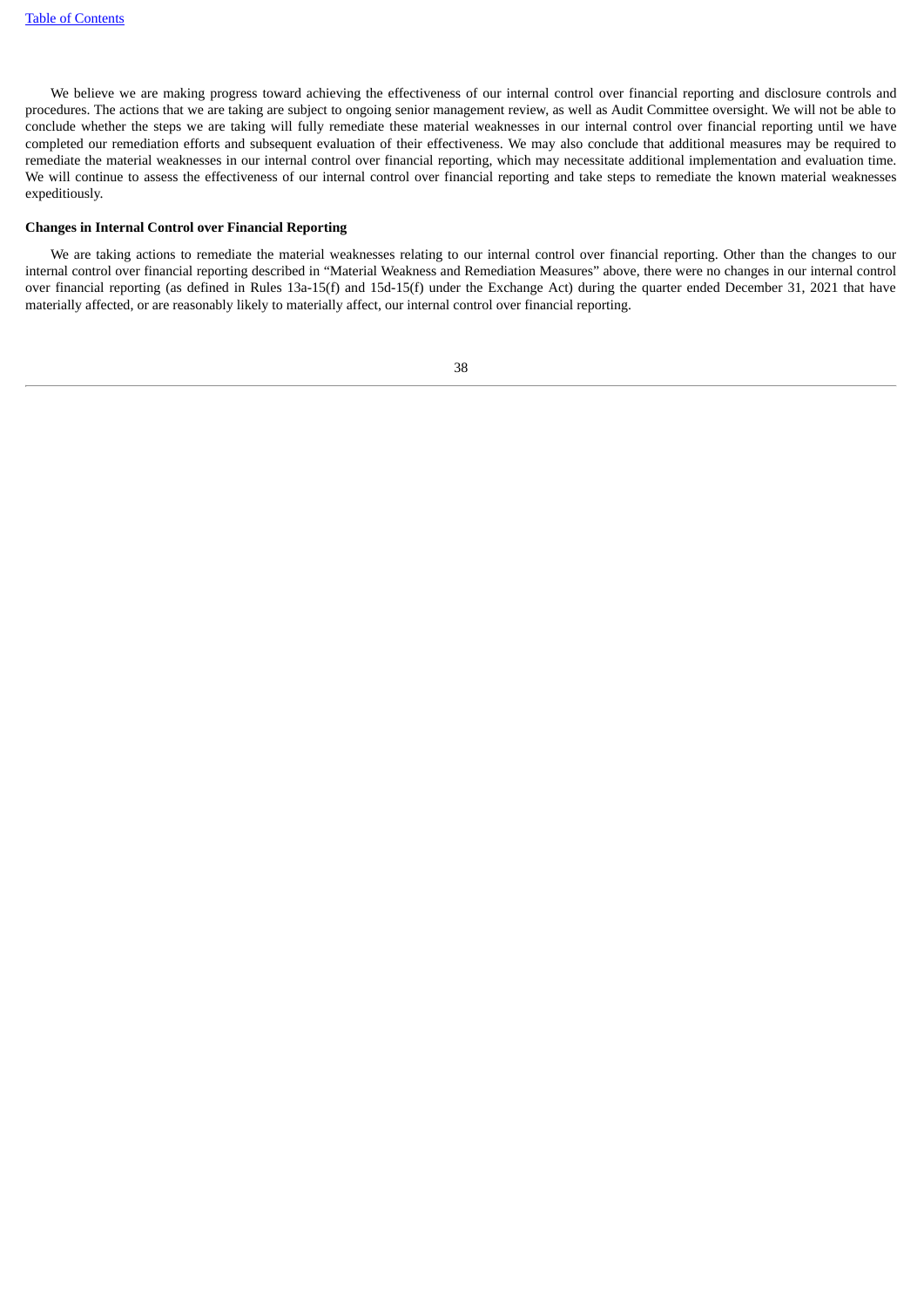## **Part II - Other Information**

## <span id="page-38-0"></span>**Item 1. Legal Proceedings**

From time to time, we may be involved in litigation relating to claims that arise out of our operations and businesses and that cover a wide range of matters, including, among others, intellectual property matters, contract disputes, insurance and property damage claims, employment claims, personal injury claims, product liability claims, environmental claims and warranty claims. Currently, there are no claims or proceedings against us that we believe will have a material adverse effect on our business, financial condition, results of operations or cash flows. However, the results of any current or future litigation cannot be predicted with certainty, and regardless of the outcome, we may incur significant costs and experience a diversion of management resources as a result of claims and litigation.

For a description of our material pending legal contingencies, please see Note 12- *Commitments and Contingencies*, to the unaudited condensed consolidated financial statements included elsewhere in this Report.

#### <span id="page-38-1"></span>**Item 1A. Risk Factors**

There have been no material changes with respect to our risk factors disclosed in our 2021 Annual Report, except as stated below. You should carefully consider the risks described in [Item](https://www.sec.gov/Archives/edgar/data/0001868941/000186894121000012/fluenceenergyllc10-k2021.htm) 1A. "Risk [Factors"](https://www.sec.gov/Archives/edgar/data/0001868941/000186894121000012/fluenceenergyllc10-k2021.htm) of our 2021 Annual Report, which are incorporated herein by reference, together with all of the other information included in this Report, before making an investment decision. Our business, financial condition and results of operations could be materially and adversely affected by any of these risks or uncertainties.

#### Significant changes in the cost of raw materials or to logistic cost could adversely affect our financial performance.

We are subject to risk from fluctuating market prices of certain commodity raw materials, including steel, aluminum, lithium carbonate and cobalt, that are used in the components from suppliers, such as lithium-ion batteries, that are used in our energy storage products. Our revenue growth is directly tied to the continued adoption of energy storage products by our customers, which may be affected by price fluctuations, or if lithium-ion storage technology is not competitive with other storage technologies. Prices of these raw materials may be affected by supply restrictions or other logistic costs market factors from time to time. As we are not the direct buyer of these raw materials, we do not enter into hedging arrangements to mitigate commodity risk. Significant price changes for these raw materials could reduce our operating margins if suppliers increase component prices and we are unable to recover such increases from our customers, and could harm our business, financial condition, and results of operations.

## <span id="page-38-2"></span>**Item 2. Unregistered Sales of Equity Securities and Use of Proceeds**

## **Recent Sales of Unregistered Equity Securities**

In connection with the consummation of our IPO, the Company issued (i) 117,173,390 shares of Class B-1 common stock of the Company, par value \$0.00001 per share, consisting of 58,586,695 shares issued to AES Grid Stability and 58,586,695 shares issued to Siemens Industry, on a one-to-one basis equal to the number of LLC Interests they own, respectively, in exchange for nominal consideration and (ii) 18,493,275 shares of the Common Stock to Qatar Holding LLC, as consideration in the Blocker Mergers undertaken in connection with the IPO, in exchange for the LLC Interests the Blocker Company held prior to the Blocker Merger (the "Exchange") .

No underwriters were involved in the issuance and sale of the shares of Class B-1 common stock or the issuance of shares of Common Stock pursuant to the Exchange. The shares of Class B-1 common stock and shares of Common Stock issued to Qatar Holding LLC pursuant to the Exchange were issued in reliance upon an exemption from registration pursuant to Section  $4(a)(2)$  of the Securities Act on the basis that the transaction did not involve a public offering.

## **Use of Proceeds**

On November 1, 2021, we completed our IPO, in which we issued and sold 35,650,000 shares of our Class A common stock at a price to the public of \$28.00 per share. We raised net proceeds of \$935.8 million after deducting underwriting discounts and offering expenses payable by the Company. The net proceeds from our IPO were used to purchase 35,650,000 newly issued LLC Interests directly from Fluence Energy, LLC at a price per unit equal to the IPO price per share of Class A common stock less the underwriting discount and estimated offering expenses payable by us.

Fluence Energy, LLC used the net proceeds from the sale of LLC Interests to Fluence Energy, Inc. to repay all outstanding borrowings under our existing Line of Credit and the Promissory Notes, and the remainder will be for working capital and other general corporate purposes.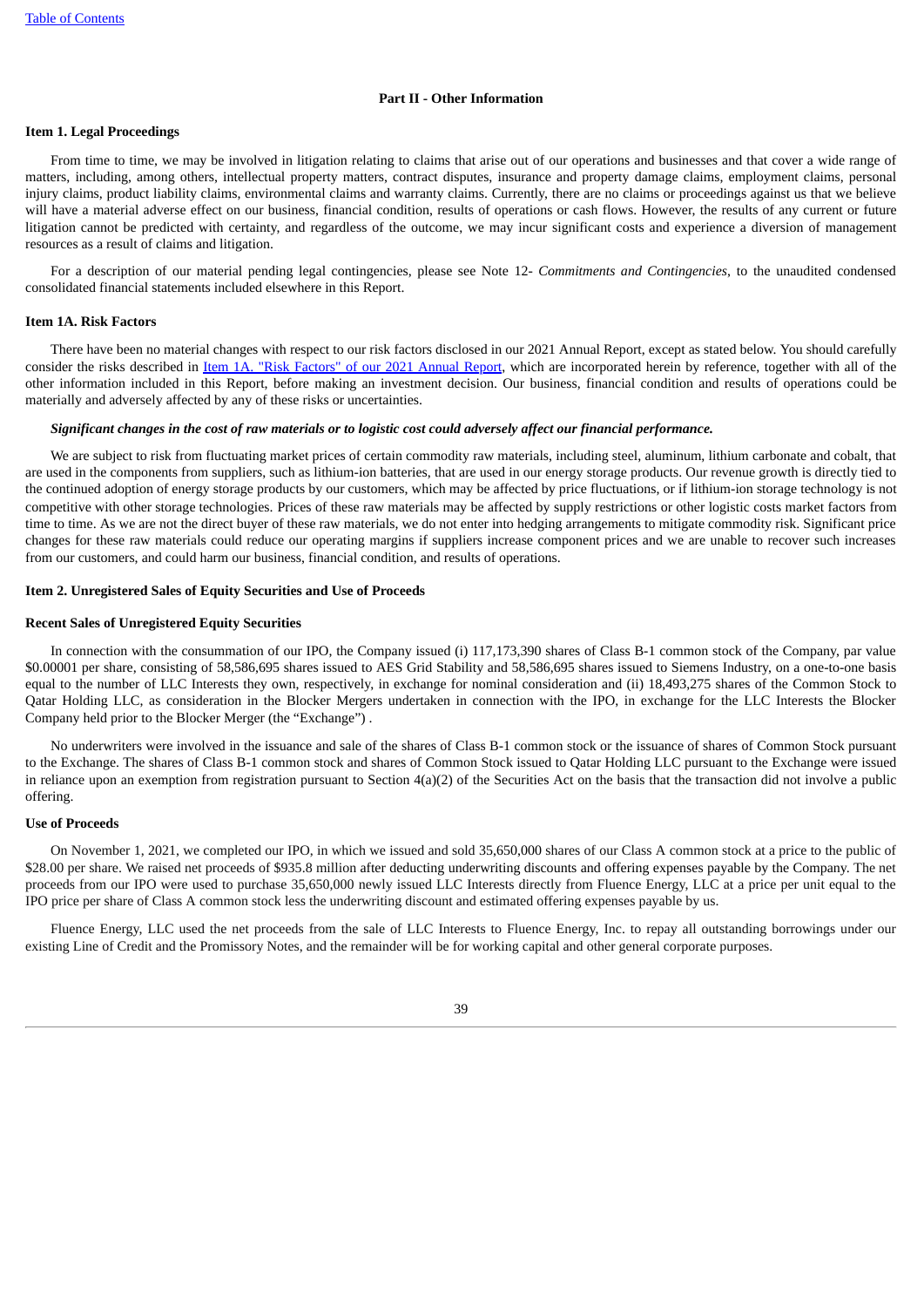There has been no material change in the expected use of net proceeds from the IPO as described in the IPO Registration Statement.

## <span id="page-39-0"></span>**Item 3. Defaults Upon Senior Securities**

<span id="page-39-1"></span>None

## **Item 4. Mine Safety Disclosures**

<span id="page-39-2"></span>Not applicable

## **Item 5. Other Information**

<span id="page-39-3"></span>None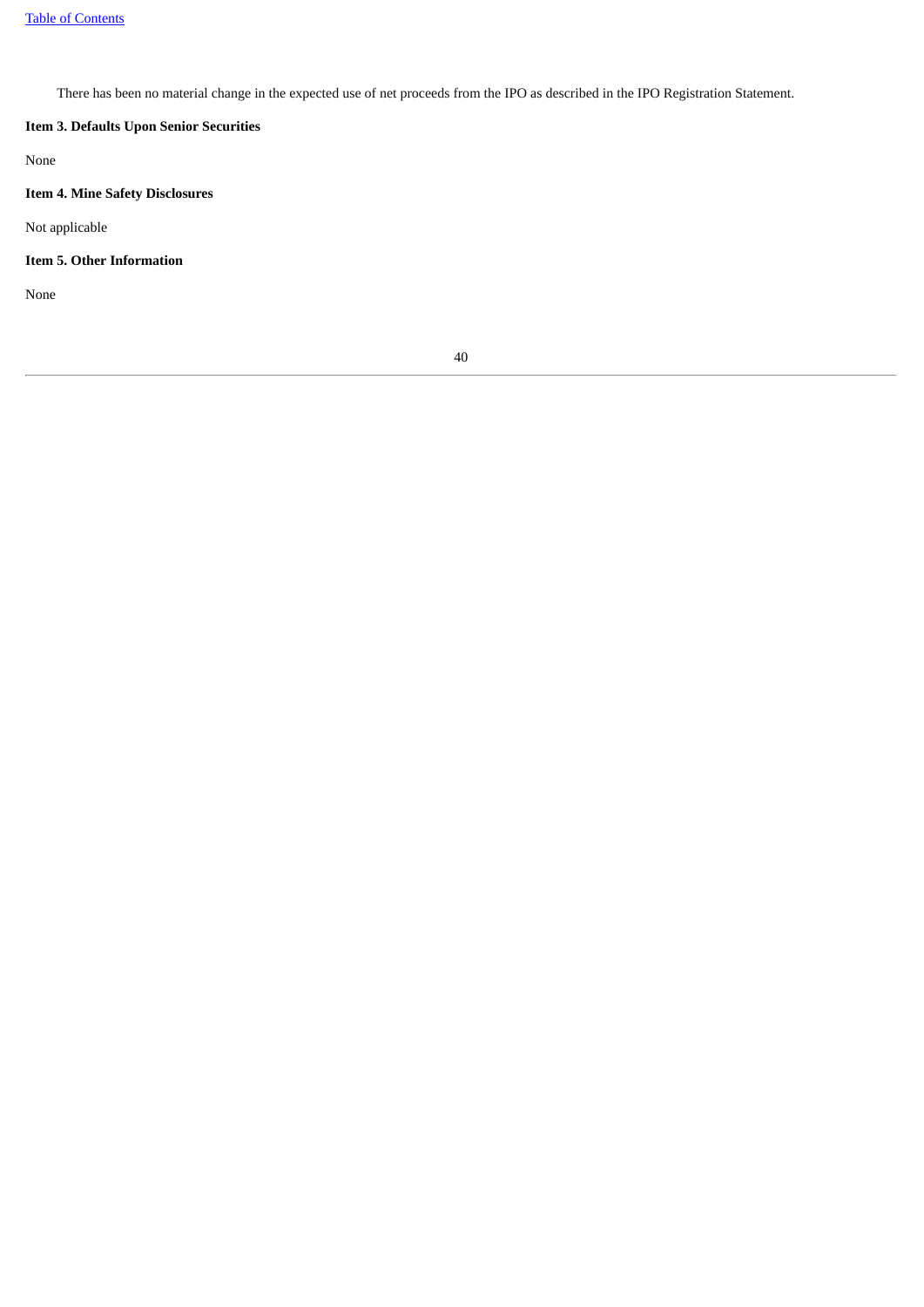## **Item 6. Exhibits**

(a) The following exhibits are filed as part of this Report

**Incorporated by Reference** Exhibit<br>No. **No. Exhibit Description Form File No. Exhibit No. Filing Date** 3.1 [Amended](https://www.sec.gov/Archives/edgar/data/0001868941/000110465921133771/tm2120236d16_ex3-1.htm) and Restated [Certificate](https://www.sec.gov/Archives/edgar/data/0001868941/000110465921133771/tm2120236d16_ex3-1.htm) of [Incorporation](https://www.sec.gov/Archives/edgar/data/0001868941/000110465921133771/tm2120236d16_ex3-1.htm) of [Fl](https://www.sec.gov/Archives/edgar/data/0001868941/000110465921133771/tm2120236d16_ex3-1.htm)uence Energy, In[c.](https://www.sec.gov/Archives/edgar/data/0001868941/000110465921133771/tm2120236d16_ex3-1.htm) 8-K 001-40978 3.1 November 3, 2021 3.2 [Amended](https://www.sec.gov/Archives/edgar/data/0001868941/000110465921133771/tm2120236d16_ex3-2.htm) and Restated Bylaws of Fluence Energy, Inc. 8-K 001-40978 3.2 November 3, 2021 31.1\* Certification of the Company's Chief Executive Officer pursuant to Rule 13a-14(a) and Rule 15d-14(a) of the Securities and Exchange Act of 1934, as amended, pursuant to Section 302 of the [Sarbanes-Oxley](#page-42-0) Act of 2002. 31.2\* Certification of the Company's Chief Financial Officer pursuant to Rule 13a-14(a) and Rule 15d-14(a) of the Securities and Exchange Act of 1934, as amended, pursuant to Section 302 of the [Sarbanes-Oxley](#page-43-0) Act of 2002. 32.1\*\* Certification of the Company's Chief Executive Officer pursuant to 18 U.S.C. Section 1350, as adopted pursuant to Section 906 of the [Sarbanes-Oxley](#page-44-0) Act of 2002. 32.2\*\* Certification of the Company's Chief Financial Officer pursuant to 18 U.S.C. Section 1350, as adopted pursuant to Section 906 of the [Sarbanes-Oxley](#page-45-0) Act of 2002 101.INS XBRL Instance Document - the instance document does not appear in the Interactive Data File because its XBRL tags are embedded within the Inline XBRL document. 101.SCH\* XBRL Taxonomy Extension Schema Document. 101.CAL\* XBRL Taxonomy Extension Calculation Linkbase Document. 101.DEF\* XBRL Taxonomy Extension Definition Linkbase Document. 101.LAB\* XBRL Taxonomy Extension Label Linkbase Document. 101.PRE\* XBRL Taxonomy Extension Presentation Linkbase Document. 104 Cover Page Interactive Data File - The cover page interactive data file does not appear in the Interactive Data File because its XBRL tags are embedded within the Inline XBRL document.

\* Filed herewith.

<span id="page-40-0"></span>\*\* This certification is being furnished solely to accompany this Quarterly Report on Form 10-Q pursuant to 18 U.S.C. Section 1350, and is not being filed for purposes of Section 18 of the Securities Exchange Act of 1934, as amended, or otherwise subject to the liability of that section, nor shall it be deemed incorporated by reference into any filing of the registrant under the Securities Act of 1933, as amended, or the Securities Exchange Act of 1934, as amended, whether made before or after the date hereof, regardless of any general incorporation language in such filing.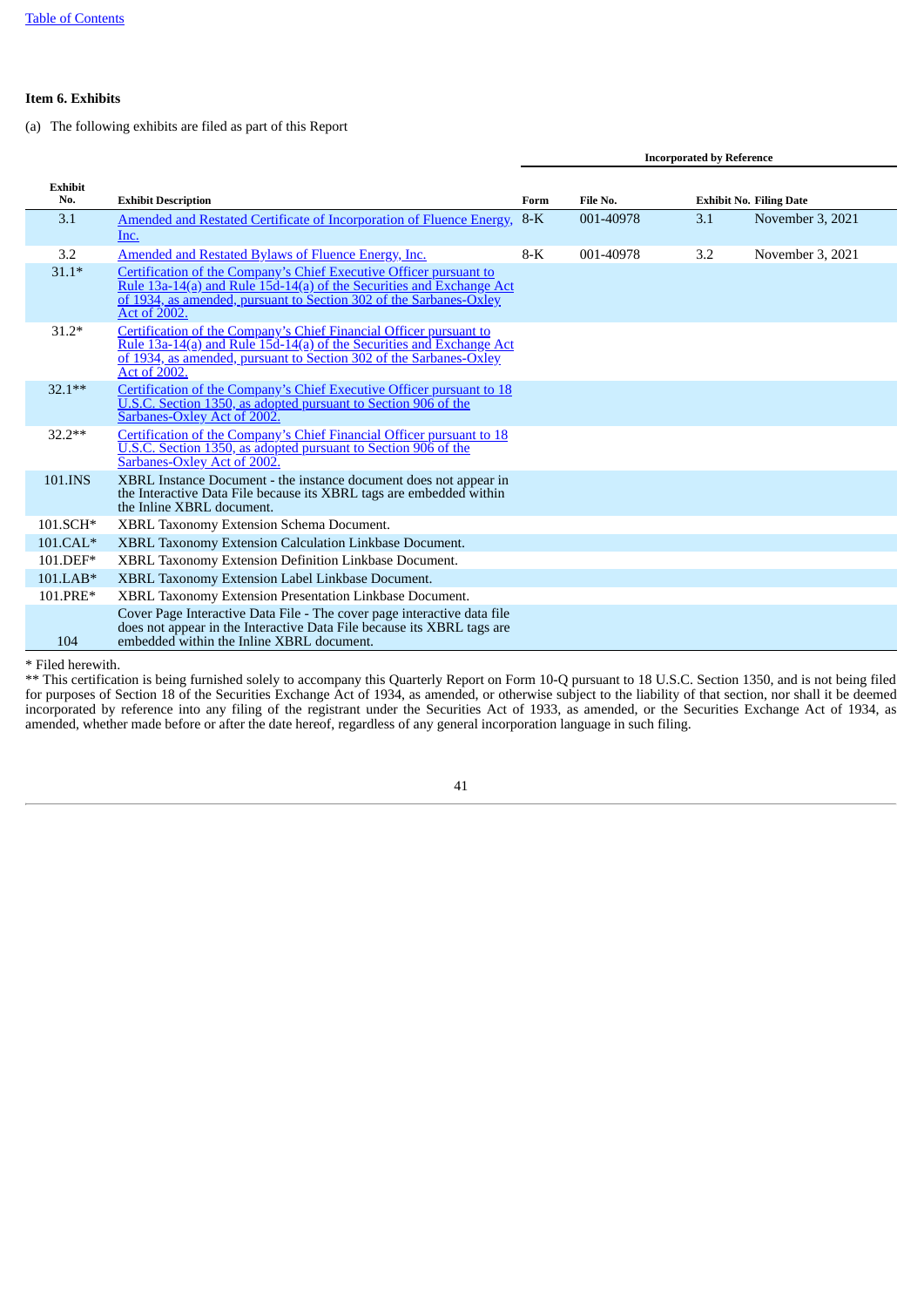## **SIGNATURES**

Pursuant to the requirements of the Section 13 or 15 (d) of the Securities Exchange Act of 1934, the registrant has duly caused this Report to be signed on its behalf by the undersigned, thereunto duly authorized.

Fluence Energy, Inc.

Date: February 10, 2022 By: /s/ Manuel Perez Dubuc

Manuel Perez Dubuc *Chief Executive Officer*

Date: February 10, 2022 By: /s/ Dennis Fehr

Dennis Fehr *Chief Financial Officer*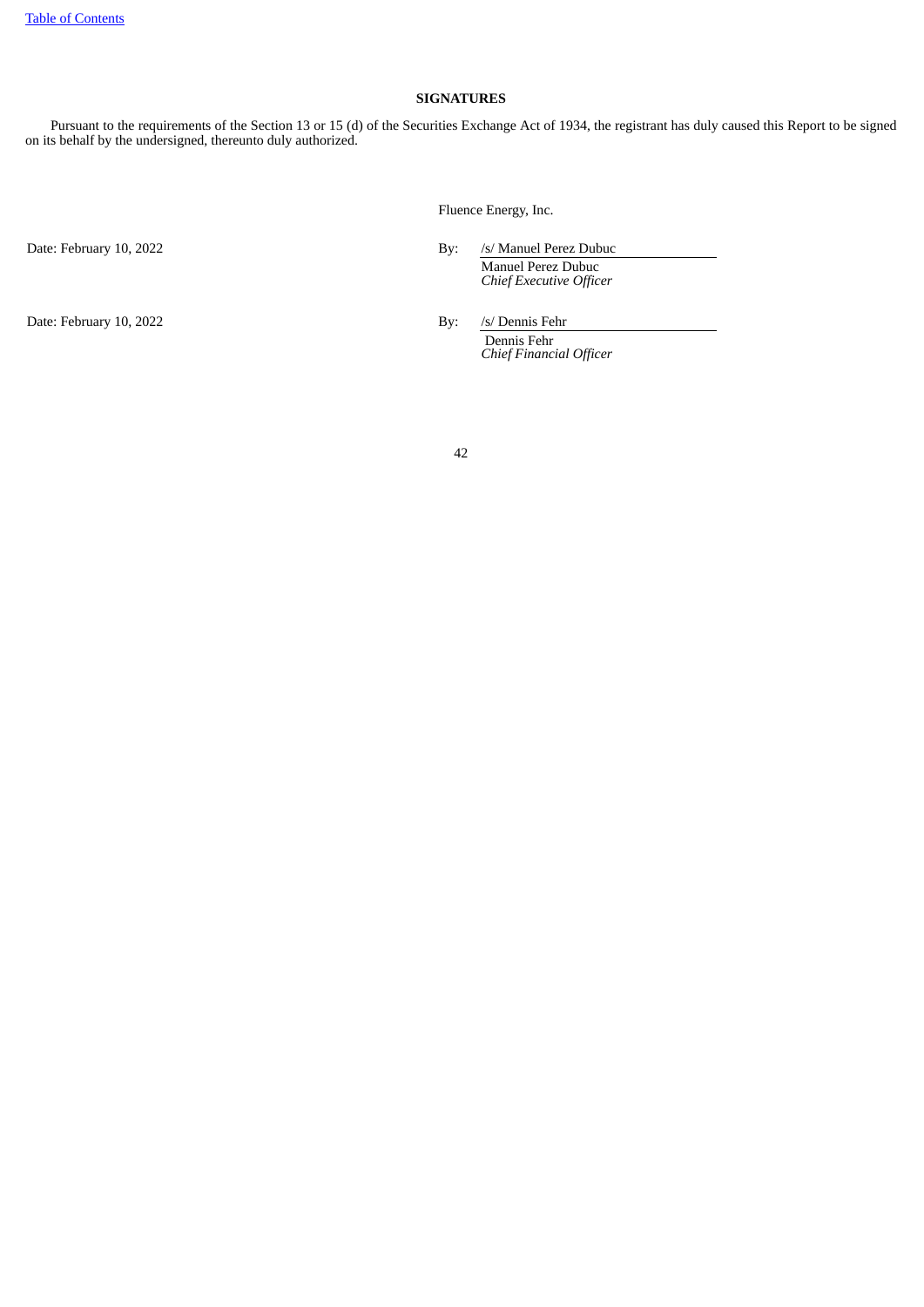## **CERTIFICATION PURSUANT TO RULES 13a-14(a) AND 15d-14(a) UNDER THE SECURITIES EXCHANGE ACT, AS AMENDED, PURSUANT TO SECTION 302 OF THE SARBANES-OXLEY ACT OF 2002**

<span id="page-42-0"></span>I, Manuel Perez Dubuc, certify that:

- 1. I have reviewed this Quarterly Report on Form 10-Q of Fluence Energy, Inc.;
- 2. Based on my knowledge, this report does not contain any untrue statement of a material fact or omit to state a material fact necessary to make the statements made, in light of the circumstances under which such statements were made, not misleading with respect to the period covered by this report;
- 3. Based on my knowledge, the financial statements, and other financial information included in this report, fairly present in all material respects the financial condition, results of operations and cash flows of the registrant as of, and for, the periods presented in this report;
- 4. The registrant's other certifying officer and I are responsible for establishing and maintaining disclosure controls and procedures (as defined in Exchange Act Rules 13a-15(e) and 15d-15(e)) for the registrant and have:

a) Designed such disclosure controls and procedures, or caused such disclosure controls and procedures to be designed under our supervision, to ensure that material information relating to the registrant, is made known to us by others within those entities, particularly during the period in which this report is being prepared;

b) [Omitted.]

c) Evaluated the effectiveness of the registrant's disclosure controls and procedures and presented in this report our conclusions about the effectiveness of the disclosure controls and procedures, as of the end of the period covered by this report based on such evaluation; and

d) Disclosed in this report any change in the registrant's internal control over financial reporting that occurred during the registrant's most recent fiscal quarter that has materially affected, or is reasonably likely to materially affect, the registrant's internal control over financial reporting; and

5. The registrant's other certifying officer and I have disclosed, based on our most recent evaluation of internal control over financial reporting, to the registrant's auditors and the audit committee of the registrant's board of directors (or persons performing the equivalent functions):

a) All significant deficiencies and material weaknesses in the design or operation of internal control over financial reporting which are reasonably likely to adversely affect the registrant's ability to record, process, summarize and report financial information; and

b) Any fraud, whether or not material, that involves management or other employees who have a significant role in the registrant's internal control over financial reporting.

Date: February 10, 2022

Fluence Energy, Inc.

By: /s/ Manuel Perez Dubuc Manuel Perez Dubuc

*Chief Executive Officer*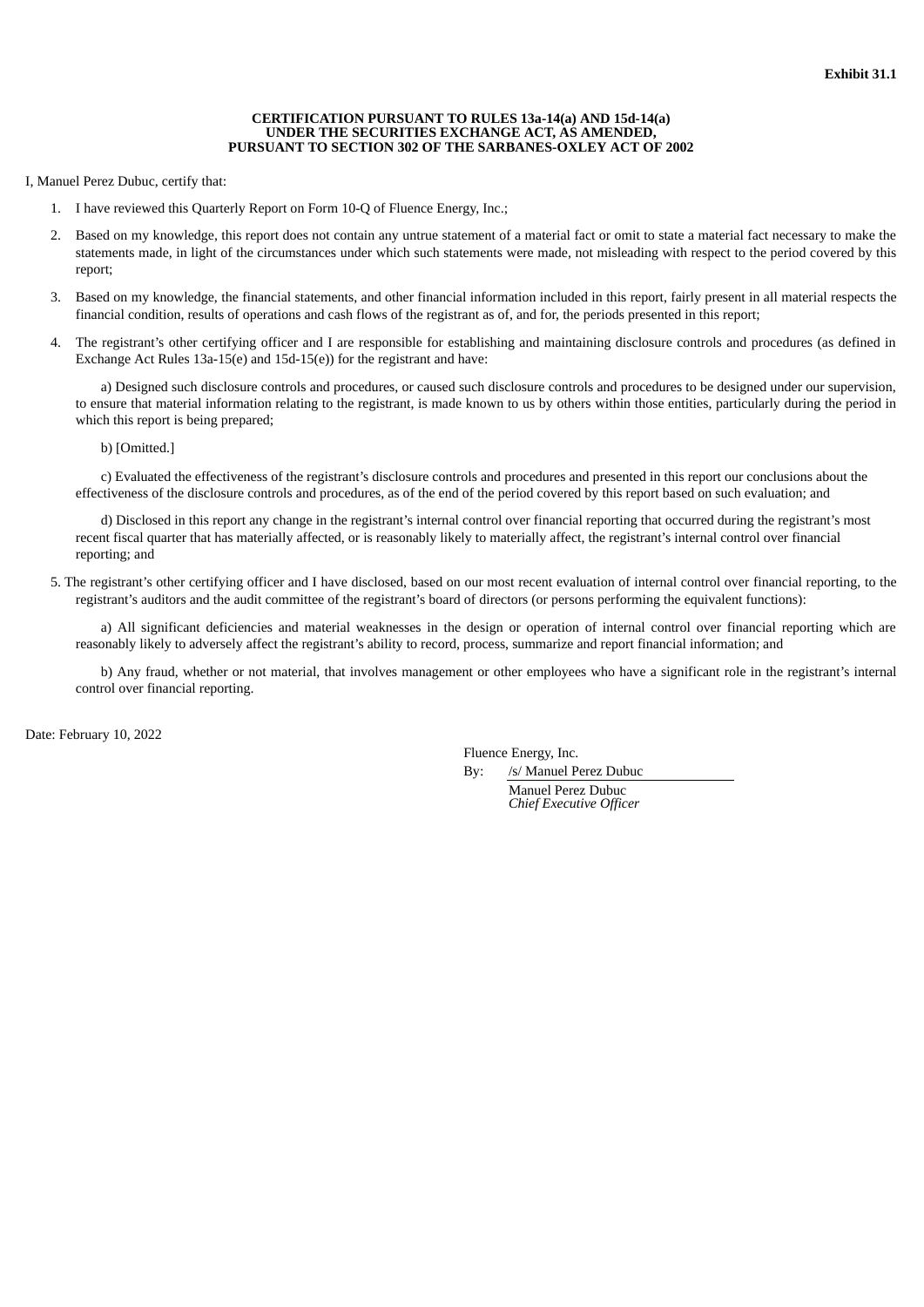#### **CERTIFICATION PURSUANT TO RULES 13a-14(a) AND 15d-14(a) UNDER THE SECURITIES EXCHANGE ACT, AS AMENDED, PURSUANT TO SECTION 302 OF THE SARBANES-OXLEY ACT OF 2002**

<span id="page-43-0"></span>I, Dennis Fehr, certify that:

- 1. I have reviewed this Quarterly Report on Form 10-Q of Fluence Energy, Inc;
- 2. Based on my knowledge, this report does not contain any untrue statement of a material fact or omit to state a material fact necessary to make the statements made, in light of the circumstances under which such statements were made, not misleading with respect to the period covered by this report;
- 3. Based on my knowledge, the financial statements, and other financial information included in this report, fairly present in all material respects the financial condition, results of operations and cash flows of the registrant as of, and for, the periods presented in this report;
- 4. The registrant's other certifying officer and I are responsible for establishing and maintaining disclosure controls and procedures (as defined in Exchange Act Rules 13a-15(e) and 15d-15(e)) for the registrant and have:

a) Designed such disclosure controls and procedures, or caused such disclosure controls and procedures to be designed under our supervision, to ensure that material information relating to the registrant, is made known to us by others within those entities, particularly during the period in which this report is being prepared;

b) [Omitted.]

c) Evaluated the effectiveness of the registrant's disclosure controls and procedures and presented in this report our conclusions about the effectiveness of the disclosure controls and procedures, as of the end of the period covered by this report based on such evaluation; and

d) Disclosed in this report any change in the registrant's internal control over financial reporting that occurred during the registrant's most recent fiscal quarter that has materially affected, or is reasonably likely to materially affect, the registrant's internal control over financial reporting; and

5. The registrant's other certifying officer and I have disclosed, based on our most recent evaluation of internal control over financial reporting, to the registrant's auditors and the audit committee of the registrant's board of directors (or persons performing the equivalent functions):

a) All significant deficiencies and material weaknesses in the design or operation of internal control over financial reporting which are reasonably likely to adversely affect the registrant's ability to record, process, summarize and report financial information; and

b) Any fraud, whether or not material, that involves management or other employees who have a significant role in the registrant's internal control over financial reporting.

Date: February 10, 2022

Fluence Energy, Inc.

By: /s/ Dennis Fehr

Dennis Fehr Chief Financial Officer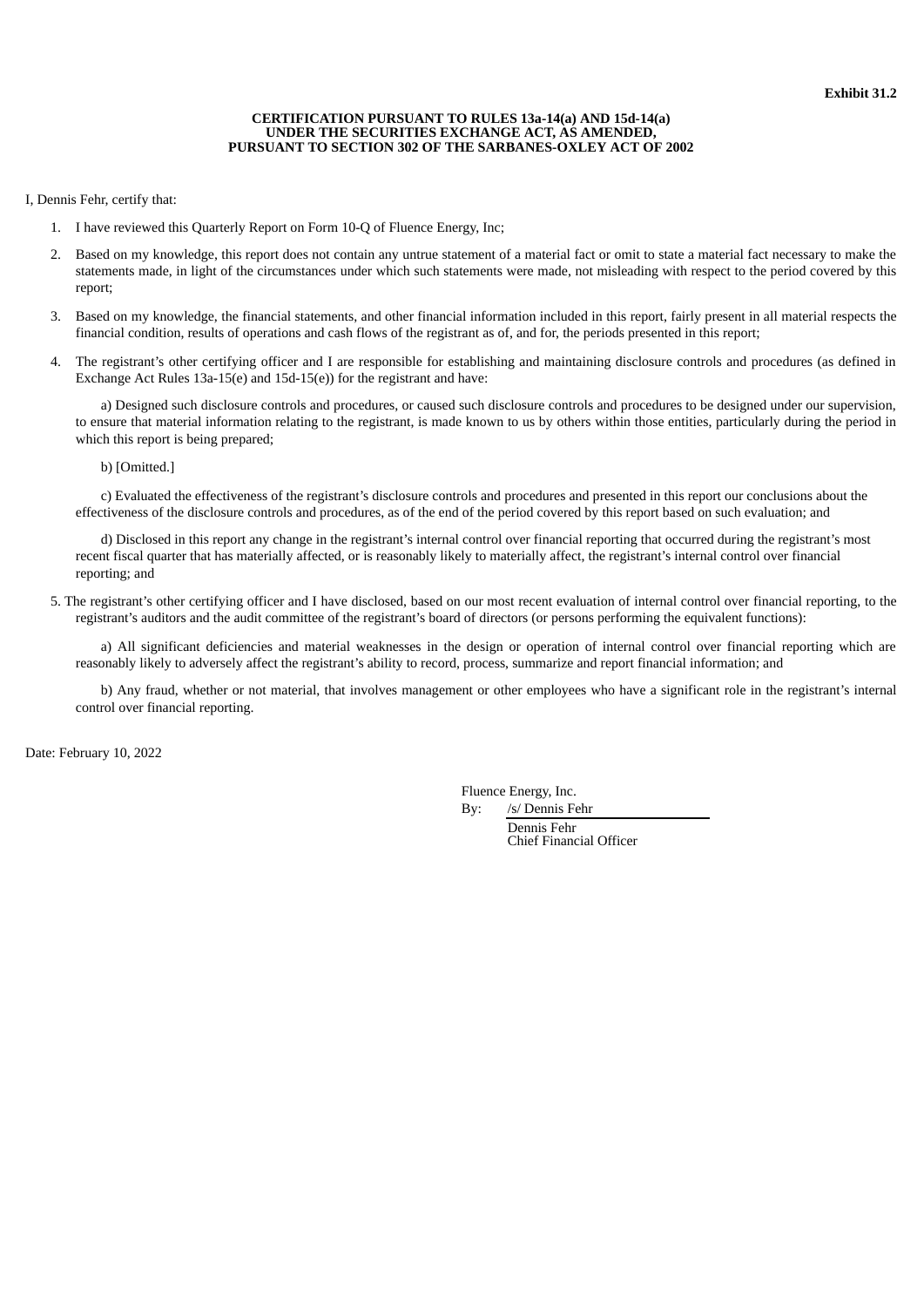## **CERTIFICATION OF CHIEF EXECUTIVE OFFICER PURSUANT TO 18 U.S.C. SECTION 1350, AS ADOPTED PURSUANT TO SECTION 906 OF THE SARBANES-OXLEY ACT OF 2002**

<span id="page-44-0"></span>In connection with the Quarterly Report on Form 10‑Q of Fluence Energy, Inc. (the "Company") for the quarter ended December 31, 2021 as filed with the Securities and Exchange Commission on the date hereof (the "Report"), I, Manuel Perez Dubuc, Chief Executive Officer of the Company, certifies, pursuant to 18 U.S.C. Section 1350, as adopted pursuant to Section 906 of the Sarbanes‑Oxley Act of 2002, that, to the best of my knowledge:

1. The Report fully complies with the requirements of Section 13(a) or 15(d) of the Securities Exchange Act of 1934; and

2. The information contained in the Report fairly presents, in all material respects, the financial condition and results of operations of the Company.

Date: February 10, 2022

By: /s/ Manuel Perez Dubuc Manuel Perez Dubuc *Chief Executive Officer*